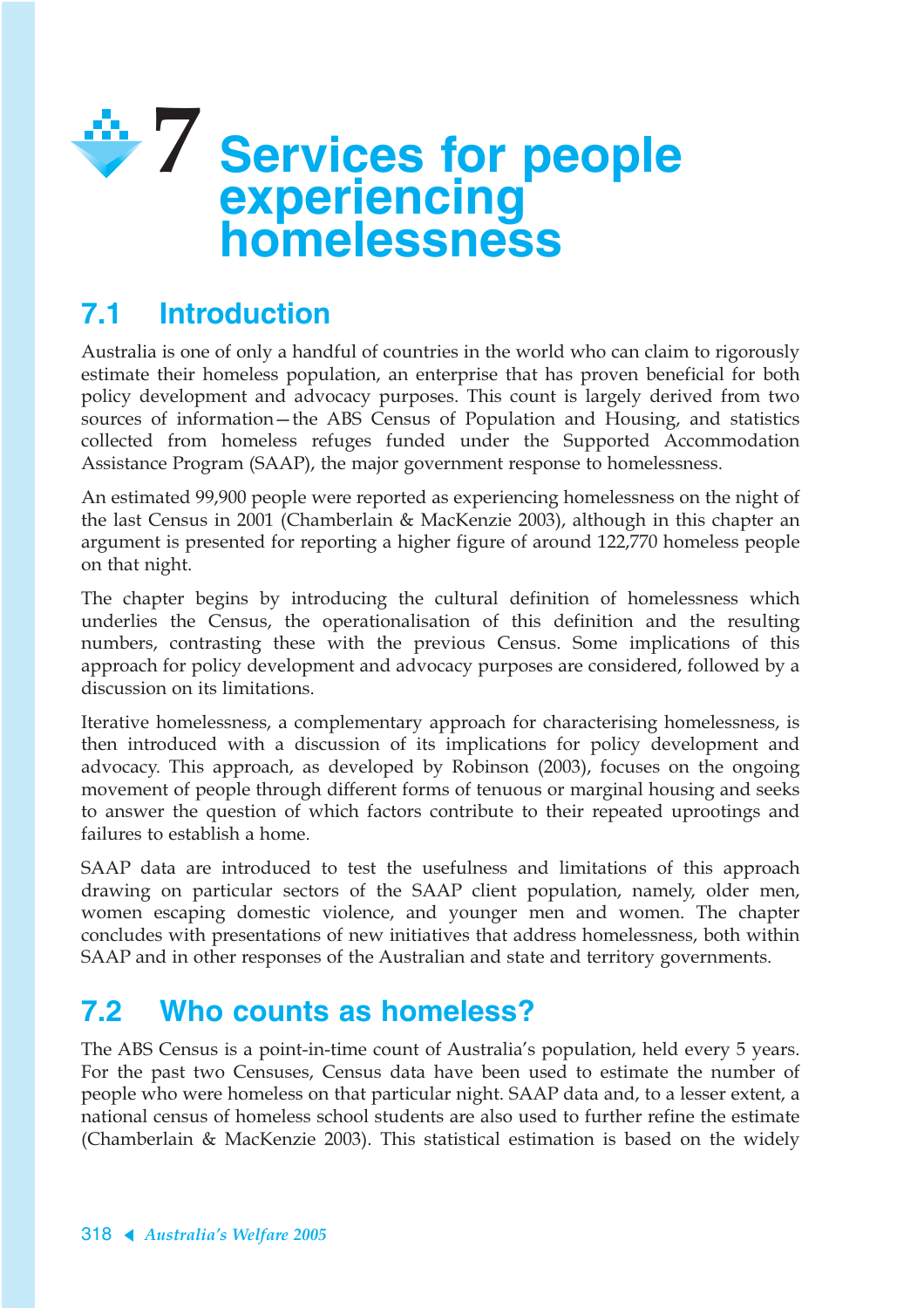used definition of cultural homelessness, first developed by Chamberlain and MacKenzie in 1992 (Chamberlain & MacKenzie 1992).

This cultural definition was reviewed along with other definitions of homelessness in the last edition of *Australia's Welfare* (AIHW 2003a) and defines homelessness by reference to the degree to which people's housing met with conventional expectations of, or the minimum culturally acceptable concept of, a dwelling. Such culturally acceptable minimum community standards of housing, it was argued, encompass having one room to sleep in, one to live in, and your own kitchen and bathroom, along with some security of tenure. The homeless, those without such accommodation, were then categorised into three tiers—primary, secondary and tertiary homelessness. This cultural definition underpinned the 1996 Census (AIHW 2003a), and was again employed during the 2001 Census (Chamberlain & MacKenzie 2003).

The ABS identified people as belonging in one of these homelessness tiers through a series of questions, or counting rules (Chamberlain & MacKenzie 2003). These counting rules identified three operational categories of people which, because of collection restraints, differed slightly from the underlying cultural definition's classification (Box 7.1).

### **Box 7.1: ABS operational categories of homelessness**

#### *Primary*

*People without conventional accommodation, such as people living on the streets, in parks, squatting in derelict buildings or using cars or railway carriages and makeshift dwellings.*

#### *Secondary*

*People who were staying with friends or relatives and who had no other usual address, as well as people in SAAP services. This category excluded short-term residents of boarding houses.*

#### *Tertiary*

*People living in boarding houses, both short and long term.*

On this basis, 99,900 people were estimated to have been homeless on Census night 2001, less than the estimated 105,304 people on Census night 1996 (Table 7.1). The largest difference evident between the two Censuses is the drop in the number of primary homeless from 20,579 to 14,158, a result of procedural changes between the two Censuses.

This decrease was caused by a change in the counting rules concerning improvised dwellings in remote Indigenous communities. In 2001, the ABS modified its instructions such that, if such residences were permanent structures built for the purpose of housing people, they were *no longer to be counted as improvised dwellings*. If this change had not been made, the number of homeless counted by the two Censuses is likely to have stayed much the same (Chamberlain & MacKenzie 2003).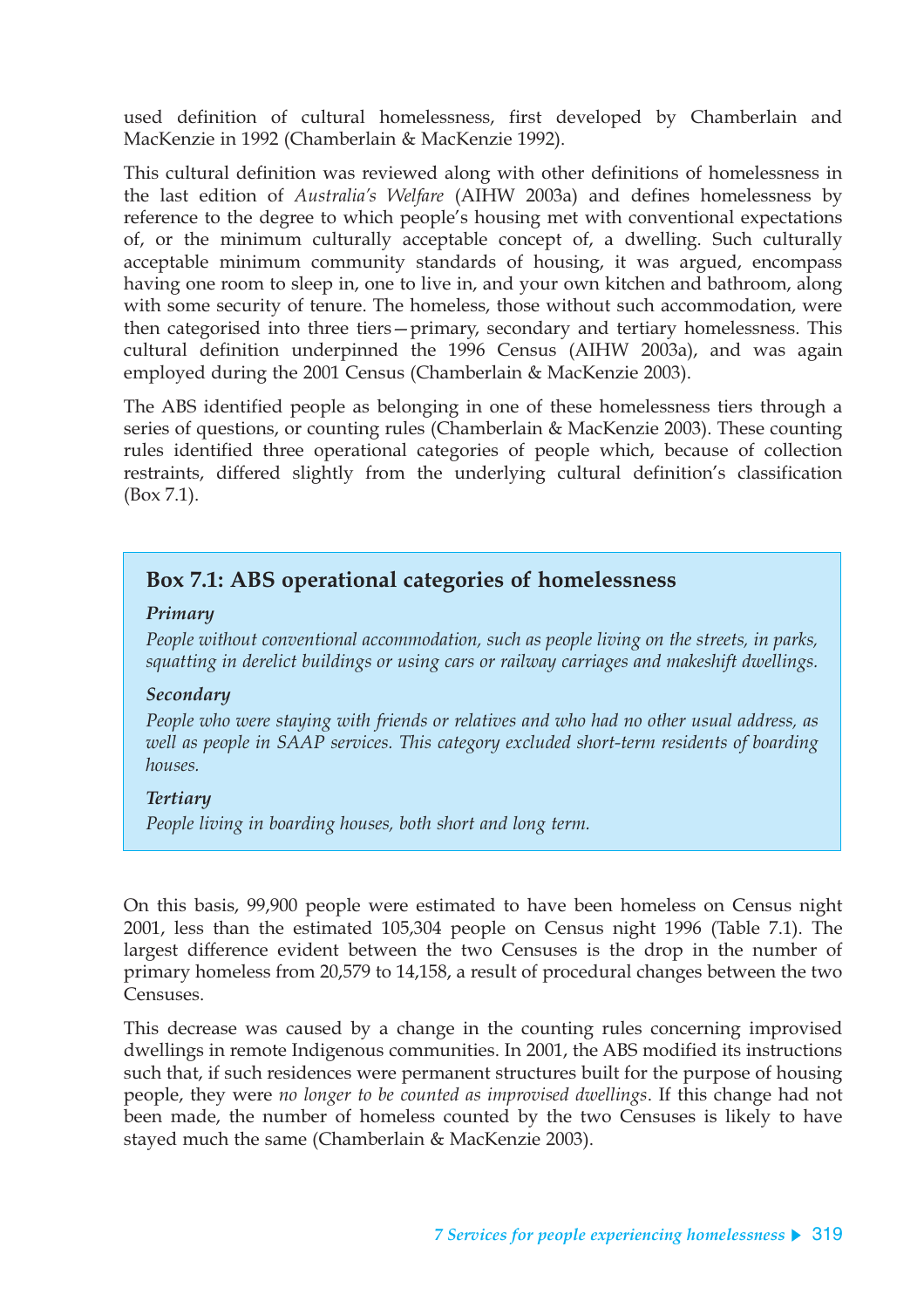|                                   | 1996          |          | 2001          |          |
|-----------------------------------|---------------|----------|---------------|----------|
|                                   | <b>Number</b> | Per cent | <b>Number</b> | Per cent |
| Tertiary-boarding house           | 23,299        | 22       | 22,877        | 23       |
| Secondary-SAAP                    | 12,926        | 12       | 14.251        | 14       |
| Secondary-friends/relatives       | 48,500        | 46       | 48.614        | 49       |
| Primary-sleeping rough/improvised | 20,579        | 20       | 14,158        | 14       |
| <b>Total homeless</b>             | 105,304       | 100      | 99,900        | 100      |

#### **Table 7.1: Homeless people, by whereabouts, Census night 1996 and 2001**

Source: Chamberlain & MacKenzie 2003.

The change to the counting rule for remote Indigenous dwellings had a differential effect on the number of homeless in the states and territories (Table 7.2). For the Northern Territory, particularly, there was a large drop in the rate of homelessness over the 5 years between Censuses, from 523 per 10,000 to 288. This can be directly attributed to the changed counting rules for remote Indigenous communities. Queensland, Western Australia, New South Wales and the Australian Capital Territory also showed decreases in their rates of homelessness. Conversely, in the most southern of the states (Tasmania, Victoria and South Australia), the rates rose.

**Table 7.2: Homelessness rates, by state/territory, Census night 1996 and 2001**

|                            | <b>NSW</b> | Vic  | Qld  | <b>WA</b> | SΑ   | Tas  | <b>ACT</b> | <b>NT</b> |  |  |  |
|----------------------------|------------|------|------|-----------|------|------|------------|-----------|--|--|--|
| Rate per 10,000 population |            |      |      |           |      |      |            |           |  |  |  |
| 1996                       | 49.4       | 41.0 | 77.3 | 71.5      | 48.1 | 43.9 | 40.3       | 523.1     |  |  |  |
| 2001                       | 42.2       | 43.6 | 69.8 | 64.0      | 51.6 | 52.4 | 39.6       | 288.3     |  |  |  |

Source: Chamberlain & MacKenzie 2003.

Generally speaking, in all of the southern states and territories the rate was consistently between 40 and 50 homeless people per 10,000 people in the population, with Western Australia and Queensland having a higher rate between 64 and 70. The Northern Territory, however, experienced a far higher rate, regardless of the large decrease between 1996 and 2001.

Using these estimations, Chamberlain and MacKenzie draw certain conclusions about policy development for programs directed at assisting the homeless, especially SAAP. Historically, monies from SAAP had more or less been distributed to states and territories on the basis of their populations (see AIHW 2003a), on the assumption that the homeless population was distributed in proportion to the general population. According to Chamberlain and MacKenzie, however, their work shows that the geographical distribution of the homeless population across states and territories is very uneven, and they argue that this should inform how SAAP resources are distributed (Chamberlain & MacKenzie 2003:57).

Chamberlain and MacKenzie's interpretation of the Census data provides a strong argument for the redeployment of SAAP funds to those states and territories with the higher rates of homelessness, although they acknowledge that there are other factors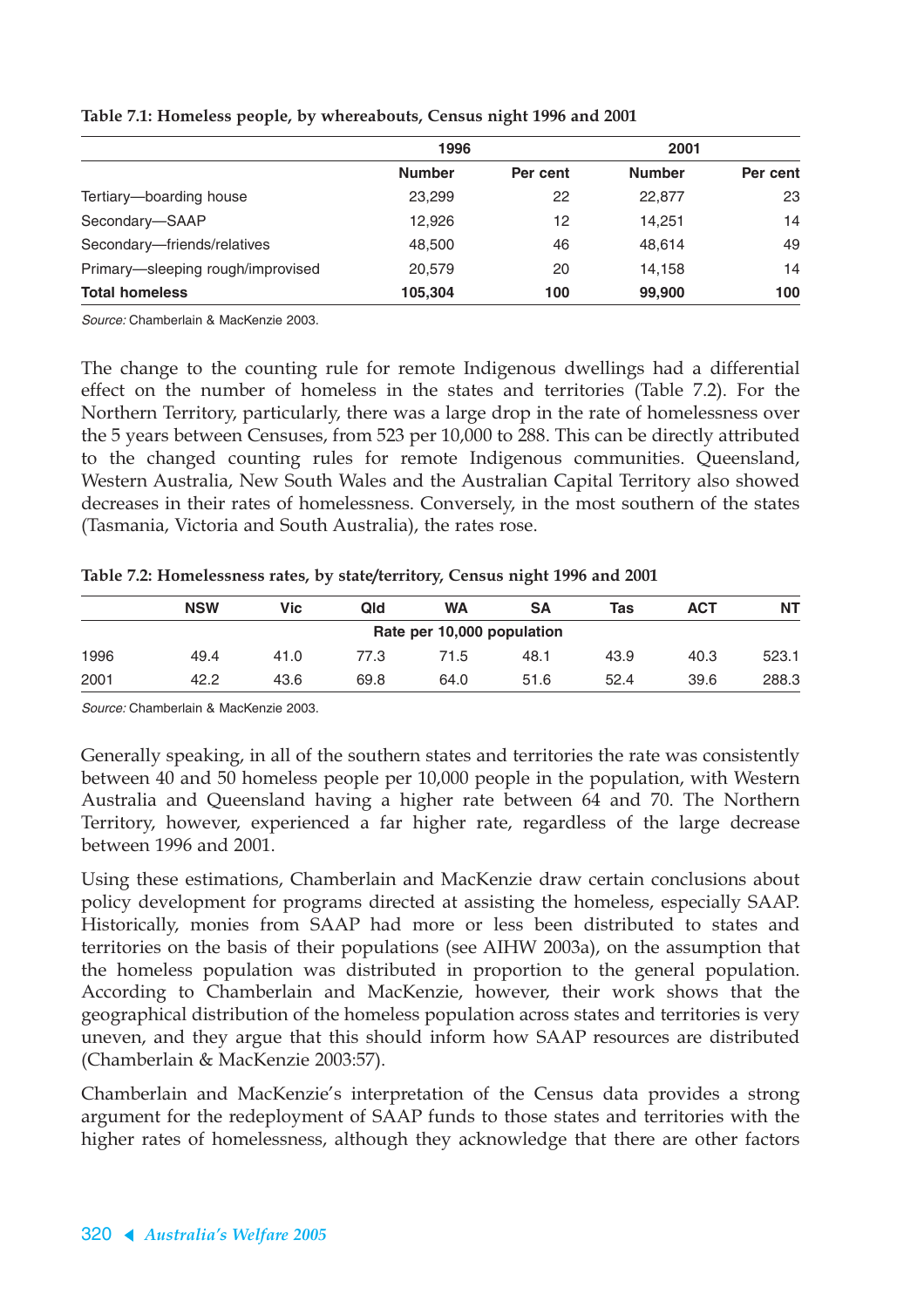needing consideration, such as the proficiency of local service providers, the special needs of minority groups and the expressed needs of different groups of homeless people such as women and children escaping domestic violence or homeless teenagers. Given the high profile of the Census and the work of Chamberlain and MacKenzie and its ensuing policy implications, careful assessment must be made of the internal consistency and value for policy development of this approach. The following begins this assessment by discussing difficulties in the application of the Census definition and approach to particular sections of the population.

## **The categorisation of Indigenous homelessness**

In the 1996 Census, interviewers in remote Indigenous communities were instructed that, for a residence to be counted as a dwelling, it needed to have both a working shower or bath and a toilet. If not, the dwelling was classified as an improvised house. In 2001, the ABS modified these instructions such that, if such residences were permanent structures built for the purpose of housing people, they were *no longer to be counted as improvised dwellings*. As a consequence, the number of Indigenous people counted as living in improvised dwellings in remote communities dropped from 9,750 in 1996 to 2,680 in 2001 (Chamberlain & MacKenzie 2003:56).

The inherent methodological difficulties in enumerating homelessness are illustrated by the differences between the Census count and the count of improvised dwellings in the Community Housing and Infrastructure Needs Survey (CHINS) (ABS 2002a). The CHINS estimated that there was more than double the number of people living in improvised dwellings than estimated in the Census. This discrepancy is attributable to different field procedures that resulted in differences in applying the definition of improvised dwellings. This in turn influenced the count of people without conventional accommodation.

In the 2001 Census, primary homelessness (i.e. people without conventional accommodation) varied as a percentage of total homelessness in each jurisdiction. from a low of 6% in the Australian Capital Territory to 40% of all the homeless counted in the Northern Territory (Table 7.3). The next highest proportions were in Western Australia (19%) and Queensland (16%). The high percentages in these three states could be related to the size of their remote Indigenous populations. In the 1996 Census, almost all improvised Indigenous dwellings were located in remote areas (ATSIC 2002, cited in AIHW 2003a). This is likely to have been the case for 2001 as well.

|                                   | <b>NSW</b> | Vic | Qld           | WA     | <b>SA</b> | Tas   | <b>ACT</b> | NΤ  | Aust         |
|-----------------------------------|------------|-----|---------------|--------|-----------|-------|------------|-----|--------------|
| Tertiary-boarding house           | 29         | 26  | 22            | 15     | 19        | 11    | 5          | 17  | 23           |
| Secondary-SAAP                    | 15         | 25  | 9             | 8      | 15        | 13    | 24         | 4   | 14           |
| Secondary-friends/relatives       | 45         | 40  | 53            | 58     | 54        | 66    | 65         | 39  | 49           |
| Primary—sleeping rough/improvised | 11         | 9   | 16            | 19     | 12        | 10    | 6          | 40  | 14           |
| Total homeless                    | 100        | 100 | 100           | 100    | 100       | 100   | 100        | 100 | 100          |
| Total homeless (number)           | 26.676     |     | 20.305 24.569 | 11,697 | 7,586     | 2.415 | 1.229      |     | 5.423 99.900 |

**Table 7.3: Homeless people, by whereabouts and state/territory, Census night 2001 (per cent)**

Source: Chamberlain & MacKenzie 2003.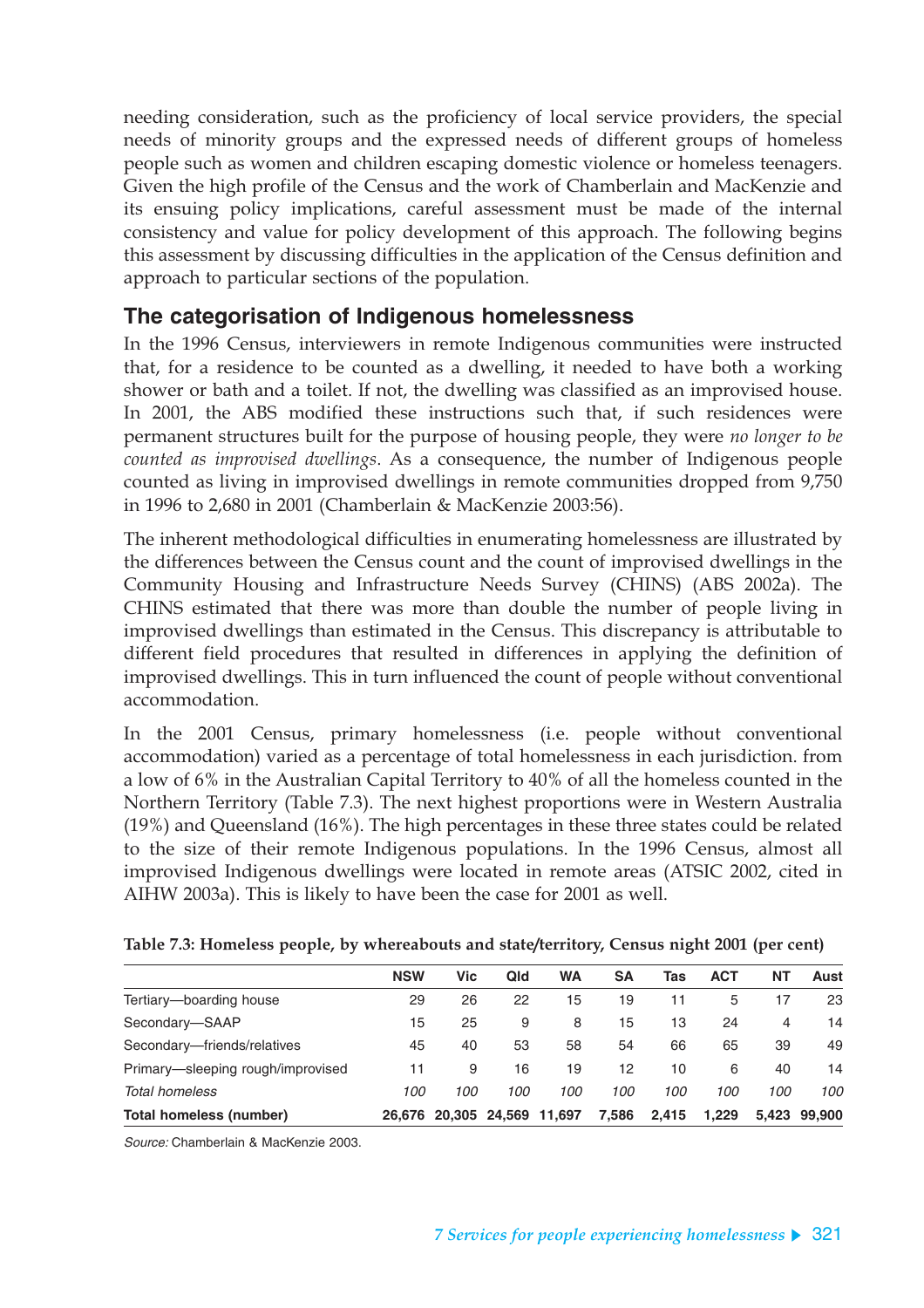Those Indigenous Australians living in improvised dwellings had a significant impact on the number of Indigenous Australians counted as homeless. Of the 6,862 Indigenous people identified as homeless, around 2,676 had no conventional accommodation, including people who were living on the streets, in parks, squats or improvised dwellings. These homeless Indigenous Australians comprised just under 19% of the 14,158 Australians identified as having no conventional accommodation on Census night 2001 (Table 7.4). If the CHINS had been used as the basis of the estimates, the number of Indigenous homeless would have increased by about 43% from about 6,900 to about 9,800 (ABS 2002a; Chamberlain & MacKenzie 2003).

|                      | Tertiary-<br>boarding house | Secondary-<br><b>SAAP</b> | Secondary-<br>friends/relatives <sup>(a)</sup> | Primary-sleeping<br>rough/improvised | <b>Australia</b> |
|----------------------|-----------------------------|---------------------------|------------------------------------------------|--------------------------------------|------------------|
| Indigenous           | 7.1                         | 11.0                      | 3.4                                            | 18.9                                 | 8.5              |
| Non-Indigenous       | 92.9                        | 89.0                      | 96.6                                           | 81.1                                 | 91.5             |
| Total homeless       | 100.0                       | 100.0                     | 100.0                                          | 100.0                                | 100.0            |
| Total homeless (no.) | 22.877                      | 14,251                    | 29.439                                         | 14.158                               | $^{(a)}$ 80,725  |

**Table 7.4: Homeless people, by whereabouts and Indigenous status, Census night 2001 (per cent)**

(a) These numbers include a correction for undercounting 19,175 young people in the friends/relative category. The total reflects this change (from 99,9000; see Table 7.3).

Source: Chamberlain & MacKenzie 2003.

In changing the counting rules for remote Indigenous communities for the 2001 Census, the ABS noted that, in such communities, bathroom and toilet facilities are often provided in communal amenities blocks used by multiple households and proposed that this 'accorded with the wishes of the local community', although no supporting evidence was offered (Chamberlain & MacKenzie 2003:56). In their discussion of these changes, Chamberlain & Mackenzie (2003:22) suggest that this ABS decision could be argued to be culturally appropriate, while acknowledging that the point could generate some debate.

The possibility of multiple culturally appropriate understandings of homelessness provokes a discussion of a single standard approach. The beauty of the Census is that it provides a single, rigorous point-in-time national count of the homeless that is useful for broad policy development and advocacy. The latest changes in counting rules for remote Indigenous housing, however, highlight the difficulties in this 'one size fits all' approach to defining homelessness when a finer analysis is needed. As the way in which Indigenous homelessness is defined or categorised influences how policy responses are framed, the Census data need to be carefully examined so that the implications for the way in which homelessness is defined can be understood and appreciated.

In this context, the Census has been criticised as marginalising or misrepresenting Indigenous homelessness. Memmott, for example, has claimed that the Census was designed to collect non-Indigenous categories of information that either may make little sense within Indigenous contexts, or which may be interpreted differently in crosscultural situations (Box 7.2).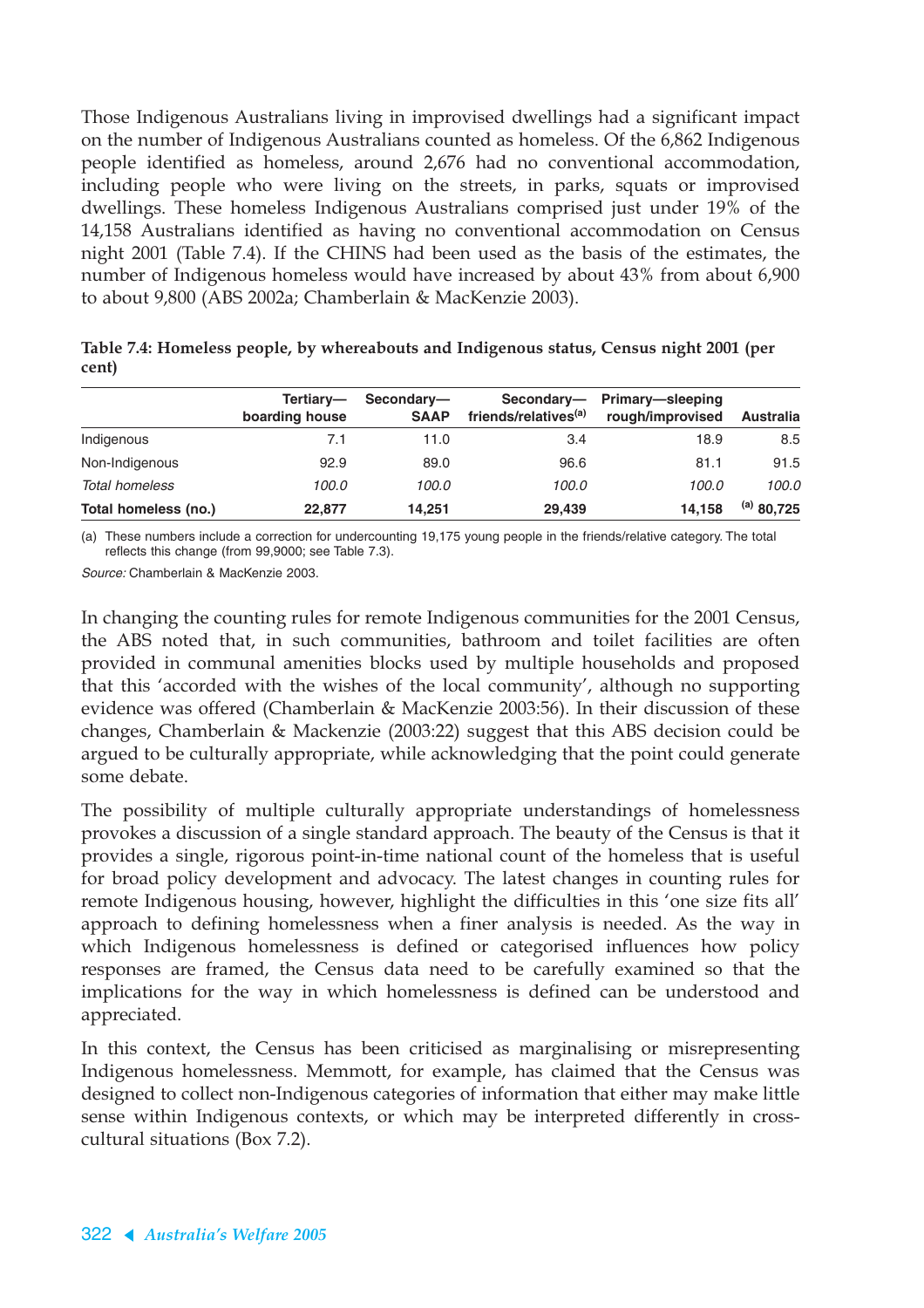## **Box 7.2: ABS and Indigenous definitions**

#### *Usual place of residence*

*While the ABS methodology assumes households occupy one place of residence, there is strong evidence in remote Aboriginal communities of linked or clustered households that are characterised by an extended family group dispersed across a number of places of residence. As Aboriginal people in remote Australia may consider themselves to reside in an area or within a number of localities, the concept of 'usual place of residence' that underlies the ABS data is problematic.*

### *Family*

*The ABS definition of family is based on the standard definition of a mainstream nuclear family whereas many Aboriginal people think of family in broader terms. As well as members of the immediate 'nuclear family', this can include blood relationships and classificatory relationships.*

Source: Memmott et al. 2004a:4–5.

The ABS concept of 'usual place of residence' is used in the Census to identify the secondary homeless—people who have no other usual address and have been staying temporarily with friends or relatives. As indicated in Box 7.2, however, Indigenous people could interpret questions based on 'usual place of residence' and 'family' within a very different cultural framework. When, for example, Indigenous people leave where they are living to escape domestic violence or other family problems and move in with members of their extended family, this could still be considered their usual address, of which there would be a number.

In fact, the Census identified only 1,000 Indigenous Australians in the secondary homelessness category, the smallest number of Indigenous Australians in any of the four categories (3.4% of the 29,439 in Table 7.4). In contrast, for non-Indigenous Australians, this was the largest category of people identified as homeless. Under the framework provided by the Census, these figures represent an undercounting of the secondary homeless population in those cases where Indigenous Australians are not reporting they are living somewhere other than their usual place of residence, according to the standard ABS definition of these terms.

On closer examination of what it means to be Indigenous and homeless, however, these figures could be viewed as an example of the cultural misrepresentation of Indigenous homelessness, whose lived experience of homelessness may be influenced by such culturally specific factors as a broad understanding of family, distributed places of residence, and cultural mobility requirements and other cultural obligations. It may be that the services required by Indigenous people identified as homeless by the Census are something other than housing or accommodation (Memmott et al. 2004b), and policy responses certainly need to be informed by a wider understanding of Indigenous homelessness than that provided by the Census alone.

An attempt at objectivity would seem vital to an enterprise such as the Census, and the universal application of a single cultural definition of homelessness provides such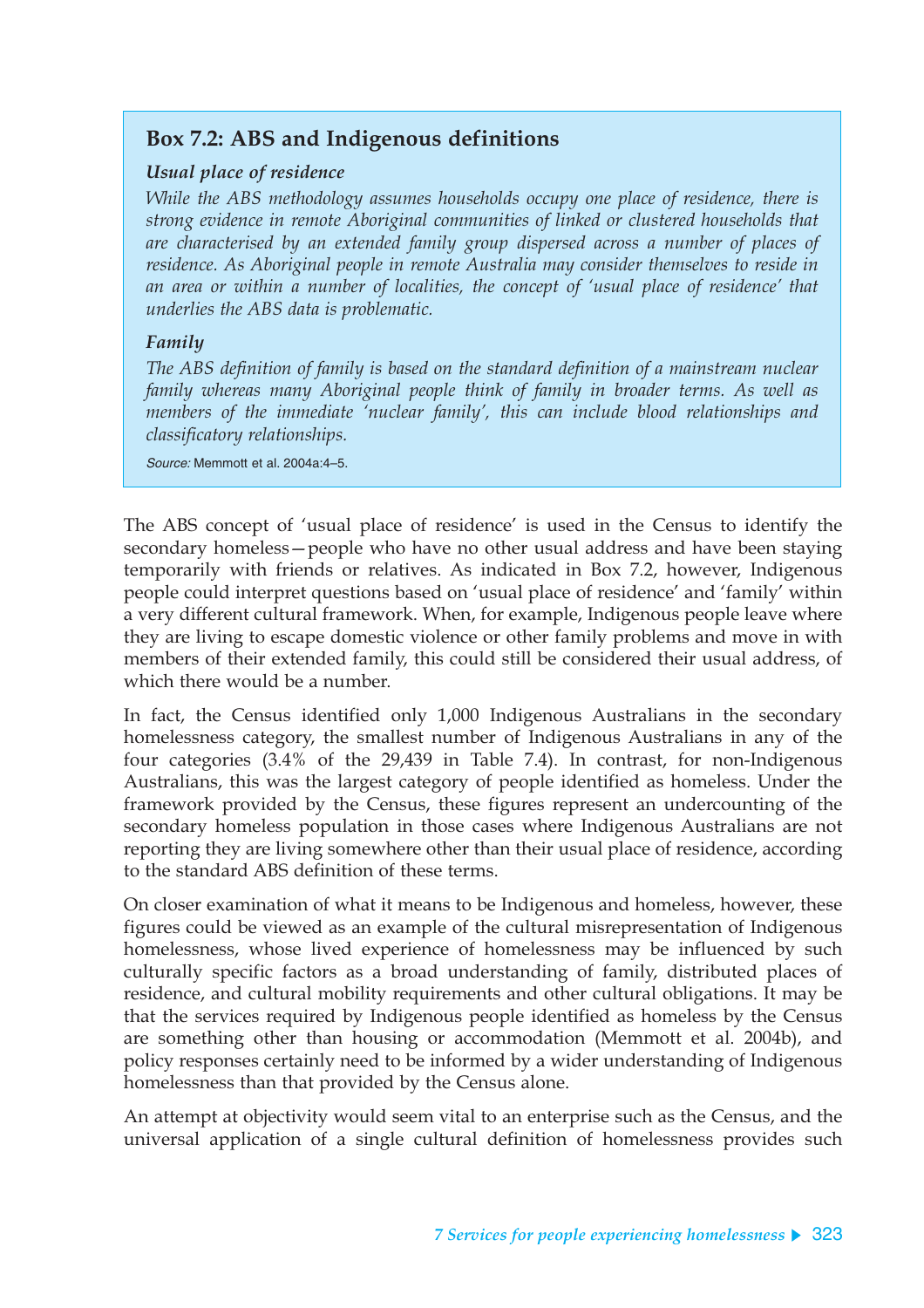objectivity. But the difficulties apparent in applying such a definition to those Indigenous Australians living in remote communities illustrate the inherent constraints imposed by any single approach to homelessness, and the importance of exploring different definitions for different policy contexts.

### **Counting the 'marginally housed' as homeless**

Reservations have been expressed about the inclusion of the 'tertiary' homeless in the Census count, those people identified as living in boarding houses. While some may accept that people staying temporarily with friends or relatives can be considered as homeless, others have criticised the inclusion of boarding house residents when counting the homeless (Chamberlain & MacKenzie 2003:13, 52). Of all three categories, boarding house residents are closer to the accepted norm of culturally defined housing standards and are perceived as having more variable housing conditions.

The history of boarding houses dates back to the 1800s, when boarding houses were established in central locations in the large cities to provide accommodation for many younger men, as well as for couples, single women, and families. At that time, boarding houses were seen as fashionable and reputable accommodation. They were usually run by women and provided safe and respectable shelter, meals, laundry and other housekeeping services. In some areas, they were also established at seaside and other locations to accommodate holiday makers (Greenhalgh et al. 2004).

The decline in the reputation of boarding houses has been linked to the changing fortunes of the inner cities. This decline was also influenced by both the 1970s government policy of deinstitutionalisation and the ongoing gentrification of the inner city which started in the 1980s. Changing profiles of ownership, an increasing number of residents with high and complex needs, and changes to the viability of the boarding house industry were also factors.

The residents of boarding houses are considered homeless because their accommodation is below the minimum community standard. Boarding houses, as opposed to hotels and motels, are seen to provide cheap accommodation for people living in single rooms with only basic amenities and insecure tenure. Of the 99,900 people the 2001 Census identified as homeless, 22,877 (23%) were residents of boarding houses (see Table 7.1). The majority were male (72%) and 74% were either unemployed or outside the labour force (Chamberlain & MacKenzie 2003:38, 51).

There were large differences in the proportion of tertiary homeless identified in each jurisdiction, ranging from 5% of the homeless in the Australian Capital Territory to just under 30% in New South Wales and Victoria (see Table 7.3). These figures are influenced by the concentration of such establishments in cities such as Sydney and Melbourne; 67% of boarding houses are located in capital cities. In regional centres, country towns and remote locations, in contrast, they were relatively absent. In such locations, as Chamberlain and MacKenzie (2003:50) note, caravan parks can be said to have taken over the role of boarding houses in providing cheap accommodation to marginalised populations.

The use of caravan parks as long-term or permanent housing is relatively recent, only legally available in all jurisdictions since 1993. Before this, parks were developed as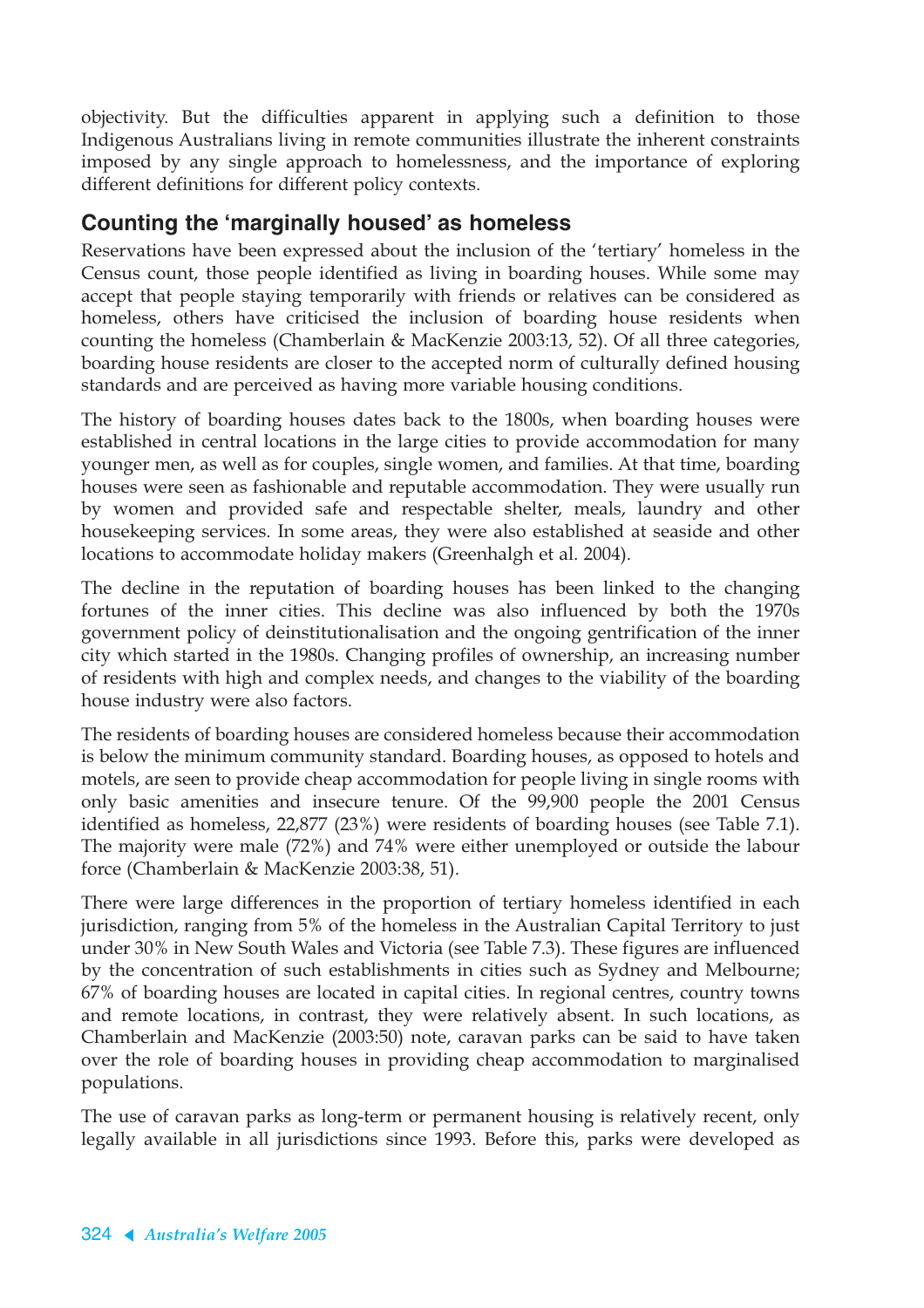holiday destinations and used for short-term accommodation. The number of people living in caravan parks long-term increased by 6,263 between the 1996 and 2001 Censuses, with a total of 61,463 people identified as permanent residents in 2001. The elderly were over-represented, with 23% of permanent residents aged over 65 years, and another 19% aged between 55 and 64 years. The tenure of permanent residents can include owning or purchasing a van while renting a site or renting both. Most caravan parks have a mixture of both types of tenure, with the availability of permanent arrangements depending on various factors such as local and state licensing and planning controls (Wensing et al. 2003).

The populations in caravan parks are very diverse, with the 2001 Census identifying four different populations, leaving aside visitors from overseas. As well as holiday makers—those having a usual address elsewhere in Australia—there were another two groups who were viewed as having made a 'deliberate if constrained lifestyle choice' to live in a park. These were people either owning or purchasing their caravan, and people renting a caravan, at least one of whom had a full-time job. The fourth group were renting a caravan, had no other usual address, and no-one living in the van had full-time employment.

|                         | <b>NSW</b> | <b>Vic</b> | Qld                  | <b>WA</b> | SΑ          | Tas   | <b>ACT</b> | NΤ | Aust          |
|-------------------------|------------|------------|----------------------|-----------|-------------|-------|------------|----|---------------|
| Marginal residents of   |            |            |                      |           |             |       |            |    |               |
| caravan parks           | 6.881      | 3.407      | 7.989                | 2.503     | 932         | 271   | 110        |    | 775 22.868    |
| ABS identified homeless | 26.676     |            | 20.305 24.569        | 11.697    | 7,586 2,415 |       | 1.229      |    | 5,423 99,900  |
| <b>Total homeless</b>   | 33.557     |            | 23,712 32,558 14,200 |           | 8.518       | 2.686 | 1.339      |    | 6.198 122.768 |

**Table 7.5: Homeless people including those in caravan parks, by state/territory, Census night 2001**

Source: Chamberlain & MacKenzie 2003.

There were 22,868 people identified in this group, classified as marginal residents of caravan parks (Table 7.5), and 78% of these marginal residents were housed in caravan parks outside of capital cities, in contrast to the clustering of marginal residents of boarding houses in major cities. Many of the remainder were in caravan parks in the industrial areas or outer suburbs of major cities. On socioeconomic measures these marginal residents faired as poorly as boarding house residents, and far more poorly than the secondary homeless staying temporarily with friends and family (Chamberlain & MacKenzie 2003:51–2).

Despite acknowledging that the marginally housed in caravan parks are at least as badly off as the tertiary homeless in boarding houses, and worse off than the secondary homeless, Chamberlain and MacKenzie decided not to include them when counting the homeless, saying that 'the cultural definition stands'. It is clear, however, that such marginal residents of caravan parks do not meet the stated culturally acceptable minimum community standards of housing, namely, having one room to sleep in and one to live in, your own kitchen and bathroom, and some security of tenure. If the definition of homelessness underpinning the Census is expanded to include those who are marginally housed in caravan parks, then the number of people identified as experiencing homelessness by the Census in 2001 increases from 99,900 to 122,770.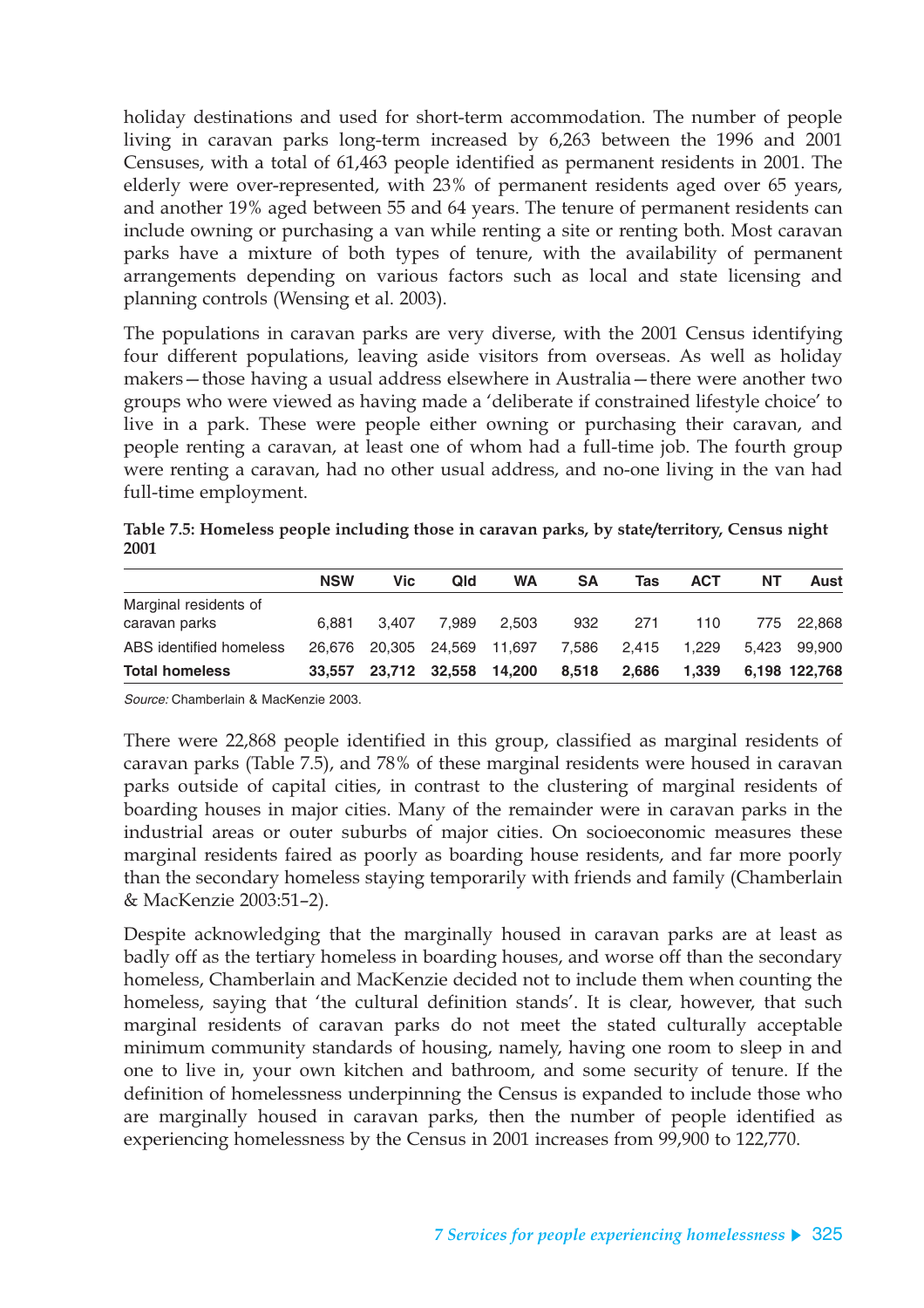# **7.3 Another approach to defining the homeless**

Census figures have been used to argue that the geographical distribution of the homeless population across states and territories is uneven, providing a basis for policy considerations concerning the redeployment of SAAP funds. However, the Census approach does contain inherent limitations. These are illustrated by the difficulties it faces in incorporating Indigenous Australians living in remote areas and the marginal residents of caravan parks, which, in turn, require consideration when these counts are considered as the basis for policy review and development.

Furthermore, the three-tiered definition underlying the Census, and the naming of these tiers as primary, secondary and tertiary, carries implications of degrees of disadvantage for people experiencing homelessness. The use of the word 'primary' calls to mind such notions as main, foremost, most important, essential, core, basic and fundamental. The implication is that this type of homelessness—living on the streets, in cars, squats and in improvised dwellings—brings with it the greatest degree of disadvantage, and that secondary and tertiary homelessness imply lesser levels of disadvantage.

The combination of a Census count of the homeless—taking a snapshot of society on 1 day every 5 years—with a hierarchical definition that emphasises structure rather than process, suggests that homeless people are easily slotted into one or another of these increasingly disadvantaged homelessness categories. Policy development can then be predicated on the numbers of people experiencing homelessness in each category, with service provision targeted accordingly, perhaps at those seen as more needy—the secondary homeless rather than tertiary homeless, for example. The question is whether other approaches are available that could complement policy development.

Although Chamberlain and MacKenzie's definition carries an element of temporal dynamics in its characterisation of the secondary homeless and they turn to the notion of process when discussing marginal residents of caravan parks, it is a downward oneway progression through the categories, an assumed linear process leading to a gradual loss of options until only one is left—'the end of the track'. A complementary approach that pays more attention to the temporal dynamics of homelessness arises from recent work on the homelessness experiences of people with a mental illness. In this, Robinson (2003) borrows the term 'iterative homelessness' to describe the repeated moves of people through different types of marginal or tenuous housing (Box 7.3).

#### **Box 7.3: Iterative homelessness**

*'It is a term used to refer to the repeated and ongoing loss of, or movement through, accommodation in both the short and long term contexts of homelessness. Iterative homelessness is used . . . to highlight the fact that most homeless people do not sleep rough on the street, though they may do so at times. Many remain tenuously housed at continuous risk of street-homelessness in their cycle through many different forms of tenuous and unacceptable forms of accommodation such as hostels, licensed and unlicensed boarding houses, caravan parks, staying with friends, etc' (Robinson 2003).*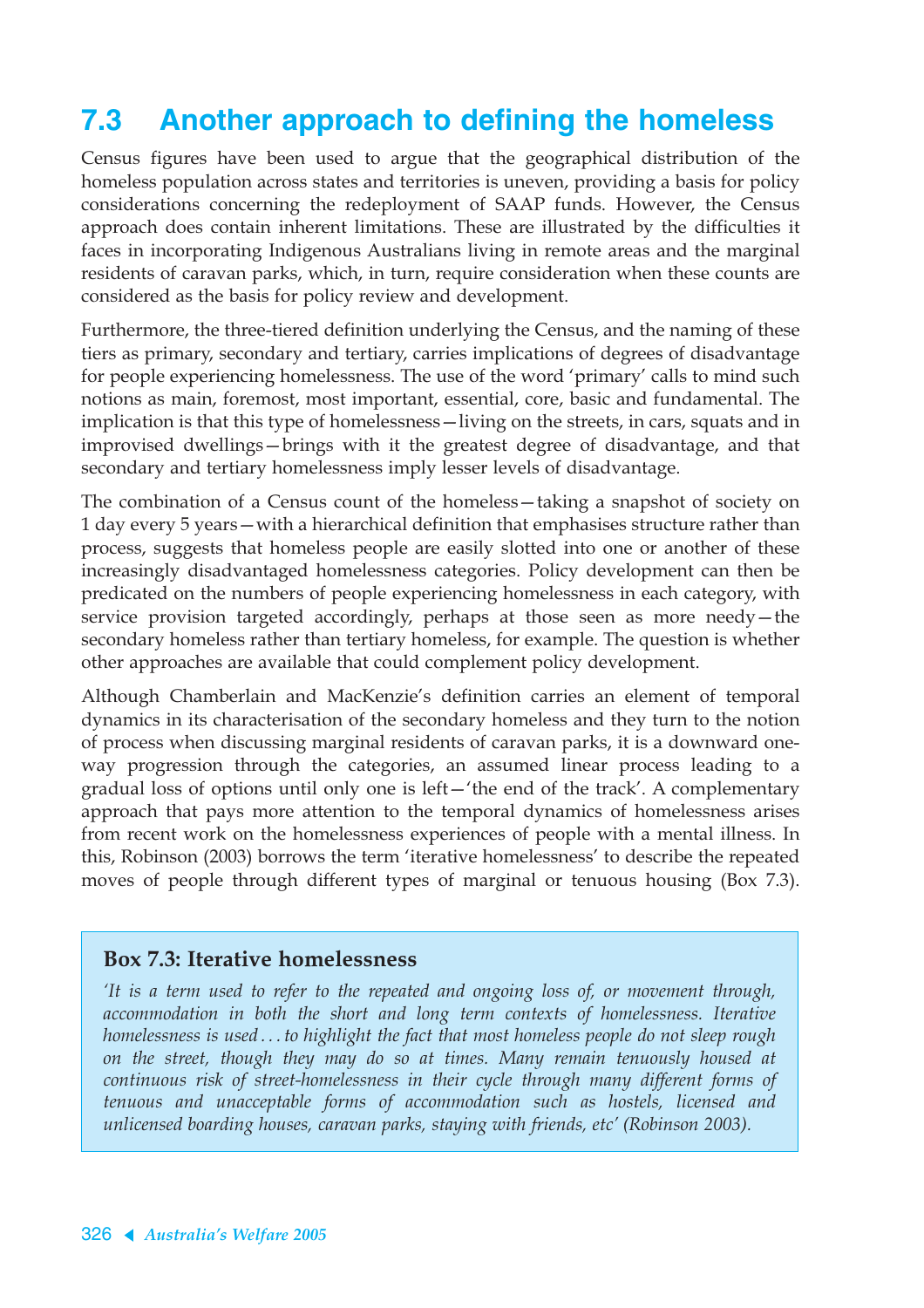With a focus on the lived experience of ongoing homelessness, this approach seeks to describe the sense of movement and repetition and to answer the question of why people continue to experience homelessness, and which factors contribute to their repeated uprootings and failures to establish a home, both physically and emotionally. The key indicator of homelessness, in this approach, is the movement through different forms of tenuous or marginal accommodation.

Chamberlain and MacKenzie developed a definition of homelessness that outlined the varying degrees of disadvantage, and the ensuing policy implications, for people experiencing homelessness. If the notion of iterative homelessness is utilised, it is no longer such an easy task to pinpoint those people who are experiencing the greatest disadvantage. Furthermore, the continued vulnerability that is experienced by those cycling through tenuous housing, moving from boarding house to friends, to hostels, time on the streets or SAAP accommodation, may not even be visible when viewed through the lens of the Census.

Robinson's development of the notion of iterative homelessness is largely based on her work with people experiencing mental health problems. She uses 'accommodation biographies', longer-term life histories and housing trajectories, to map the constant movement and continued vulnerability that is hidden in changing forms of accommodation. This work is at a relatively early stage of research, and it has not been established how widespread iterative homelessness is or how useful it will be in a broader context. It has, however, already been applied and found useful in the context of Indigenous women's homelessness (Cooper & Morris 2003), while Wensing et al.(2003:49), when investigating young people in caravan parks, reported that 'the typical pathways recounted involve regular movements between friends, hostels, sleeping rough and living in caravans', indicating that it is also useful in this context.

Conjointly with proposing her iterative homelessness definition, Robinson has also suggested that the key need, at least for homeless people with mental health problems, is the need for the healing of cumulative or 'lifestyle' trauma. She uses the notion of a healing framework, introduced by Coleman in a discussion of Indigenous women's homelessness (cited in Robinson 2003:33), which views homelessness as symptomatic of deeper issues and sees that housing is just one aspect of the process of iterative homelessness. Effective responses need to be pitched with the aim of *healing* the individual by equipping them to better cope with accumulated trauma as well as by working towards practical improvements in their immediate situation.

Robinson (2003:42) suggests that such effective responses would include points of stability, such as those that can be provided by SAAP accommodation services, drop-in centres, key workers or support groups and, most likely, by the coincidence of all of these and more. Such points of stability provide care within a framework aimed at developing relationships with clients, addressing their core traumatic experiences and helping them to develop positive and appropriate coping mechanisms. The key point is the capacity of such services to build relationships with their clients. In the context of people suffering mental health disorders, Robinson (2003) claims that housing and mental health management will continue to break down as long as service provision is 'outcome' structured, to be answered by accommodation alone, and that existing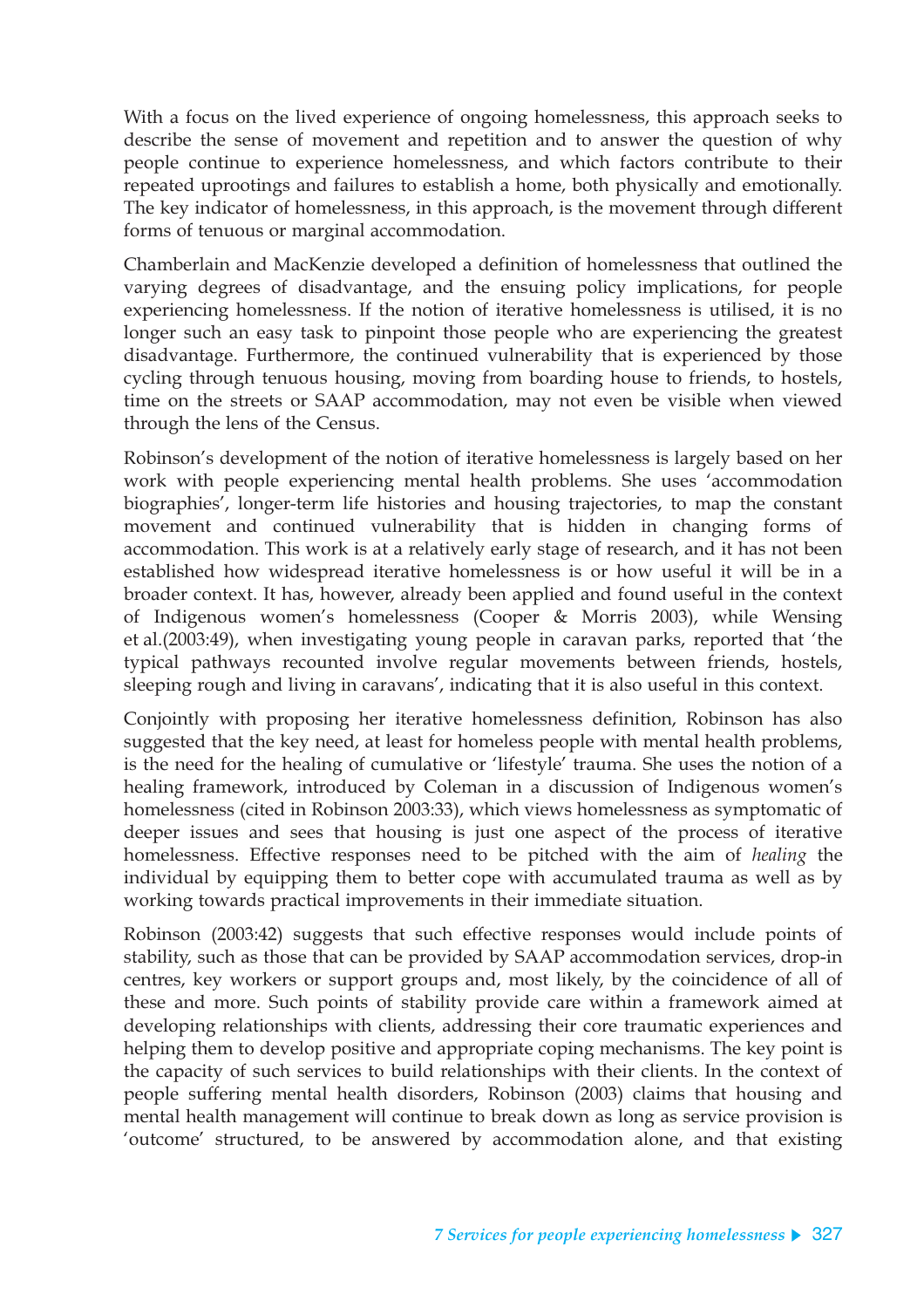policies and practices may actually squander the opportunities that could be offered by agencies at points of intervention and care.

The understanding of the lived experience of homelessness is not well developed. Robinson's work clearly illustrates how important temporal dimensions of homelessness can easily be overlooked in favour of the more static, easy to measure, dimensions. Homelessness data, of course, are notoriously difficult to collect. However, existing SAAP data can help shed some light on the lived experience of homelessness and the usefulness, or otherwise, of the notion of iterative homelessness.

The definition of homelessness which underpins the SAAP National Data Collection recognises that people experiencing or at risk of homelessness should be eligible for a range of support services besides accommodation that may help them to work through the underlying issues that prevent them from moving into or maintaining sustainable housing (Box 7.4). Furthermore, the SAAP definition acknowledges that a person may be living in their own home, one that meets culturally acceptable standards, but may be considered homeless or at imminent risk of homelessness due to violence in that home. This is particularly pertinent to women and children living with domestic violence who would not have been counted as homeless by the Census.

The next section first introduces the coverage and diversity of SAAP services, illustrating how SAAP provides different service responses to various client groups with different needs. The effect of this diversity on the numbers of people seeking accommodation is canvassed, with figures presented on the number of people seeking accommodation who are unable to find a bed in a SAAP service. Four different client groups are then profiled, comprising about half of the total SAAP population, to investigate what the data can tell us about their lived experiences of homelessness and to test the usefulness or otherwise of the notion of iterative homelessness.

### **Box 7.4: Homelessness and SAAP: a service delivery definition**

*The SAAP Act (1994) defines a person as homeless if, and only if, he or she has inadequate access to safe and secure housing. This includes housing situations that may damage health; threaten safety; marginalise a person from both personal amenities and the economic and social support a home normally offers; where the affordability, safety, security or adequacy of housing is threatened; or where there is no security of tenure. A person is also considered to be homeless under the Act if living in SAAP or other emergency accommodation.*

*The Act also stipulates that 'people who are homeless' include: people who are in crisis and at imminent risk of becoming homeless and people who are experiencing domestic violence and are at imminent risk of becoming homeless.*

# **7.4 Homelessness within SAAP**

During 2003–04, 1,300 SAAP agencies were funded. There were 1,291 agencies still operating at the end of the year, and 66 of these agencies (around 5%) did not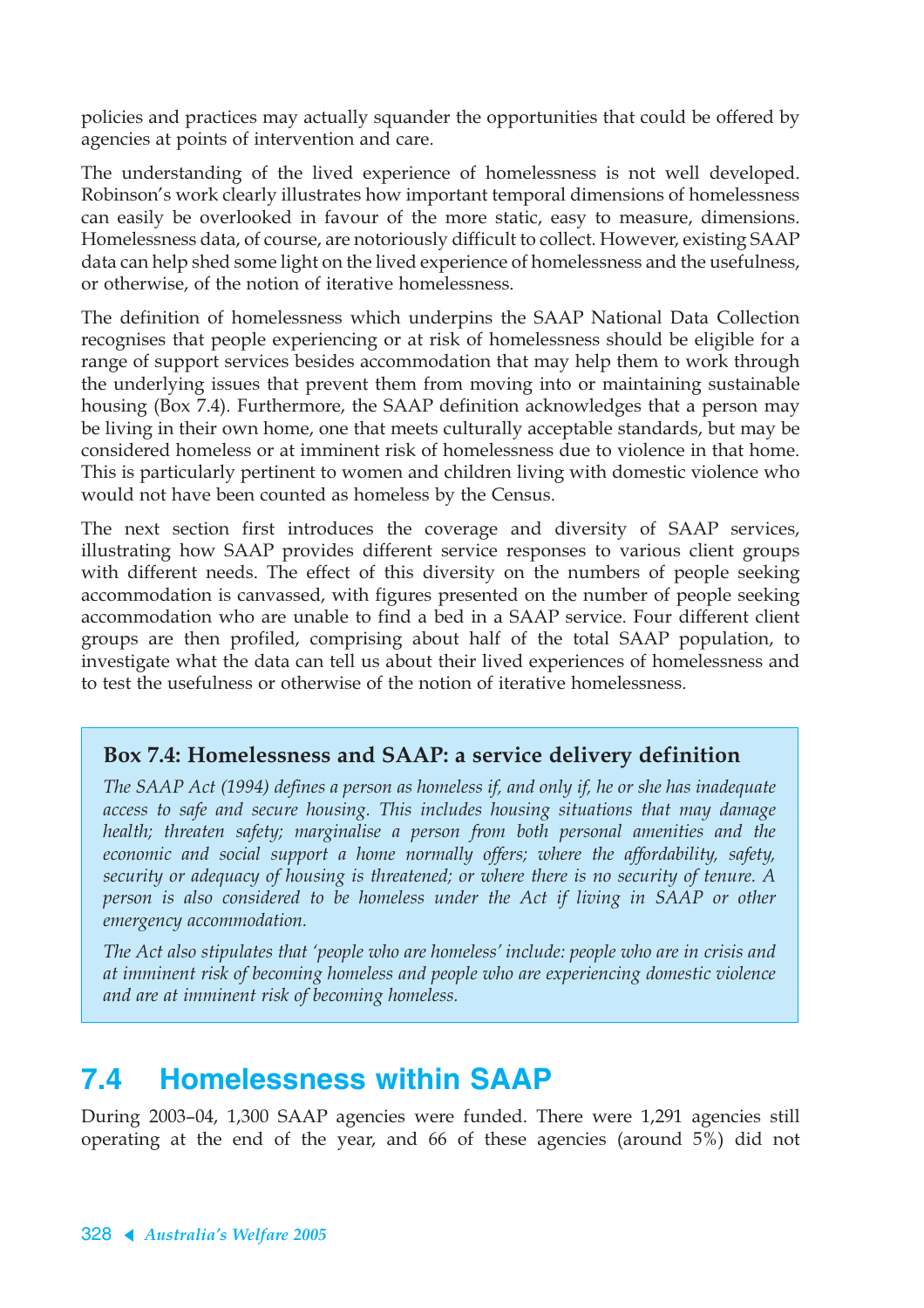participate in the Client Collection. It is estimated that 1 in 130 Australians received SAAP support at some time during the year, with the 1,225 participating agencies supporting 100,200 clients and 52,700 accompanying children. It should be noted that, within the program, only adults and children who do not accompany a parent/ guardian are considered as clients in their own right, and the information collected on accompanying children is quite limited (AIHW 2005).

Clients in SAAP during 2003–04 were provided with 187,200 support periods, which is the discrete period of time during which a client receives support from an agency. The greater number of support periods than clients indicates that some clients access SAAP services more than once during the year. The 52,700 accompanying children were provided with 73,200 support periods.

These SAAP clients and accompanying children have enormously diverse characteristics and circumstances, and many SAAP agencies target quite specific client groups, such as single men, single women, women and children escaping domestic violence, young people within particular age ranges, and families. These different SAAP sectors often have quite different histories, with the roots of single men's agencies, for example, stretching back to the early 1900s, while agencies for women escaping domestic violence were initially engendered by the feminist movement in the 1970s.

The largest sector in SAAP, totalling 37% of agencies, comprises agencies targeting young people in nominated age categories, with the next largest group of agencies catering for women and children escaping domestic violence (23%), followed by cross-target or general agencies (19%) (Figure 7.1). Different jurisdictions, however, depart from this national pattern, with the majority of services in both the Northern Territory and Western Australia targeting women escaping domestic violence (AIHW 2003a).

Because of their different histories and the varied needs of their client groups, SAAP sectors also have quite distinct operational procedures. Agencies targeting young people, for example, are often quite small and may have legal requirements to provide intensive 24-hour care to a relatively small number of clients, while those targeting single men often operate with a very high client turnover and less client contact. As a consequence, the proportion of support periods provided, as well as the type, number and length of support, can vary significantly between the sectors.

Consequentially, while agencies targeting young people make up 37% of all SAAP agencies, they provided only 19% of the 187,200 SAAP support periods in 2003–04. In contrast, single men's agencies accounted for 8% of SAAP agencies, but 19% of the support periods. General agencies provided 34% of all support periods, and domestic violence agencies 21% (Figure 7.1).

The length of support generally provided to clients, and the availability of SAAP services that cater to particular client groups, determine to a large extent the number of people that are supported by SAAP, and what the characteristics and circumstances of the overall SAAP population will be. These are also some of the factors that constrain the number of people able to access SAAP services when in need of accommodation not all people who seek accommodation at SAAP agencies are successful.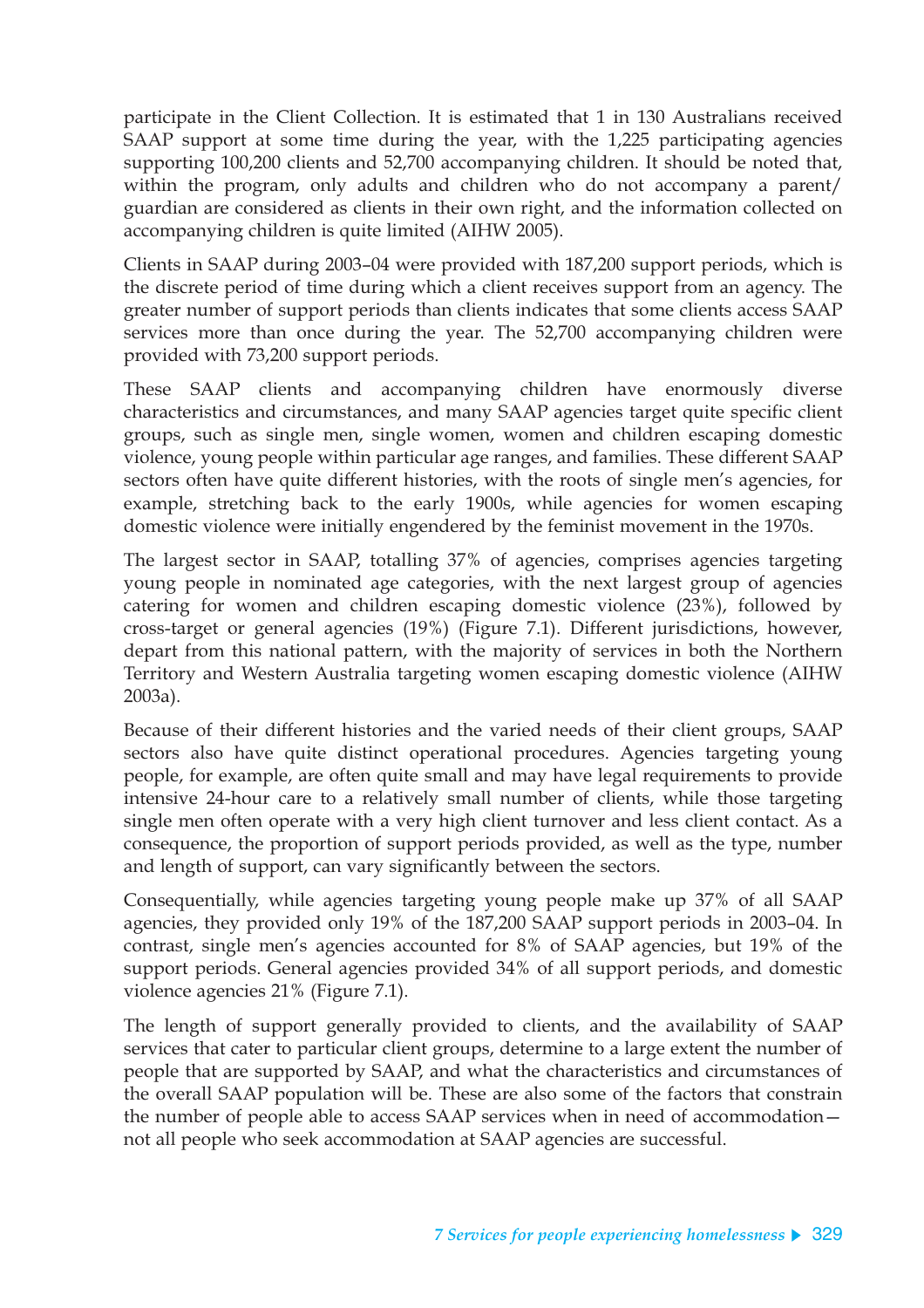

The National Data Collection Agency attempts to measure both met and unmet requests for accommodation, as well as the capacity at which SAAP services are operating, through the Demand for Accommodation Collection, which runs for 2 separate weeks during the year. Because of seasonal factors, and because people can have several unmet requests in a year, extrapolating from these data to annual figures is not possible. Furthermore, from the perspective of planning for service delivery, annual data do not inform planners of the extent to which additional funds are required to cater for excess demand each night.

This collection indicated that, on an average day in 2003–04, of the 399 people requesting immediate accommodation, 213 (53%) were unable to be accommodated by the end of the day, mainly because there was insufficient accommodation at the SAAP agency where the request was made. The turn-away rate for accompanying children was even higher. Of the 195 children who required accommodation with their parent/ guardian on an average day during the 2003–04 collection, 125 were not accommodated (a turn-away rate of 64%). This suggests that SAAP is more able to provide accommodation for individual(s) who present without children, with these people having the lowest national daily turn-away rate (AIHW 2005).

The 213 potential clients who were turned away represent just 3% of the total number of clients that SAAP was accommodating on that average day, which seems to suggest that a 3% increase in bed capacity could satisfy reported unmet demand for accommodation.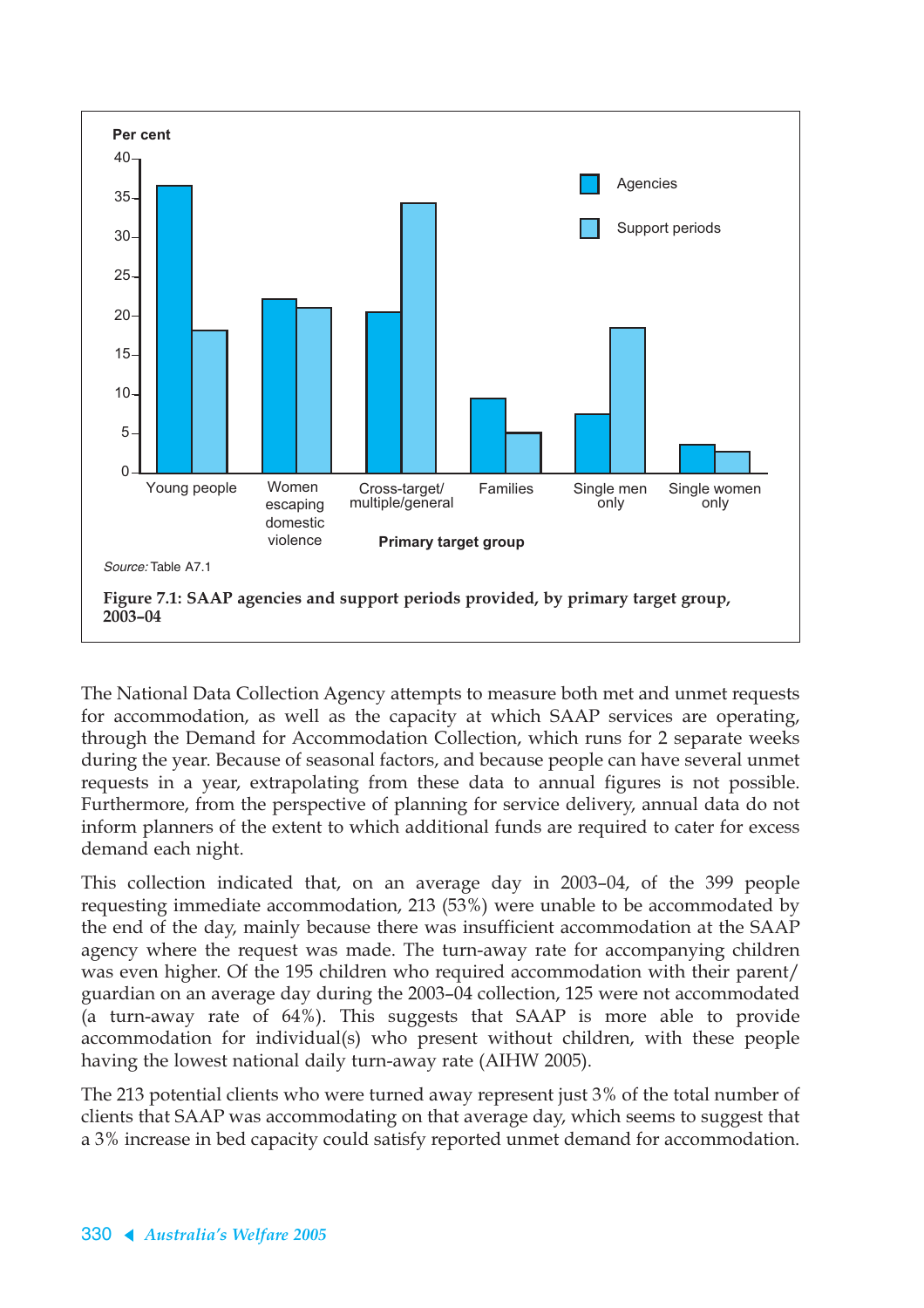However, this assumes both that all those who needed SAAP accommodation were approaching SAAP agencies and that demand was consistent across target groups and geographical locations. There is sufficient evidence to suggest that neither of these is the case. Furthermore, of the large number of homeless people counted by the Census, only 14% were accommodated in SAAP, suggesting a significant level of hidden need although exactly what services are needed by this homeless population is unknown.

The SAAP program, then, has distinct and diverse sectors that cater to different groups of homeless people. The next section begins by establishing the differences in the SAAP interventions between four of these client populations, who are largely but not solely drawn from three distinct SAAP sectors: single men's agencies, agencies targeting women escaping domestic violence, and youth agencies.

### **Differences between SAAP clients**

The four client groups encompass single older men aged 45 and over, comprising 8% of SAAP clients, women escaping domestic violence aged 20 years and over, comprising 26%, and young men and women aged 15–19 years, comprising 7% and 10%, respectively (Table 7.6). The client population of women escaping domestic violence was drawn from female clients aged 20 years and over who requested assistance from SAAP due to domestic violence, or who needed, were provided with, or were referred on for counselling and support. As all groups are scoped to be mutually exclusive, young women aged between 15 and 19 who are escaping domestic violence—less than 10% of all women escaping domestic violence—will be excluded from the women escaping domestic violence client group.

|                                                | <b>Male</b><br>clients<br>$15 - 19$ | <b>Female</b><br>clients<br>$15 - 19$ | Women<br>escaping<br>DV $20+$ | <b>Single</b><br>men<br>$45+$ | <b>Other</b> | <b>Total</b> |
|------------------------------------------------|-------------------------------------|---------------------------------------|-------------------------------|-------------------------------|--------------|--------------|
| <b>Clients</b>                                 | 6,600                               | 10.500                                | 26,000                        | 7.800                         | 54.400       | 100,200      |
| Mean length of closed support periods (days)   | 57                                  | 68                                    | 56                            | 25                            | 38           | 44           |
| Median length of closed support periods (days) | 15                                  | 17                                    | 9                             |                               | 3            | 4            |
| Mean length of accommodation periods (days)    | 41                                  | 50                                    | 39                            | 29                            | 35           | 37           |
| Median length of accommodation periods (days)  | 11                                  | 10                                    | 6                             | $\overline{4}$                | 6            | 6            |

**Table 7.6: SAAP clients and length of support and accommodation periods provided, by client group, 2003–04**

**Notes** 

1. Number excluded due to errors and omissions for length of support (weighted): 100 closed support periods.

2. Number excluded due to errors and omissions for length of accommodation (weighted): 7,200 closed support periods.

3. Number of clients within a Subpopulation relate to clients who ever presented with the criteria used to form the group. Since a client may have presented with varying characteristics and consent, Subpopulation figures do not sum to the national figure.

4. Figures have been weighted to adjust for incomplete coverage.

Source: SAAP Client Collection.

The cultural and linguistic profiles of these four client groups are quite diverse (Table 7.7). Indigenous Australians are over-represented in SAAP—although only 2% of the Australian population identify as Indigenous, over 16% of all SAAP clients were Indigenous.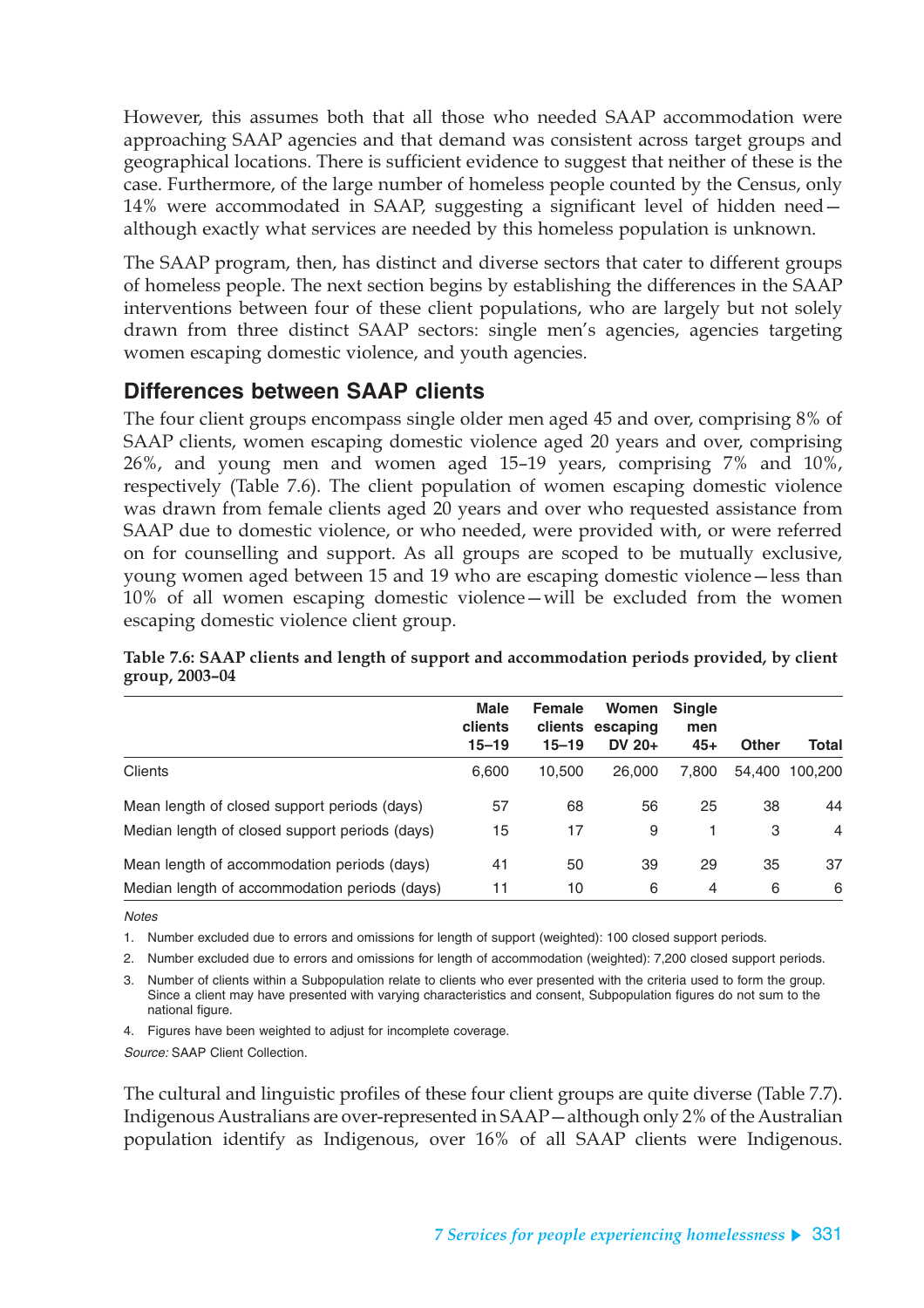This over-representation is most exaggerated for women escaping domestic violence (DV), with over 21% of these clients identifying as Indigenous. These figures are influenced by the composition of SAAP agencies. At the national level, services for women escaping domestic violence comprise the second largest SAAP sector (see Figure 7.1), but in the Northern Territory and Western Australia, both jurisdictions with large Indigenous populations, this sector forms the largest proportion of SAAP services (AIHW 2003a).

The overrepresentation of Indigenous Australians influences the relative proportions of other cultural and linguistic groups in SAAP. People born overseas in the English proficiency group 1 comprised 4% of the total SAAP population, compared to 10% of the Australian-born population. (Group 1 countries are Canada, Ireland, New Zealand, South Africa, the UK and the USA.) This group was well represented among older single men, with 9% from this background. People born in countries grouped as English proficiency groups 2–4 (predominantly non-English-speaking countries) comprised 16% of women escaping domestic violence and 12% of single older men but only 10% of the overall SAAP population compared to 16% of the overall population.

|                                                     | <b>Male</b><br>clients | <b>Female</b><br>clients | Women                | <b>Single</b> |              |        | <b>Australian population</b><br>aged 10 and over |               |
|-----------------------------------------------------|------------------------|--------------------------|----------------------|---------------|--------------|--------|--------------------------------------------------|---------------|
|                                                     | $15 - 19$              | $15 - 19$                | escaping<br>$DV$ 20+ | men<br>$45+$  | <b>Other</b> | Total  | Per cent                                         | <b>Number</b> |
| Indigenous Australians                              | 13.0                   | 19.1                     | 21.1                 | 8.0           | 16.4         | 16.5   | 2.0                                              | 345,000       |
| Australian-born non-<br>Indigenous people           | 79.2                   | 74.7                     | 58.3                 | 71.5          | 70.7         | 68.9   | 71.8                                             | 12,220,500    |
| People born overseas,<br>English profic. group 1    | 2.7                    | 1.9                      | 4.5                  | 8.5           | 4.2          | 4.3    | 10.2                                             | 1,730,700     |
| People born overseas,<br>English profic. groups 2-4 | 5.2                    | 4.3                      | 16.1                 | 11.9          | 8.7          | 10.4   | 16.0                                             | 2,727,500     |
| Total                                               | 100.0                  | 100.0                    | 100.0                | 100.0         | 100.0        | 100.0  | 100.0                                            | $\cdot$ .     |
| Total (number)                                      | 6.300                  | 10.100                   | 25,200               | 7.600         | 52.100       | 96.500 | . .                                              | 17,023,700    |

**Table 7.7: SAAP clients, by cultural and linguistic diversity and client group, 2003–04 (per cent)**

**Notes** 

1. Number excluded due to errors and omissions at national level for cultural and linguistic diversity (weighted): 3,700 clients.

2. Number of clients within a subpopulation relates to clients who ever presented with the criteria used to form the group. Since a client may have presented with varying characteristics and consent, subpopulation figures do not sum to the national figure.

3. 'Australian population 10+' refers to the estimated resident population aged 10 years and over at 30 June 2002. The figures for Indigenous Australians are from experimental estimates based on the 2001 Census produced by the ABS. The number of 'Australian-born non-Indigenous people' is derived from the Australian-born population minus the number of Indigenous Australians.

4. Figures have been weighted to adjust for incomplete coverage.

Sources: SAAP Client Collection; ABS 2004b, 2004c.

As SAAP clients, these groups are provided with a variety of services during their support periods, which may or may not include accommodation. A support period is the discrete period of time during which a client receives support from an agency, with a closed support period being one which finished before the end of the reporting year. An accommodation period is the time during which a client had a bed at an agency, which will always be as part of their support period. During a support period with accommodation, clients will also receive other services such as meals, counselling or health and medical services.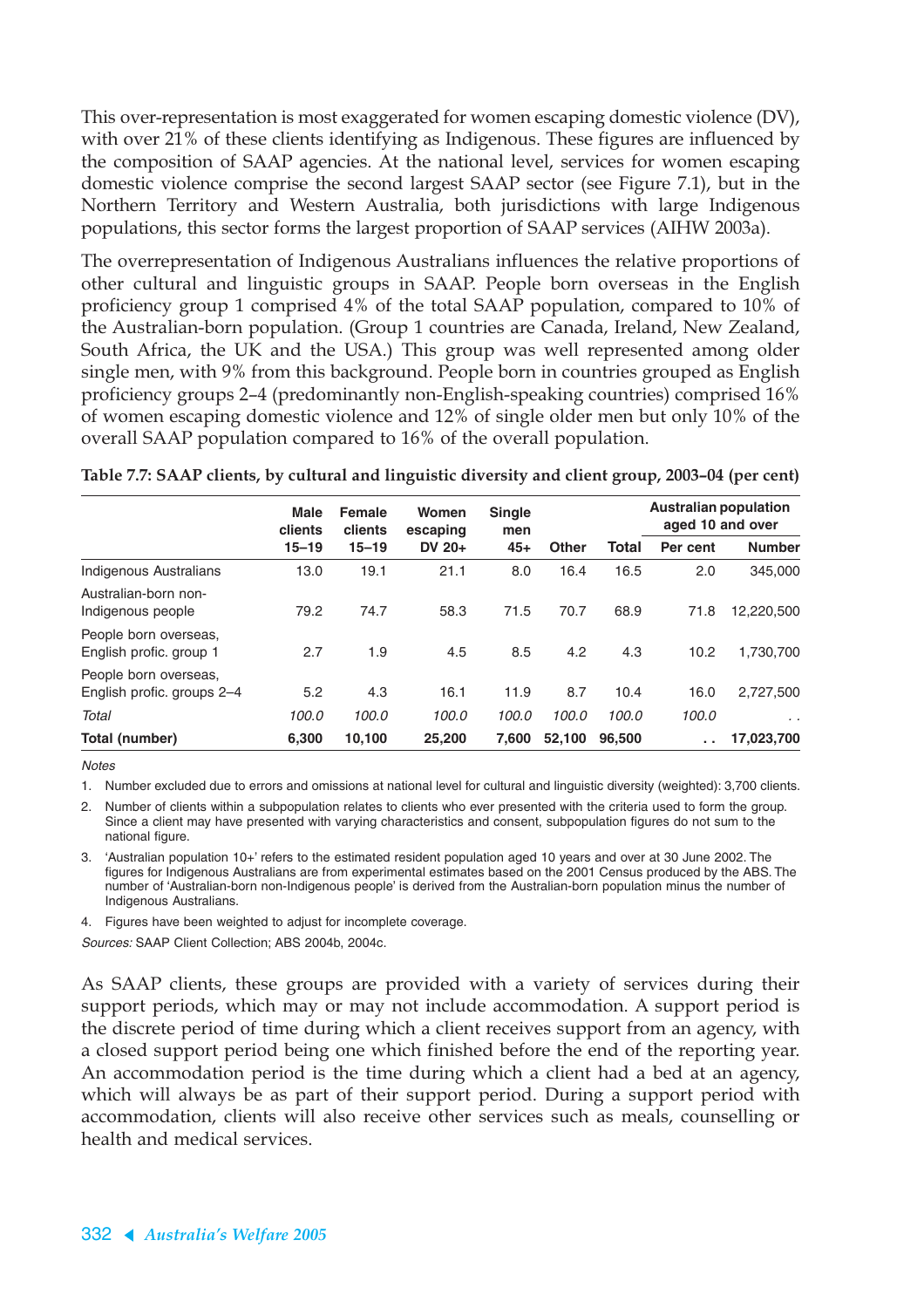Young female clients, on average were both supported and accommodated for longer periods than the other client groups, at 68 days and 50 days, respectively (Table 7.6). The average length of support and accommodation for young men was shorter, at 57 and 41 days, respectively. The clients with the shortest average length of support and accommodation were the older men (25 and 29 days, respectively). The median length of support for this group was just a single day, indicating that many are using SAAP just for an overnight stay. Note that in this table the mean and median length of accommodation excludes accommodation that starts and ends the same day.

The male client groups, both the single older men and the young males, were more likely to be accommodated by SAAP services (in 65% and 62% of support periods, respectively) than young female clients or women escaping domestic violence (51% each) (Table 7.8). Single older men were also the most likely to receive drug and alcohol services, in 31% of support periods. Young men were the next most likely to receive these services, in 10% of support periods. However, single older men were less likely than any other group to receive other broad types of services such as general support/ advocacy (in 70% of support periods), counselling (in 34%), or financial or employment assistance (in 26%).

The types of services that women escaping domestic violence were most likely to receive were general support/advocacy and counselling (both in 82% of support periods), followed by basic support (56%). All four client groups accessed health and medical services fairly equally (10% to 13%).

|                                                                      | <b>Male</b>          | <b>Female</b>        | Women                | <b>Single</b> |              |         |
|----------------------------------------------------------------------|----------------------|----------------------|----------------------|---------------|--------------|---------|
| <b>Broad type of service</b>                                         | clients<br>$15 - 19$ | clients<br>$15 - 19$ | escaping<br>DV $20+$ | men<br>$45+$  | <b>Other</b> | Total   |
| SAAP accommodation                                                   | 61.5                 | 51.1                 | 51.2                 | 65.4          | 47.3         | 51.5    |
| Assistance to obtain/maintain non-<br>SAAP/CAP accommodation/housing | 37.2                 | 39.7                 | 31.7                 | 17.8          | 27.2         | 28.9    |
| Financial/employment                                                 | 39.3                 | 39.5                 | 40.6                 | 26.2          | 32.9         | 34.9    |
| Counselling                                                          | 46.8                 | 58.9                 | 81.6                 | 33.6          | 38.7         | 47.9    |
| General support/advocacy                                             | 77.7                 | 77.5                 | 82.2                 | 69.8          | 68.9         | 72.5    |
| Health/medical services                                              | 9.9                  | 12.7                 | 13.0                 | 12.9          | 9.1          | 10.6    |
| Drug/alcohol support or intervention                                 | 10.2                 | 5.8                  | 4.6                  | 31.1          | 12.5         | 12.3    |
| Other specialist services                                            | 8.0                  | 14.2                 | 21.1                 | 5.0           | 8.7          | 11.0    |
| Basic support                                                        | 66.5                 | 56.4                 | 56.0                 | 73.3          | 56.3         | 58.9    |
| No services provided directly                                        | 2.5                  | 2.2                  | 0.9                  | 1.7           | 3.1          | 2.5     |
| Total (number)                                                       | 11,100               | 17,000               | 38,400               | 17,900        | 107,300      | 180,400 |

**Table 7.8: Support periods provided to SAAP clients, by type of service and client group 2003–04 (per cent)**

**Notes** 

1. Number excluded due to errors and omissions (weighted): 7,000 (including cases with no information on service requirements or provision).

2. Clients were able to receive multiple services, so percentages do not total 100.

3. Figures have been weighted to adjust for incomplete coverage.

Source: SAAP Client Collection.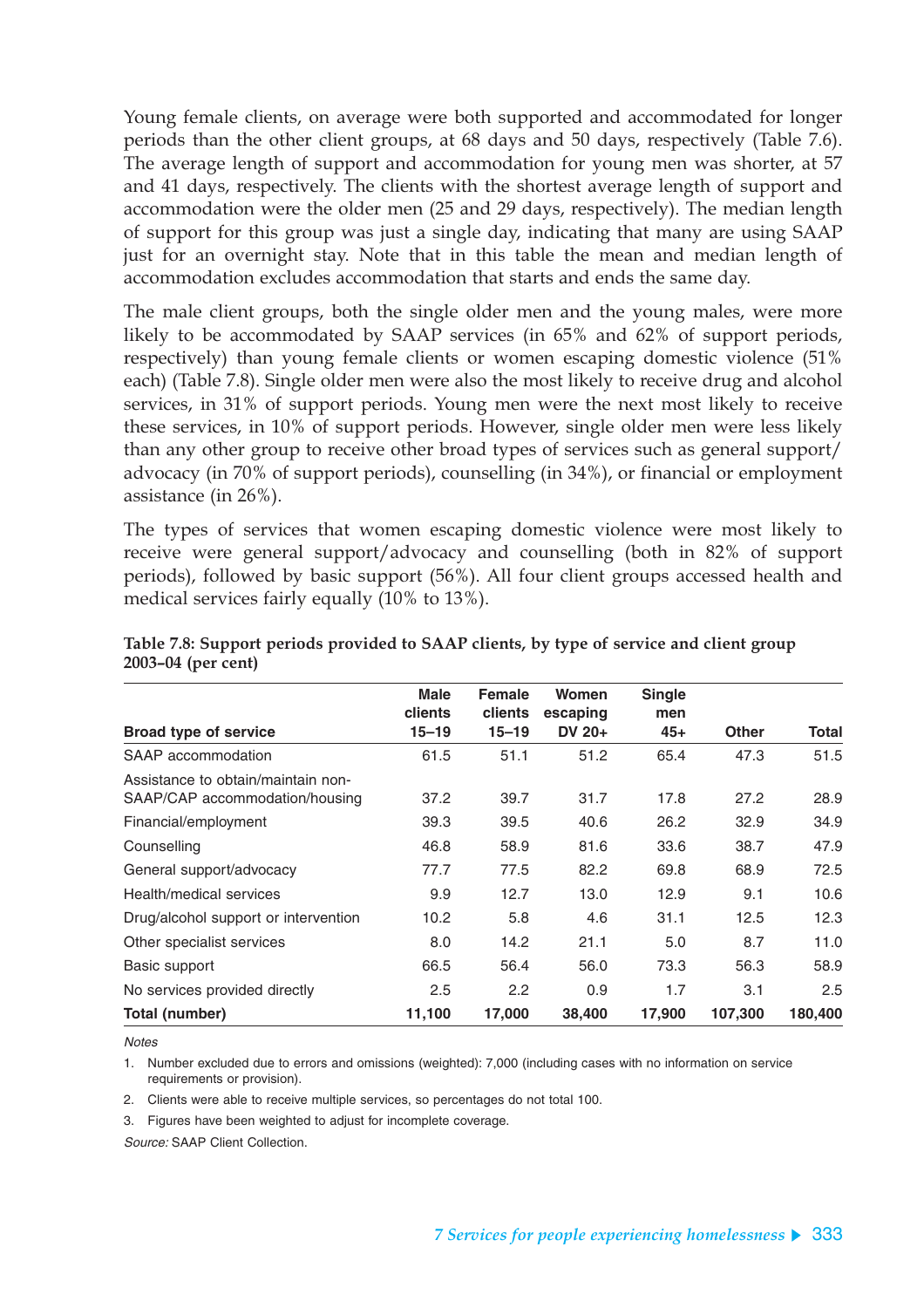These profiles indicate that the four client groups presented have different experiences with their SAAP interventions. The lengths of support and accommodation differ markedly between the groups, the use of particular sectors of SAAP by Indigenous Australians varies, and the types of support received are different. The next section introduces SAAP data which can give insight into some of the temporal dimensions of the homelessness being experienced by these four client groups. The data are used to develop two indicators of iterative homelessness in order to examine the groups for indications of ongoing tenuous housing cycles, before turning to investigate the nature of homelessness within each group in turn.

# **7.5 Iterative homelessness in the client groups**

Iterative homelessness refers to the repeated and ongoing movement through tenuous and marginal types of accommodation. One indicator of this movement that can be derived from the SAAP data is the incidence of being marginally housed prior to SAAP: This can be indicated by clients sleeping rough or in improvised dwellings, by being in SAAP, a rooming house, hostel, hotel or caravan, being in an institution, or by living rent-free in a house or flat prior to their SAAP intervention. It could be argued that not all these options necessarily indicate tenuous housing and without knowledge of the previous housing trajectory of clients this can never be clear—the data cannot tell us for how long, if at all, clients have been moving between different forms of housing. In all these types of accommodation, however, security of tenure is lacking, creating circumstances where housing is more tenuous.

Of all four client groups, young men and single older men experienced the most marginal housing conditions prior to SAAP support. Young men were previously marginally housed in 74% of their support periods (Table 7.9) and single older men in 71%. Younger women were previously marginally housed in 63% of their support periods while women escaping domestic violence were housed marginally in only 31% of support periods. Note that this indicator, consisting as it does of previous housing that had no tenure, cannot capture the incidence of emotionally tenuous housing conditions which women coming from situations of domestic violence have lived through.

For both young men and young women, the most common form of prior housing was living rent-free in a house of flat (in 28% and 32% of support periods, respectively), for single older men it was sleeping rough outside or in improvised dwellings (23%) and for women escaping domestic violence, private rental was the most common form of housing prior to SAAP (25%).

For both young men and single older men, the second most common form of prior housing was another SAAP service. Young male clients were previously housed in emergency accommodation in 26% of their support periods, and single older men in 21%. The second most common form of prior housing for young women was boarding in a private house (in 19% of support periods) and for women escaping domestic violence it was public or community housing (in 22%).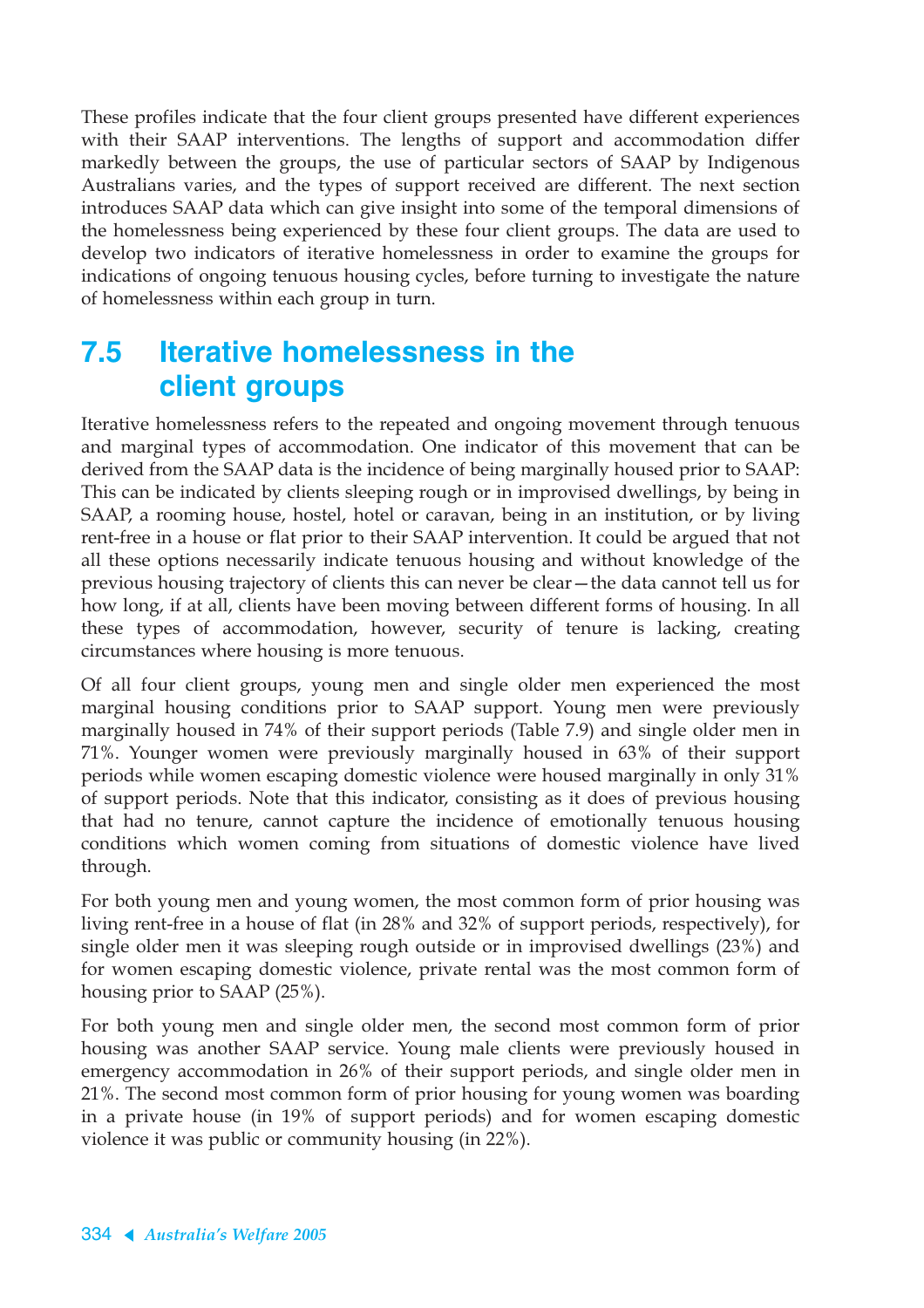|                                        | <b>Male</b>          | <b>Female</b>        | Women              | <b>Single</b> |              | <b>Total</b> |               |
|----------------------------------------|----------------------|----------------------|--------------------|---------------|--------------|--------------|---------------|
| <b>Type of accommodation</b>           | clients<br>$15 - 19$ | clients<br>$15 - 19$ | escaping<br>DV 20+ | men<br>$45+$  | <b>Other</b> | Per cent     | <b>Number</b> |
| Marginal housing                       |                      |                      |                    |               |              |              |               |
| Living in a car/tent/park/street/squat | 8.3                  | 4.0                  | 2.4                | 23.4          | 15.3         | 11.9         | 18,200        |
| SAAP or other emergency housing        | 25.7                 | 19.4                 | 15.1               | 21.4          | 15.8         | 17.1         | 26,100        |
| Rooming house/hostel/hotel/caravan     | 5.5                  | 4.9                  | 4.1                | 17.1          | 12.2         | 9.9          | 15,100        |
| Institutional                          | 6.6                  | 2.9                  | 1.4                | 5.3           | 5.3          | 4.3          | 6,600         |
| Living rent-free in house/flat         | 27.6                 | 32.0                 | 7.5                | 3.4           | 9.9          | 11.8         | 18,000        |
| Subtotal                               | 73.7                 | 63.2                 | 30.5               | 70.6          | 58.5         | 55.0         | 84,000        |
| <b>Non-marginal housing</b>            |                      |                      |                    |               |              |              |               |
| Boarding in a private home             | 15.9                 | 18.7                 | 9.9                | 4.0           | 10.3         | 10.7         | 16,300        |
| Public or community housing            | 2.9                  | 5.9                  | 21.6               | 14.3          | 12.3         | 13.3         | 20,400        |
| Private rental                         | 5.1                  | 9.4                  | 24.7               | 7.8           | 14.3         | 14.8         | 22,600        |
| Own home                               | 0.6                  | 0.7                  | 11.6               | 1.3           | 1.4          | 3.4          | 5,200         |
| Subtotal                               | 24.5                 | 34.7                 | 67.8               | 27.4          | 38.3         | 42.2         | 64,500        |
| <b>Other</b>                           | 1.8                  | 2.1                  | 1.6                | 2.1           | 3.3          | 2.6          | 4,000         |
| Total                                  | 100.0                | 100.0                | 100.0              | 100.0         | 100.0        | 100.0        | 100.0         |
| Total (number)                         | 9,200                | 13,900               | 32,100             | 15,500        | 81,900       | a la         | 152,600       |

**Table 7.9: Closed support periods provided to SAAP clients, by type of accommodation immediately before support and client group, 2003–04 (per cent)**

**Notes** 

1. Number excluded due to errors and omissions (weighted): 16,600 (clients).

2. Figures have been weighted to adjust for incomplete coverage.

Source: SAAP Client Collection.

Another source of insight into the temporal dimensions of homelessness of SAAP clients is the number of times a client returns to SAAP services in any one year. The time during which a client is given support by an agency is called a support period, and this finishes when the relationship between the client and an agency ends. Later, however, clients may return again to either the same agency or another one for another support period. This repeat use rate is measured by the number of support periods the client has in the year.

Clients with high repeat rates are sometimes described as 'churning' through the system, with the implication that they go in and out of the revolving SAAP door without any noticeable change in their circumstances. It is just as possible, however, to interpret high repeat rates as a positive experience for clients. Using the paradigm supplied by the notion of iterative homelessness, SAAP services can be viewed as providing points of stability for clients where, over time, they may establish trust and rapport with workers and begin to work through the underlying issues that prevent them moving into sustainable housing options.

The same groups who experienced the most marginal housing tenure prior to their SAAP interventions also had the highest repeat rates of SAAP usage. In the 2003–04 year, 5.2% of the older single men and 3.5% of younger men had 6 or more support periods (Table 7.10), in line with their relatively high rates of being previously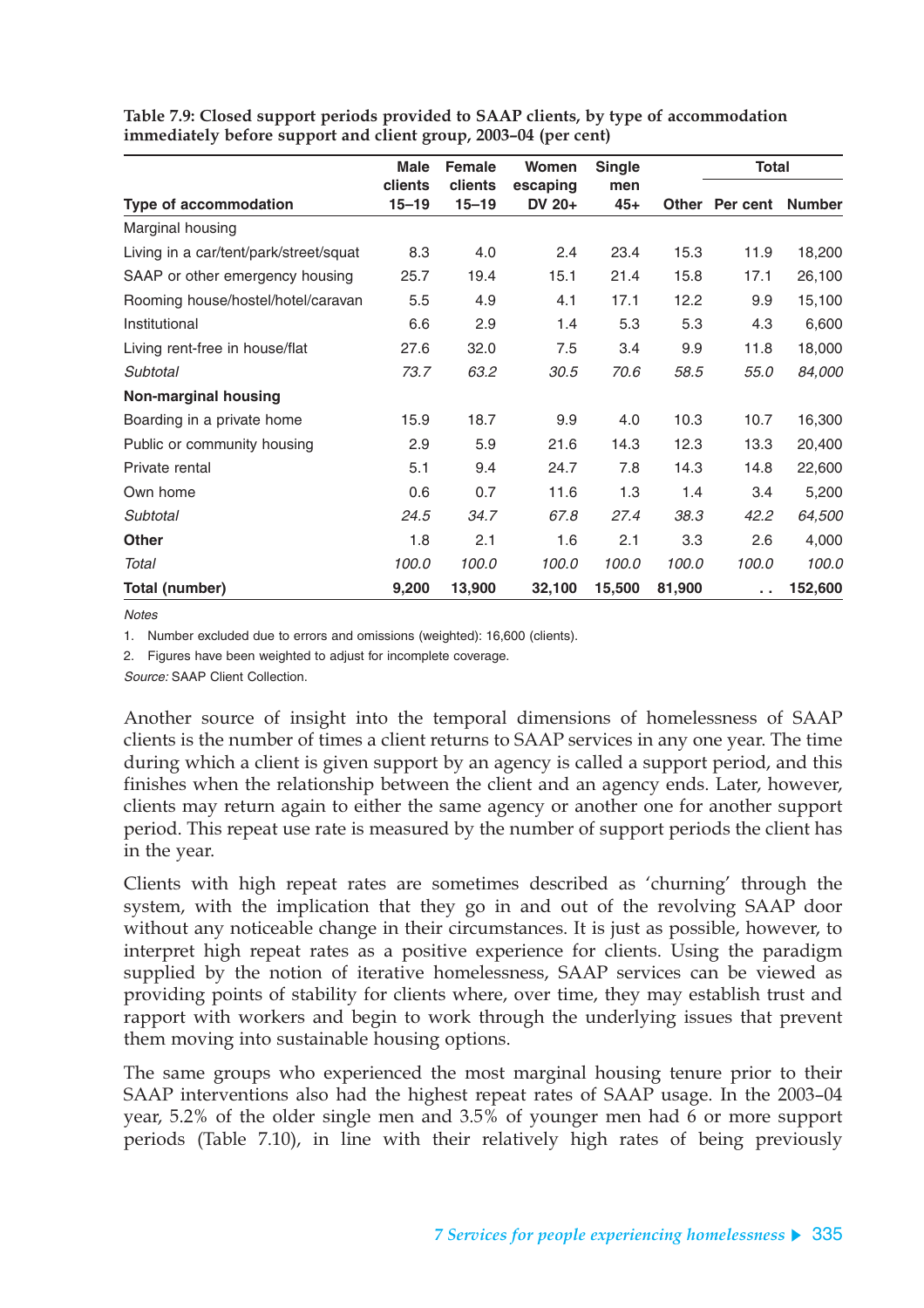accommodated in a SAAP service (Table 7.9). In contrast, 91% of women escaping domestic violence had only 1 or 2 support periods last financial year. For young women the corresponding figure is 87%, while 86% of young men and 84% of older single men had just the 1 or 2 support periods.

| Number of support periods per client      | <b>Male</b><br>clients<br>$15 - 19$ | <b>Female</b><br>clients<br>$15 - 19$ | Women<br>escaping<br>DV $20+$ | <b>Single</b><br>men<br>$45+$ | <b>Other</b> | <b>Total</b>   |
|-------------------------------------------|-------------------------------------|---------------------------------------|-------------------------------|-------------------------------|--------------|----------------|
| 1                                         | 71.9                                | 72.6                                  | 78.0                          | 68.6                          | 73.2         | 71.6           |
| 2                                         | 14.2                                | 14.8                                  | 13.0                          | 15.0                          | 13.9         | 14.4           |
| 3                                         | 5.9                                 | 6.1                                   | 4.7                           | 6.3                           | 5.2          | 5.9            |
| 4                                         | 2.6                                 | 2.7                                   | 2.1                           | 3.3                           | 2.5          | 2.8            |
| 5                                         | 1.9                                 | 1.4                                   | 1.0                           | 1.7                           | 1.6          | 1.7            |
| 6 or more                                 | 3.5                                 | 2.3                                   | 1.3                           | 5.2                           | 3.7          | 3.6            |
| Total                                     | 100.0                               | 100.0                                 | 100.0                         | 100.0                         | 100.0        | 100.0          |
| Mean number of support periods per client | 1.77                                | 1.69                                  | 1.50                          | 2.33                          | 1.85         | 1.87           |
| Total (number of clients)                 | 6.600                               | 10,500                                | 26,000                        | 7.800                         |              | 54.400 100.200 |

**Table 7.10: SAAP clients, by number of support periods provided per client and client group, 2003–04 (per cent)**

**Notes** 

1. Number of clients within a subpopulation relate to clients who ever presented with the criteria used to form the group. Since a client may have presented with varying characteristics and consent, subpopulation figures do not sum to the national figure.

2. Figures have been weighted to adjust for incomplete coverage.

Source: SAAP Client Collection.

These two measures of iterative homelessness, then, have been useful in showing up the differences between the temporal dimensions of homelessness as experienced by the four client groups. In particular, they have highlighted the likelihood of previous marginal housing conditions and of ongoing cycles of SAAP interventions being experienced by young men and older single men. Each of these client groups will now be investigated in more detail.

### **Single older men**

Single older men are very often clients at men's shelters, that is, SAAP agencies with very high client turnover. Historically, these agencies have collected a limited amount of information about their clients and, for this reason, detailed information about this client group, including presenting reasons and changes in situations before and after support, are not complete. This will change as at July 2005, and complete information will be available after the 2005–06 Demand for Accommodation Collection.

Homeless men often have physical disabilities and health problems more often seem in people 10 or 20 years older than themselves, and many 'view their lives as over' (FaCS 2003a). For such reasons, conventional chronological classification of the elderly as 65 years or over is not applied to homeless men, who are often classed as elderly at 50 years of age. Premature ageing is even more pronounced for Indigenous men who, with life expectancies of around 17 years less than non-Indigenous men, are often classed as elderly when aged 45 and over. This is the age at which we will begin this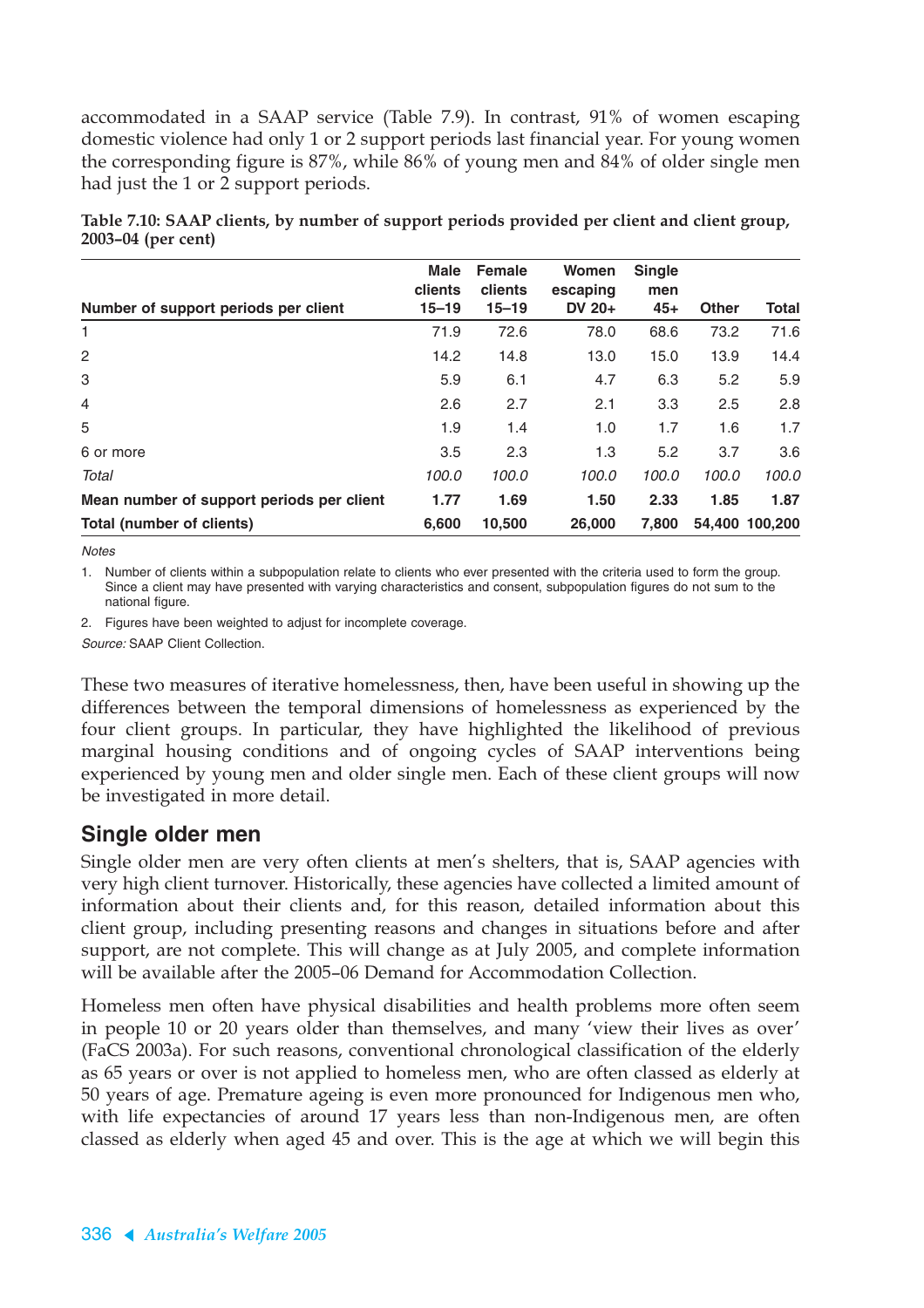analysis of older men. These older men are more likely to access SAAP services than women of the same age; 21% of male SAAP clients over the age 45 in 2003–04 and only 13% of female clients (AIHW 2005).

Reflecting the high level of disabilities in this client group, the main source of income for these clients in 2004–04 was the Disability Support Pension, in 61% of support periods, compared with 17% for the remaining SAAP clients (see Table A7.2). This was true for all ages below those eligible for the Age Pension. The Age Pension was the main source in 70% of support periods for the 65–74 year olds, and, interestingly, in only 57% of support periods for those aged 75 and over. However, this older age group also received other types of pensions in a further 12% of their support periods.

The best indicator currently available as to why this client group is accessing SAAP is provided by looking at the types of services they receive, as the three services most often provided to single older men were SAAP accommodation (in 65% of support periods), laundry or shower facilities (61%) and meals (60%) (Table A7.3). Single older men were far more likely than other SAAP clients to have their belongings looked after (in 40% of support periods compared to 19%). They were also far more likely to need drug or alcohol support or intervention (31% compared with 10%), indicating that underlying many of the physical disabilities and health problems experienced by this client group are significantly high levels of drug and/or alcohol abuse and/or mental health issues.

The small group of men using SAAP who are aged 75 years or older have a very different pattern of service provision. For this group, the services most often provided were advice and information and SAAP accommodation, both in just 45% of support periods, and laundry and shower facilities, in 40%. Compared to the younger age groups of men, they received less emotional support (in 26% of support periods), were provided with less retrieval, storage or removal of belongings (26%) and had fewer meals provided (36%). They also received less drug and alcohol support (in 17% of support periods), which may be influenced by earlier mortality rates for chronic abusers. On the other hand, they were provided with more financial assistance (in 25% of support periods).

There is evidence that some men in this client group have difficulties in even accessing SAAP services. In 2003–04, a review of the exclusion policy and procedures of SAAP agencies undertaken by the Community Services Commission in New South Wales showed how eligibility policies prevent potential clients from gaining access. It also highlighted how exclusion can operate through practices such as early exiting, banning, blacklisting, eviction, time-out and background checks (NSW Ombudsman 2004). In this review, single men's agencies, far more than any other type of agency, indicated that not wanting to abide by rules was a sufficient reason to deny access to clients. Further, more than any other sector, previous experience with the person was a more likely factor in denying them access. The most common characteristic of people turned away from single men's agencies was that of having a drug and alcohol problem—there were an estimated 130 men turned away for this reason in the 6 months prior to the survey (AIHW 2003a:427), again highlighting the underlying issues of many of these clients.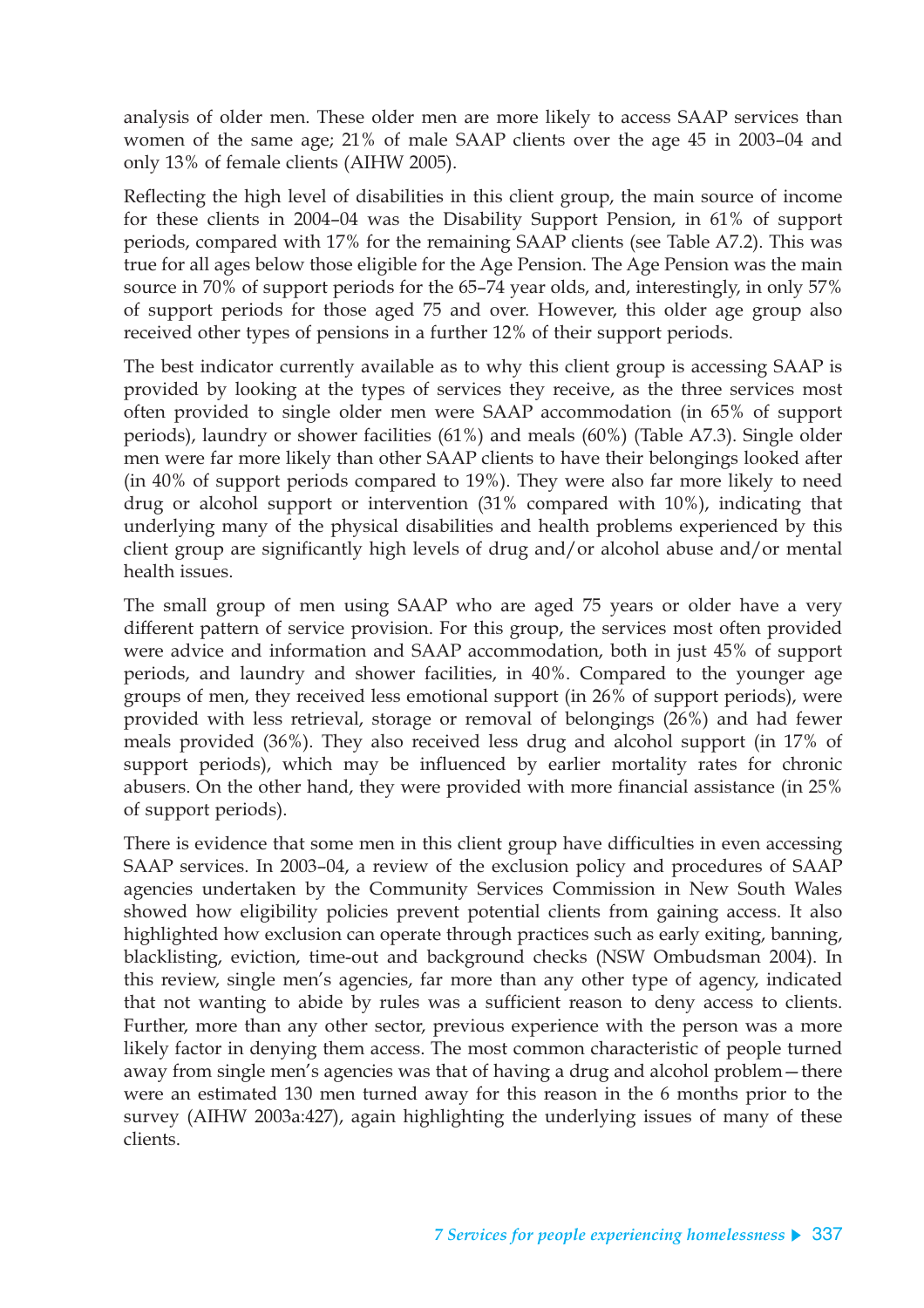This tallies with a survey carried out in 2002 in Sydney which identified upwards of 100 people barred from one or all SAAP services for periods ranging from a few days to life (Robinson 2002, cited in Hurni 2004). In a similar vein, a Queensland survey in 2001 found that the behaviours for which clients were most frequently excluded, in order of response rate, were violence (past or present), intoxication or substance abuse (past or present) and perception of mental illness (Jeanneret 2004).

This client group has been characterized as largely the chronic, repeat, incipient, prolonged, or long-term homeless, or as having adopted homelessness as a way of life (Hurni 2004). This ongoing homelessness is captured by the group's repeat use of SAAP services (Table 7.11), which reports the average number of support periods clients have in any one year. In 2003–04, single older men had an average of 2.3 support periods compared to a 1.8 average for the rest of the SAAP population. However, as this client group ages, they tended to have less support periods in the year, with 67% of the men aged 45–54 having only one support period, compared to 80% of those aged 75 and over. Five per cent of the 45–54 year olds, and 6% of the next age group, had 6 or more support periods in the year, dropping to 2% of those aged 75 and over.

|                          |           | Single men aged 45 and over |           |       |                 |          |                              |               |  |
|--------------------------|-----------|-----------------------------|-----------|-------|-----------------|----------|------------------------------|---------------|--|
| <b>Number of support</b> |           |                             |           |       | <b>Total</b>    |          | <b>Other SAAP</b><br>clients |               |  |
| periods per client       | $45 - 54$ | $55 - 64$                   | $65 - 74$ | $75+$ |                 | % Number | ℅                            | <b>Number</b> |  |
| 1                        | 67.4      | 68.5                        | 70.4      | 80.1  | 68.6            | 5,400    | 72.0                         | 66,800        |  |
| $\overline{c}$           | 14.9      | 15.5                        | 14.6      | 13.2  | 15.0            | 1,200    | 14.3                         | 13,300        |  |
| 3                        | 7.0       | 5.4                         | 6.0       | 3.6   | 6.3             | 500      | 5.8                          | 5,300         |  |
| $\overline{4}$           | 3.6       | 3.2                         | 2.6       | 0.6   | 3.3             | 300      | 2.8                          | 2,600         |  |
| 5                        | 1.8       | 1.6                         | 1.7       | 0.3   | 1.7             | 100      | 1.6                          | 1,500         |  |
| $6+$                     | 5.2       | 5.8                         | 4.7       | 2.1   | 5.2             | 400      | 3.5                          | 3,200         |  |
| Total                    | 100.0     | 100.0                       | 100.0     | 100.0 | 100.0           | τ.       | 100.0                        | $\sim$        |  |
| Mean number of support   |           |                             |           |       |                 |          |                              |               |  |
| periods per client       | 2.35      | 2.31                        | 2.54      | 1.68  | $\cdot$ .       | 2.33     | $\sim$                       | 1.82          |  |
| Total (number)           | 4,700     | 2,000                       | 700       | 400   | $\sim$ 10 $\pm$ | 7,800    | . .                          | 92,700        |  |

**Table 7.11: Single male SAAP clients aged 45 and over, by number of support periods provided per client and age group, 2003–04 (per cent)**

**Notes** 

1. Number of clients within a subpopulation relate to clients who ever presented with the criteria used to form the group. Since a client may have presented with varying characteristics and consent, subpopulation and other SAAP figures do not sum to the national figure.

2. Figures have been weighted to adjust for incomplete coverage.

Source: SAAP Client Collection.

We reported previously (see Table 7.9) that single older men, together with young men in the 15–19 age group, were experiencing the most vulnerable housing conditions before their SAAP support periods. These clients were previously marginally housed in 71% of support periods, compared to 53% of support periods for the remaining SAAP clients (Table 7.12). Different age groups of single older men, however, showed a lot of variation in the incidence of previous marginal housing. The highest incidence was in the 45–54 age group, who were previously marginally housed in 72% of support periods.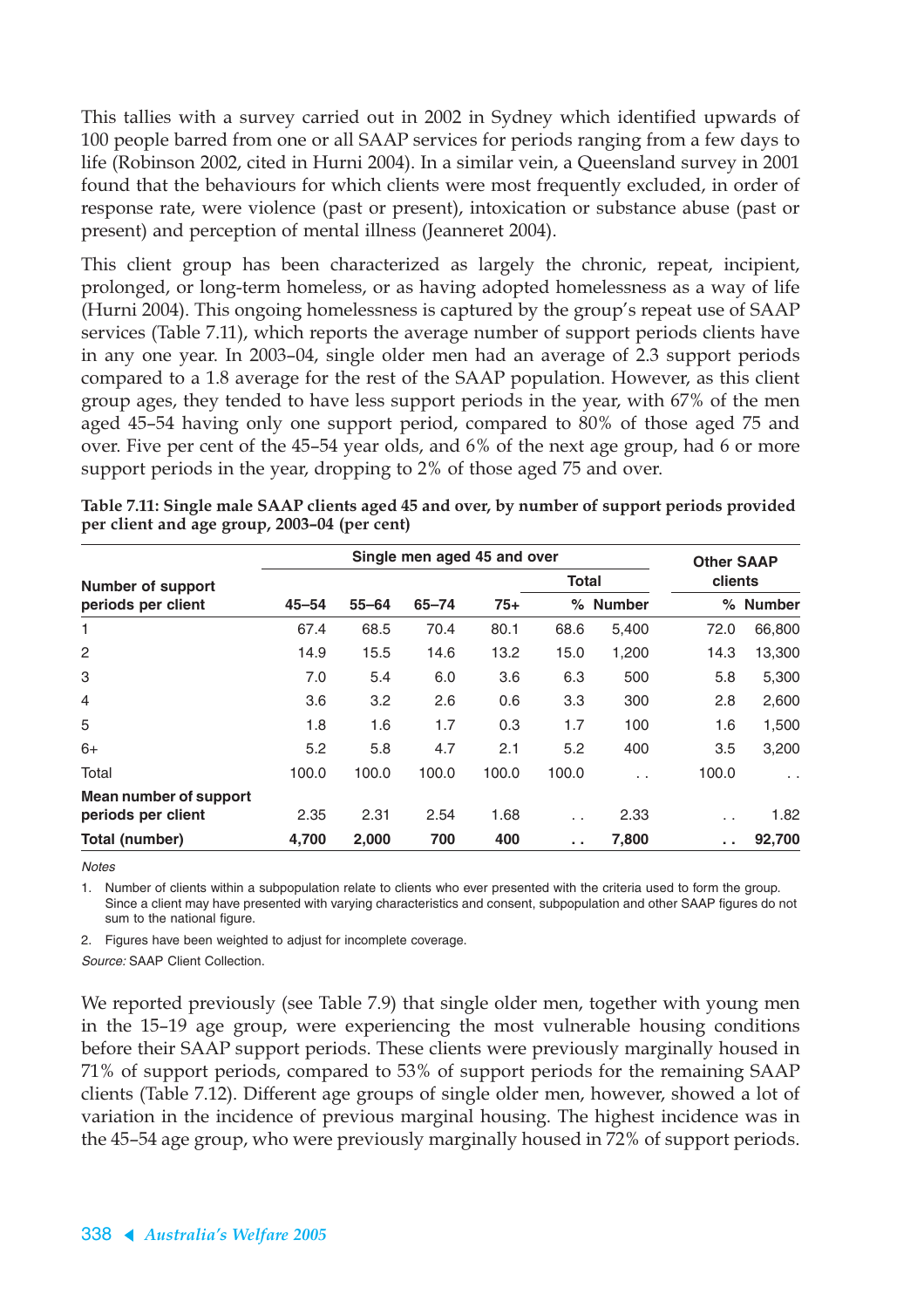In the 55–64 age group, the incidence dropped to 68%, largely due to a decrease in the incidence of clients sleeping rough before their SAAP intervention (from 25% of support periods for the 45–54 year olds to 20% for the next age group).

The proportion of these clients living in rooming houses, hostels and caravan parks decreased with increasing ages, from a high of 18% of support periods in the 55–64 age group, to 15% in the oldest age group. In contrast, the percentage of support periods in which this client group was previously living in a SAAP or other emergency accommodation was greatest for the oldest age group (a quarter of all support periods). The percentage of support periods in which these clients were previously living in an institution was also greatest for those aged 75 and over, increasing from 5% of support periods for the other age groups to 7% of support periods. Although these figures cannot illuminate how often these clients are moving between different types of tenuous housing, they do highlight the difficulties they face in maintaining sustainable housing options.

|                                        |           |           | Single men aged 45 and over |       |              | <b>Other SAAP</b> |
|----------------------------------------|-----------|-----------|-----------------------------|-------|--------------|-------------------|
| Type of accommodation                  | $45 - 54$ | $55 - 64$ | $65 - 74$                   | $75+$ | <b>Total</b> | clients           |
| <b>Marginal housing</b>                |           |           |                             |       |              |                   |
| Living in a car/tent/park/street/squat | 25.4      | 19.7      | 23.1                        | 14.1  | 23.4         | 10.7              |
| SAAP or other emergency housing        | 20.9      | 22.1      | 20.5                        | 25.4  | 21.4         | 16.6              |
| Rooming house/hostel/hotel/caravan     | 17.0      | 17.8      | 16.3                        | 14.6  | 17.1         | 9.1               |
| Institutional                          | 5.4       | 4.9       | 4.8                         | 6.8   | 5.3          | 4.2               |
| Living rent-free in house/flat         | 3.6       | 3.5       | 2.1                         | 3.3   | 3.4          | 12.8              |
| Subtotal                               | 72.3      | 68.0      | 66.8                        | 64.2  | 70.6         | 53.4              |
| <b>Non-marginal housing</b>            |           |           |                             |       |              |                   |
| Boarding in a private home             | 4.3       | 3.9       | 3.0                         | 2.5   | 4.0          | 11.4              |
| Public or community housing            | 12.4      | 16.0      | 19.9                        | 19.6  | 14.3         | 13.2              |
| Private rental                         | 7.7       | 7.9       | 7.1                         | 10.2  | 7.8          | 15.6              |
| Own home                               | 1.1       | 1.8       | 1.3                         | 0.9   | 1.3          | 3.7               |
| Subtotal                               | 25.5      | 29.6      | 31.3                        | 33.2  | 27.4         | 43.9              |
| <b>Other</b>                           | 2.1       | 2.3       | 1.9                         | 2.6   | 2.1          | 2.7               |
| Total                                  | 100.0     | 100.0     | 100.0                       | 100.0 | 100.0        | 100.0             |
| Total (number)                         | 9,400     | 4,100     | 1,500                       | 500   | 15,500       | 137,100           |

**Table 7.12: Closed SAAP support periods provided to single men aged 45 or over, by type of accommodation immediately before support and age group, 2003–04 (per cent)**

**Notes** 

1. Number excluded due to errors and omissions (weighted): 16,600.

2. Valid data for 'Other SAAP' include records with errors and omissions in age.

3. Figures have been weighted to adjust for incomplete coverage.

Source: SAAP Client Collection.

As well as accessing SAAP services more often than other clients, this client group also had generally shorter interventions, with an average length of support of 25 days, compared with the 46 days for the rest of the SAAP population (Table 7.13). Their median length of support was just 1 day, compared with 5 for other SAAP clients,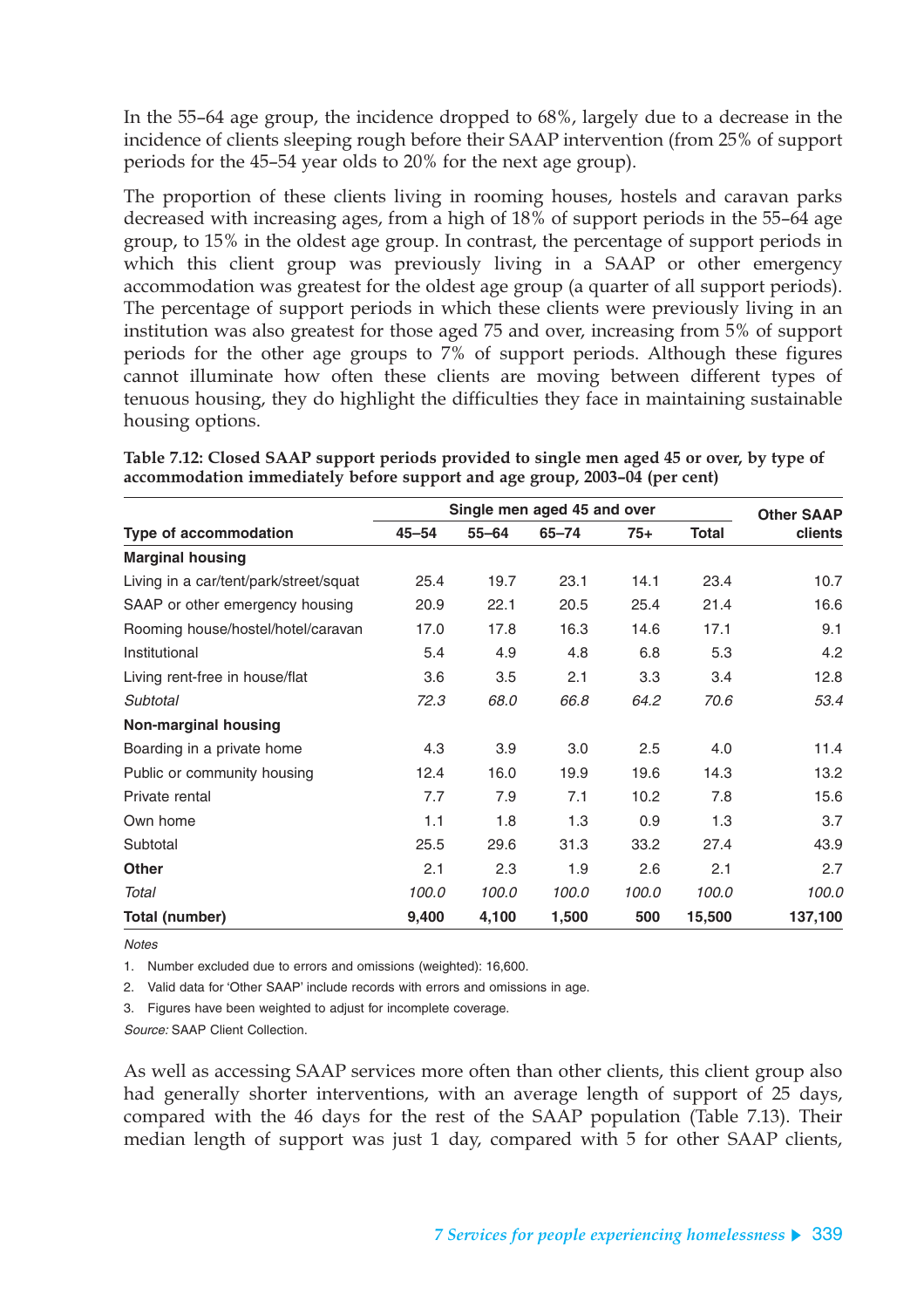suggesting that in a majority of support periods they are using the SAAP services as day drop-in centres. Unlike the average length of support, which does not vary between the ages, the average length of accommodation steadily rises with age from 27 days in the 45–54 age group to 40 days in the 75 and over age group. The median length, at 4 days, is not very different from that of other SAAP clients.

Combined with information on the relatively shorter lengths of support and accommodation for these clients (see Table 7.6), it seems that single older men tend to have a unique pattern of SAAP usage, with shorter and more frequent support periods. In Robinson's parlance, this could be interpreted as offering points of stability in these men's lives, thereby providing opportunities for developing trust so that deeper issues, such as those underlying their substance abuse, which are reflected in their service provision and preventing their sustainable and ongoing housing, could be addressed.

**Table 7.13: Closed SAAP support periods provided to single men aged 45 and over, by length of support and accommodation periods and age group, 2003–04**

|                                       | Single men 45 aged 45 and over | <b>Other SAAP</b> |       |       |       |         |
|---------------------------------------|--------------------------------|-------------------|-------|-------|-------|---------|
|                                       | $45 - 54$                      | $55 - 64$         | 65-74 | $75+$ | Total | clients |
| Mean length of support (days)         | 25                             | 27                | 26    | 27    | 25    | 46      |
| Median length of support (days)       |                                |                   |       |       |       | 5       |
| Mean length of accommodation (days)   | 27                             | 32                | 33    | 40    | 29    | 38      |
| Median length of accommodation (days) | 4                              | 3                 |       | 6     | 4     |         |

**Notes** 

1. Number excluded due to errors and omissions for length of support (weighted): 100.

2. Number excluded due to errors and omissions for length of accommodation (weighted): 7,200.

3. Figures have been weighted to adjust for incomplete coverage.

Source: SAAP Client Collection.

### **Women escaping domestic violence**

It has been argued strongly that many of the current definitions of homelessness have a gendered terrain: 'homelessness, particularly single homelessness, is seen as a male problem, the image of the male tramp on the park bench, the zipless torn trousers, the laceless shoes, is a dominant one. Women's homelessness takes different forms and finds different "solutions"' (Watson 1988, cited in Beer et al. 2003:15). In the previous section the SAAP data revealed more about this traditional subject of the homelessness debate, and how men's experiences of homelessness and SAAP changed as they aged. In this section we see what the data can tell us about women escaping domestic violence, both Indigenous and non-Indigenous, and their children.

As has been said, homelessness is most often identified with men found sleeping rough, a point of view supported by the Census, where over 60% of the 'primary' homeless were men (Chamberlain & Mackenzie 2003:4). The many women and children living with domestic violence in their own homes are not classed as homeless by the Census, and this and other forms of homelessness experienced by women is often unseen and as a result undercounted, with the consequence that women's needs are marginalised. This notion of hidden homelessness is congruent with the types of tenuous housing trajectories described by Robinson, with the cycles of marginal housing described by her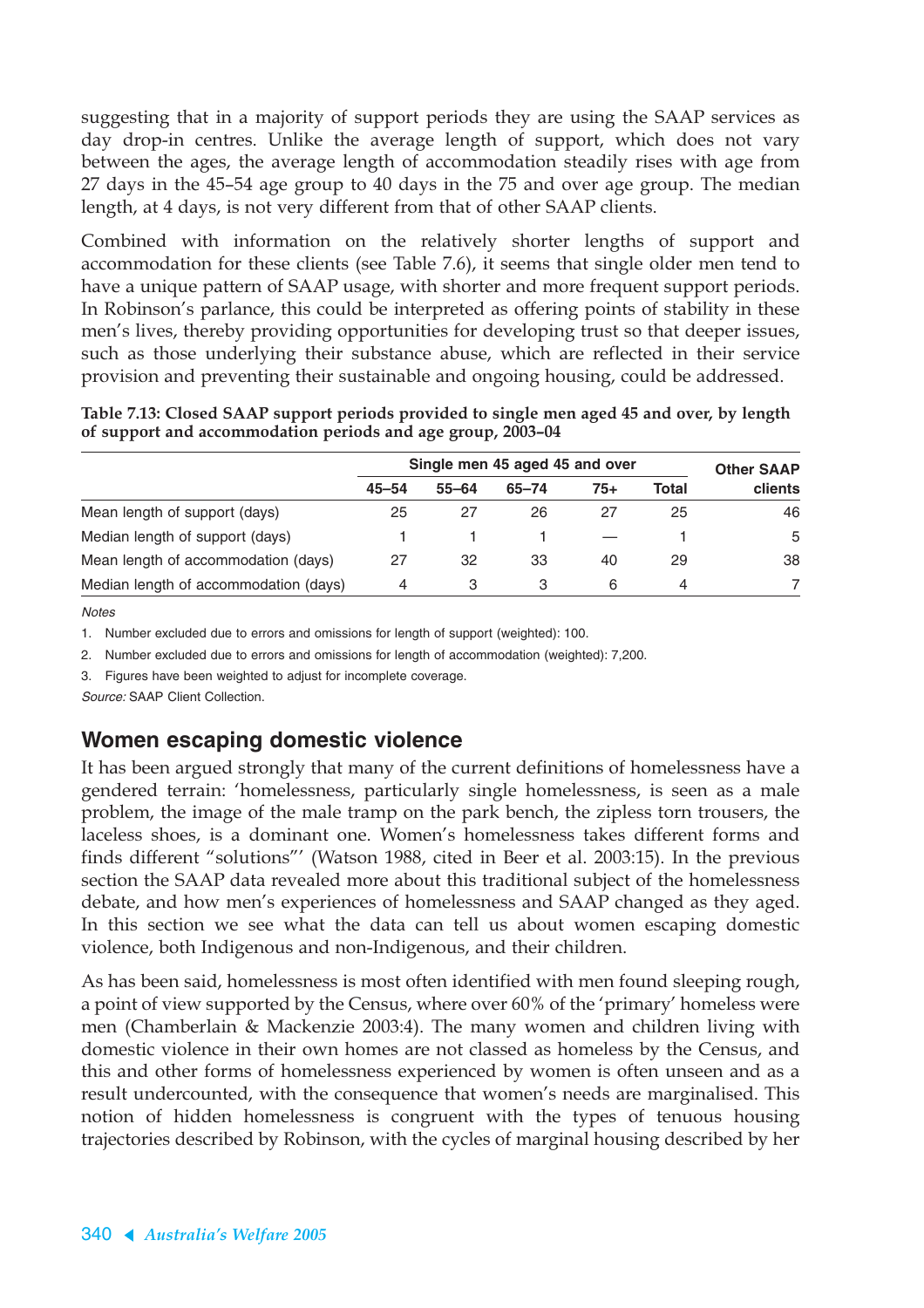often being invisible under such homelessness measurements as that supplied by the Census. If a woman and her family, for example, have been sharing accommodation with another family for longer than 3 months, she is not counted as homeless in the Census.

If this is true for non-Indigenous women, then it is probably even more relevant for Indigenous women. As discussed earlier, for example, some Census concepts may be less appropriate in an Indigenous context, raising the potential for the marginalisation and cultural misrepresentation of Indigenous homelessness. Indeed, the lived homelessness experiences of homeless Indigenous women, together with their views on home and community, are only just starting to be given a voice (e.g. Cooper & Morris 2003). The SAAP data may shed more light on such experiences, for both Indigenous and non-Indigenous women.

In the SAAP population, women consistently outnumber men. In 2003–04, 58% of clients were women, 42% men (AIHW 2005), with Indigenous women considerably over-represented, comprising over 21% of all women escaping domestic violence (see Table 7.7). Such figures are influenced by the proportion of SAAP services that target women or, more specifically, women escaping domestic violence. This sector is the second largest nationally (see Figure 7.1).

The proportion of women who attended SAAP agencies in 2003–04 accompanied by children was very similar both for Indigenous and non-Indigenous women: about 60% of support periods in both cases (see Table A7.4). In around one-half of their support periods, both Indigenous and non-Indigenous women escaping domestic violence cited physical and emotional abuse as an additional reason for seeking assistance and both also commonly cited relationship and family breakdown (in 30% and 37% of support periods, respectively), indicating the high levels of violence and emotional uprooting faced by this large proportion of SAAP clients.

There were differences between these Indigenous and non-Indigenous clients. Indigenous women more often reported seeking assistance for having time out from family and other situations (in 25% of support periods compared to 13% for non-Indigenous women) and were also more likely to cite problems with drug, alcohol or substance abuse as a reason for seeking assistance (in 15% and 8% of support periods, respectively), although it is unclear whether this refers to their own substance abuse or that of members of their family.

In this context, the importance of home and family in an Indigenous context can be clearly seen in the data on living situations before and after accessing SAAP services (see Table A7.5). Indigenous women were living with parents or relatives before accessing SAAP in 24% of support periods and in 30% afterwards, compared with just 10% of support periods, both before and after SAAP for non-Indigenous women. Both Indigenous and non-Indigenous women were more likely to be living alone with their children after leaving SAAP. The percentage of Indigenous women living alone rose from 16% of support periods to 30%, while for non-Indigenous women the increase was from 23% to 43%.

There were large differences in the length of support and of accommodation, depending both on the Indigenous status of the women and whether they were accompanied by children. Non-Indigenous women were supported for longer (a median of 15 days) and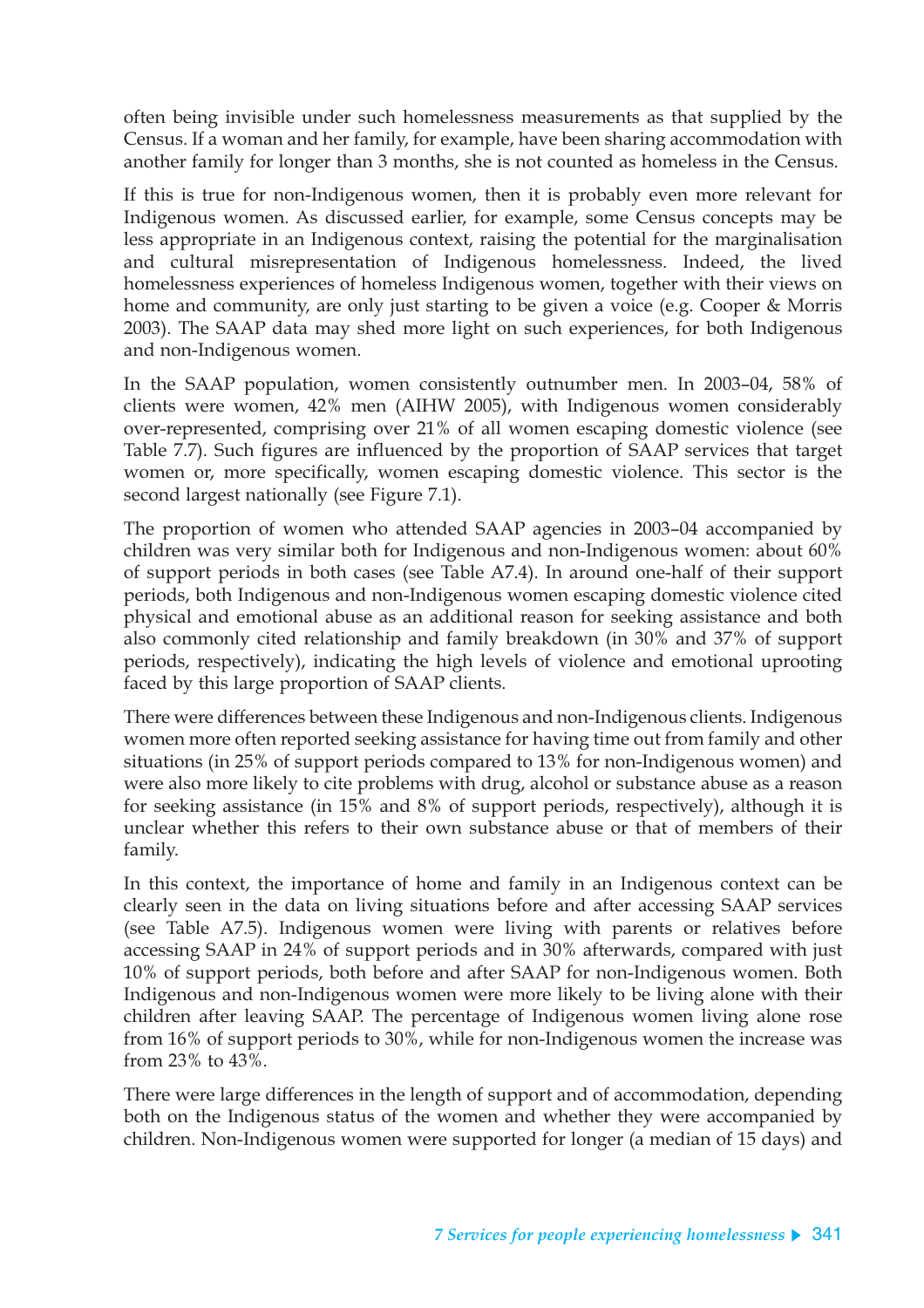had longer accommodation periods (13 days) than did Indigenous women, whose median length of both support and accommodation was 3 days (Table 7.14). The average length of accommodation for non-Indigenous women with children was 59 days, compared to 22 days for Indigenous women with children. Stays without children were generally much shorter, on average 40 days for non-Indigenous women and just 9 days for Indigenous women.

|                                       |                                         | <b>Indigenous</b>                          |              | Non-Indigenous                          |                                            |       |
|---------------------------------------|-----------------------------------------|--------------------------------------------|--------------|-----------------------------------------|--------------------------------------------|-------|
|                                       | With<br>accom-<br>panying<br>child(ren) | Without<br>accom-<br>panying<br>child(ren) | <b>Total</b> | With<br>accom-<br>panying<br>child(ren) | Without<br>accom-<br>panying<br>child(ren) | Total |
| Mean length of support (days)         | 35                                      | 21                                         | 29           | 74                                      | 51                                         | 65    |
| Median length of support (days)       | 4                                       | 2                                          | 3            | 21                                      | 9                                          | 15    |
| Mean length of accommodation (days)   | 22                                      | 9                                          | 17           | 59                                      | 40                                         | 52    |
| Median length of accommodation (days) | 3                                       | 2                                          | 3            | 15                                      | 9                                          | 13    |

| Table 7.14: Closed SAAP support periods provided to women aged 20 and over escaping       |
|-------------------------------------------------------------------------------------------|
| domestic violence, by length of support and accommodation, whether accompanied by a child |
| and Indigenous status, 2003-04                                                            |

**Notes** 

1. Number excluded due to errors and omissions for length of support and Indigenous status (weighted): 800.

2. Number excluded due to errors and omissions for length of accommodation and Indigenous status (weighted): 900.

3. Figures have been weighted to adjust for incomplete coverage.

Source: SAAP Client Collection.

The SAAP services received by women escaping domestic violence also varied considerably depending on Indigenous status (see Table A7.6). For Indigenous women, the three broad types of services most likely to be received were basic support (in 77% of support periods), SAAP accommodation (in 76%) and counselling (in 71%). For non-Indigenous women, it was general support and advocacy (in 86% of support periods), counselling (in 85%) and basic support (in 50%). Non-Indigenous women accessed accommodation in just 44% of support periods overall, indicating that Indigenous women were far more likely to use SAAP services for accommodation. For Indigenous and non-Indigenous women alike, accessing SAAP agencies without accompanying children generally meant receiving fewer types of services.

The data so far for women escaping domestic violence indicate that the SAAP experiences are quite different, depending on clients' Indigenous status. Indigenous women are likely to have much shorter lengths of support and accommodation, most commonly just 3 days for either, and are more likely to be accommodated during their SAAP interventions. SAAP data also provide insight into the importance of Indigenous ties to community, with Indigenous women far more likely to be staying with family, including relatives, either before or after their SAAP support, and also more likely to use SAAP services for time out from family.

Women escaping domestic violence had the lowest incidence of previous marginal housing of all four client groups in 2003–04 (in 31% of support periods, see Table 7.9). Indigenous women were marginally housed prior to 34% of their support periods while non-Indigenous women were marginally housed prior to 30% (Table 7.15). Both showed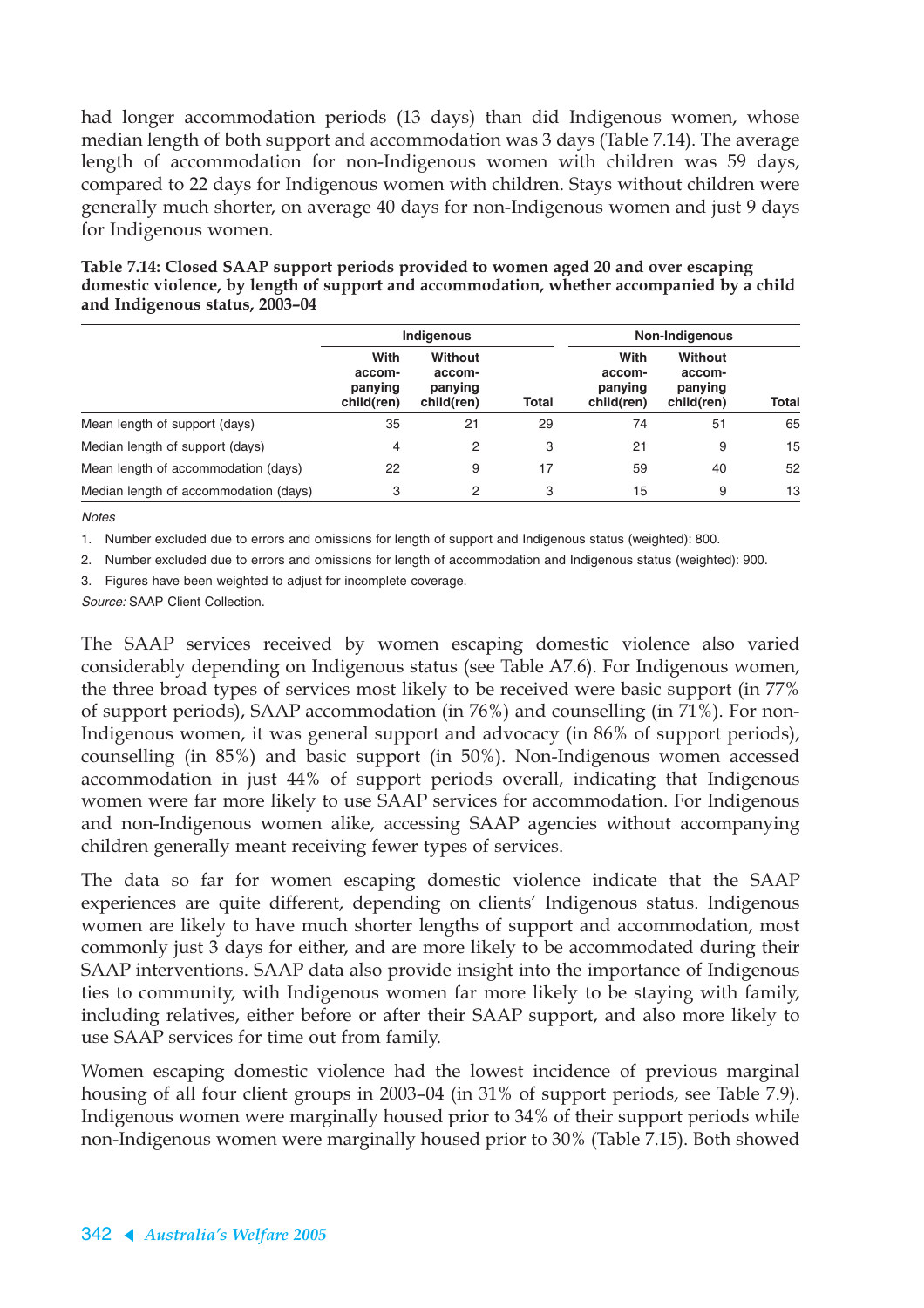a similar increase in the incidence of marginal housing after receiving SAAP support, rising to 36% of support periods for Indigenous women and 32% for non-Indigenous women.

|                                        | Indigenous            |               | Non-Indigenous |               |  |
|----------------------------------------|-----------------------|---------------|----------------|---------------|--|
| <b>Type of accommodation</b>           | <b>Before support</b> | After support | Before support | After support |  |
| <b>Marginal housing</b>                |                       |               |                |               |  |
| Living in a car/tent/park/street/squat | 3.9                   | 2.0           | 2.0            | 0.8           |  |
| SAAP or other emergency housing        | 15.9                  | 18.8          | 15.0           | 20.9          |  |
| Rooming house/hostel/hotel/caravan     | 3.1                   | 3.4           | 4.5            | 3.6           |  |
| Institutional                          | 1.7                   | 2.2           | 1.3            | 1.4           |  |
| Living rent-free in house/flat         | 9.1                   | 9.5           | 7.2            | 5.6           |  |
| Subtotal                               | 33.7                  | 35.9          | 30.0           | 32.3          |  |
| <b>Non-marginal housing</b>            |                       |               |                |               |  |
| Boarding in a private home             | 11.0                  | 10.7          | 9.5            | 9.5           |  |
| Public or community housing            | 43.7                  | 42.9          | 14.6           | 18.3          |  |
| Private rental                         | 9.6                   | 8.6           | 29.8           | 27.4          |  |
| Own home                               | 1.0                   | 0.8           | 15.2           | 11.4          |  |
| Subtotal                               | 65.3                  | 63.0          | 69.1           | 66.6          |  |
| <b>Other</b>                           | 1.0                   | 1.1           | 0.9            | 1.1           |  |
| Total                                  | 100.0                 | 100.0         | 100.0          | 100.0         |  |
| <b>Total (number)</b>                  | 7,600                 | 6,000         | 22,500         | 19,200        |  |

**Table 7.15: Closed SAAP support periods provided to women aged 20 and over escaping domestic violence, by type of accommodation immediately before and after support and Indigenous status, 2003–04 (per cent)**

**Notes** 

1. Number excluded due to errors and omissions before support (weighted): 3,600.

2. Number excluded due to errors and omissions after support (weighted): 8,600.

3. Table excludes high-volume records because not all items were collected on the high-volume form.

4. Figures have been weighted to adjust for incomplete coverage.

Source: SAAP Client Collection.

However, as already said, this indicator cannot capture the incidence of emotionally tenuous housing and emotional uprootings which women in domestic violence live with. This is better indicated by the prevalence of domestic violence and concurrent high levels of physical and emotional abuse in this client group. In fact, the grouping of housing into marginal and non-marginal hides very significant differences in the types of non-marginal housing experienced by Indigenous and non-Indigenous women.

While public and community housing was the most common type of accommodation for Indigenous women (in 44% of support periods before SAAP and 43% after), private rental was the most usual for non-Indigenous women (30% before and 27% after). Non-Indigenous women were living in their own home in 15% of support periods before accessing SAAP, dropping down to 11% afterwards, while private ownership was virtually unknown among the Indigenous women using SAAP (in 1% or less of support periods) (Table 7.15).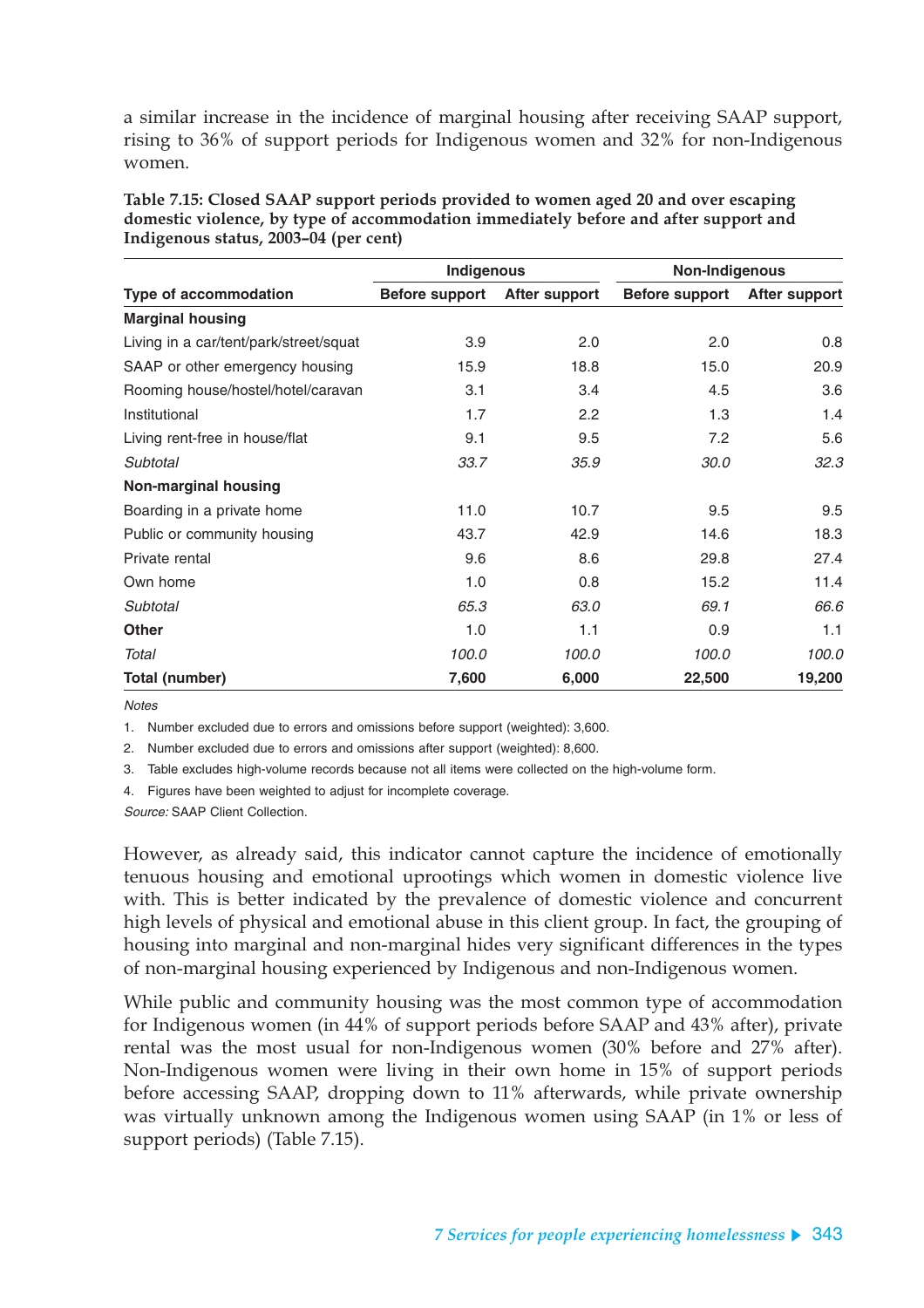In summary, then, it has proved more difficult to pull out information from the SAAP data indicating whether or not iterative homelessness is a useful concept for these clients. Further confounding this issue are the mobility patterns of many Indigenous women, deriving from factors such as kinship obligations (Memmott et al. 2004a:14–15), indicating that cross-cultural indicators of iterative homelessness will need further thought. What these SAAP data have shown, however, is that the SAAP experiences of women escaping domestic violence are quite distinct for Indigenous and non-Indigenous, and should be analysed separately.

### **Young people aged 15–19 years**

This section provides an overview of young females and males who have accessed SAAP services as clients in their own right, that is, when not accompanying a parent or guardian. Young people in SAAP are of particular interest, in part because it is thought that 'those who experience marginalisation and homelessness during young adulthood have a greatly diminished chance of finding a stable and productive role in the community in the longer term' (CACH 2001:57).

The young people examined here are primarily those between the ages of 15 and 19 years, although some information on clients under the age of 15 will also be presented. Nationally, the largest proportion of SAAP agencies target people under 25 years of age (see Figure 7.1), so it is not surprising that clients in the 15–19 age group comprised 17% of all SAAP clients in 2003–04 (AIHW 2005:84).

In the 2003–04 year there were 1,700 young people aged 15 years who used SAAP services (see Table A7.7). This number swelled to 4,200 for 17 year olds, and then slowly decreased to 3,600 young people aged 19 years. For each of these age groups there were more young women, with 61% of clients aged 19 and under being female. The least disparity between the sexes was for those clients aged 15 years and under. For young men this group comprised 4% of all clients, or 11% of all young men using SAAP, indicating that although boys access SAAP less than girls, they tend to utilise these services at an earlier age. Furthermore, as shown earlier, young men were more likely to be marginally housed prior to their SAAP intervention (in 74% of their support periods, compared to 63% for young women). High repeat rates of interventions were also more likely for young men, with 4% having 6 or more support periods, and only 2% of younger women (see Tables 7.9 and 7.10).

Taken together, these data support Wensing's observation (2003) about young people, and especially young men, having housing trajectories which typically involved regular movements between friends, hostels, sleeping rough and living in caravans. The SAAP data presented here indicates that young men are moving into these cycles of tenuous housing at an earlier age than young women.

Supporting this assertion are the differences between the sexes in the broad types of services received from SAAP (see Table A7.8). Young men were consistently more likely than young women to be accommodated as part of their SAAP intervention (in 61% versus 50% of support periods, overall). The pattern of SAAP accommodation differed between the sexes too, with a peak of accommodation being received by males, in 66% of support periods, at 16 years old. For young women, accommodation peaked at 57% of support periods for 15 year olds.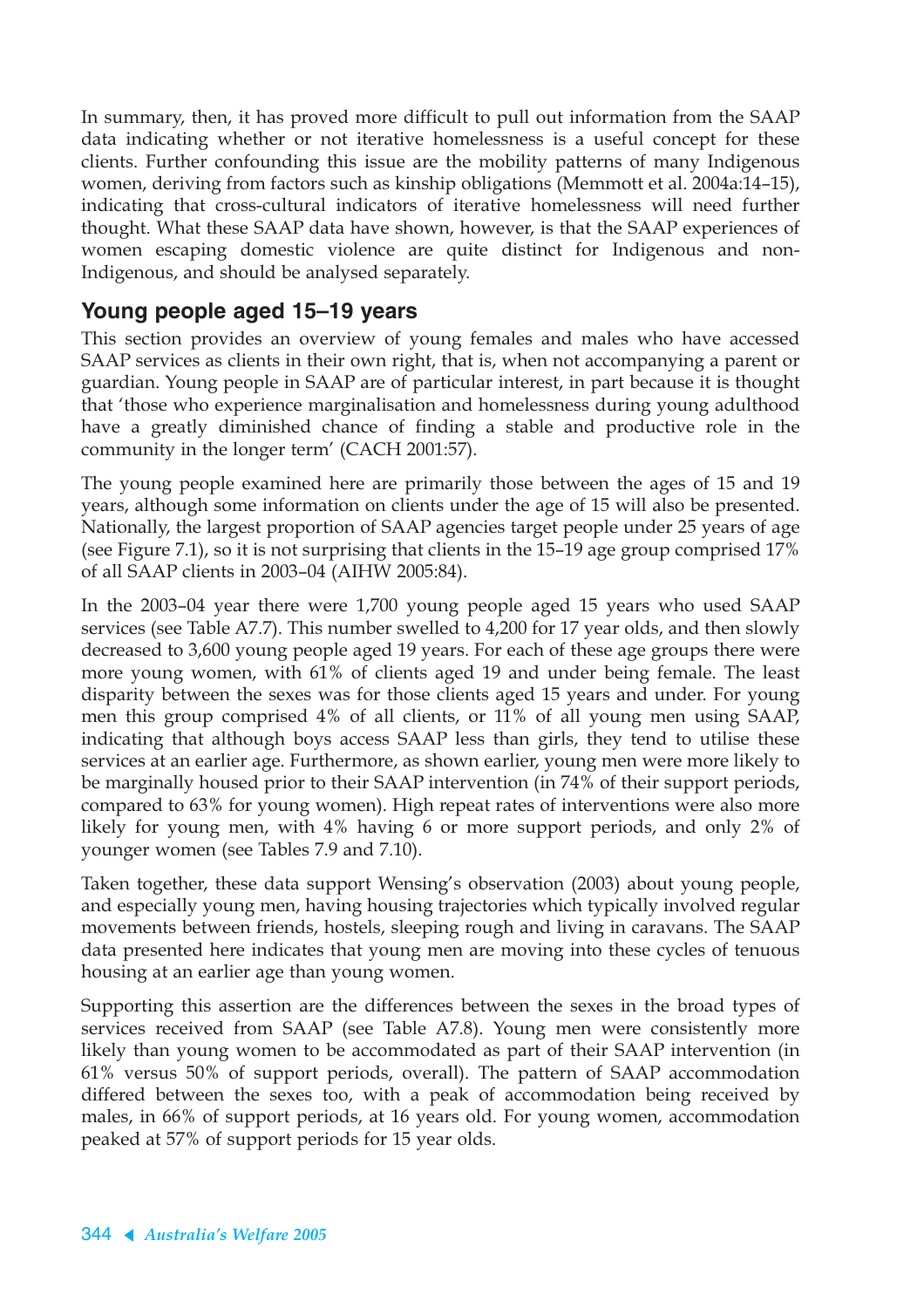The sexes also differed in the services received for substance abuse issues, with young men consistently receiving more support or intervention (in 10% of support periods for young men, 6% for young women). For young men, this type of intervention peaked with the 18 year olds (12% of support periods). Young men were also more likely than young women to be provided with basic support services, including meals, showers and laundry (66%). Young women received such services in 61% of support periods (see Table A7.8).

Overall, the two types of services most likely to be received by both young men and young women were general support/advocacy (in 77% of support periods for both sexes) and basic support (in 66% and 61%, respectively). SAAP accommodation was the next most likely type of service to be received by young men (in 61% of support periods), while counselling was the next most likely for young women (in 57%). An interesting trend, and one that is contrary to the policy implications of the iterative homelessness approach, is that as the clients got older there was a decrease in the likelihood of receiving counselling. Both young men and young women were most likely to receive counselling when under 15 years of age, in 64% of support periods for young men and 71% for young women. At 19 years of age, young men were receiving counselling in just 41% of support periods and young women in 58%.

Some of the results of SAAP interventions for young people are outlined in Table 7.16, which compares their housing prior to and post their SAAP support. This indicates that, for both sexes, there was a decrease in the incidence of marginal housing after SAAP intervention: for young men from 73% of support periods to 64%, and for young women from 62% to 52%.

Most of this decrease is attributable to a drop in the incidence of living rent-free, often called 'couch surfing', from 28% to 23% of support periods before and after support for young men, and from 29% to 21% before and after support for young women. There was also a drop for both sexes in the incidence of sleeping rough, from 8% to 3% of support periods for young men, and from 4% to 2% for young women. At the same time, there was a rise in the incidence of young men and women achieving housing with more secure tenure, with increases in the likelihood that they would be living in either public or community housing or renting privately after SAAP support.

Over the last few years there has been an increasing emphasis on the role of casemanagement in SAAP as the preferred 'early intervention' strategy. Such strategies are generally deemed to be especially appropriate in those services that target young people as it is often assumed that, as these clients are in the 'early' stages of homelessness, the issues they face are more tractable and so more amenable to SAAP interventions.

Given this emphasis, it is interesting to examine the effects that being case-managed had on young men and young women. Table 7.17 examines where young men and women were living after their SAAP intervention, as in the previous table, but presented according to whether or not a support plan was agreed to by the young clients—a support plan being one of the major tools of case-management, whereby the client and the agency set out the agreed goals of the young person and the steps that need to be taken to meet those goals. Case-management, of course, may not always be an option for a SAAP service as when, for example, the SAAP client has a truncated support period, or does not agree to participate in the case-management process.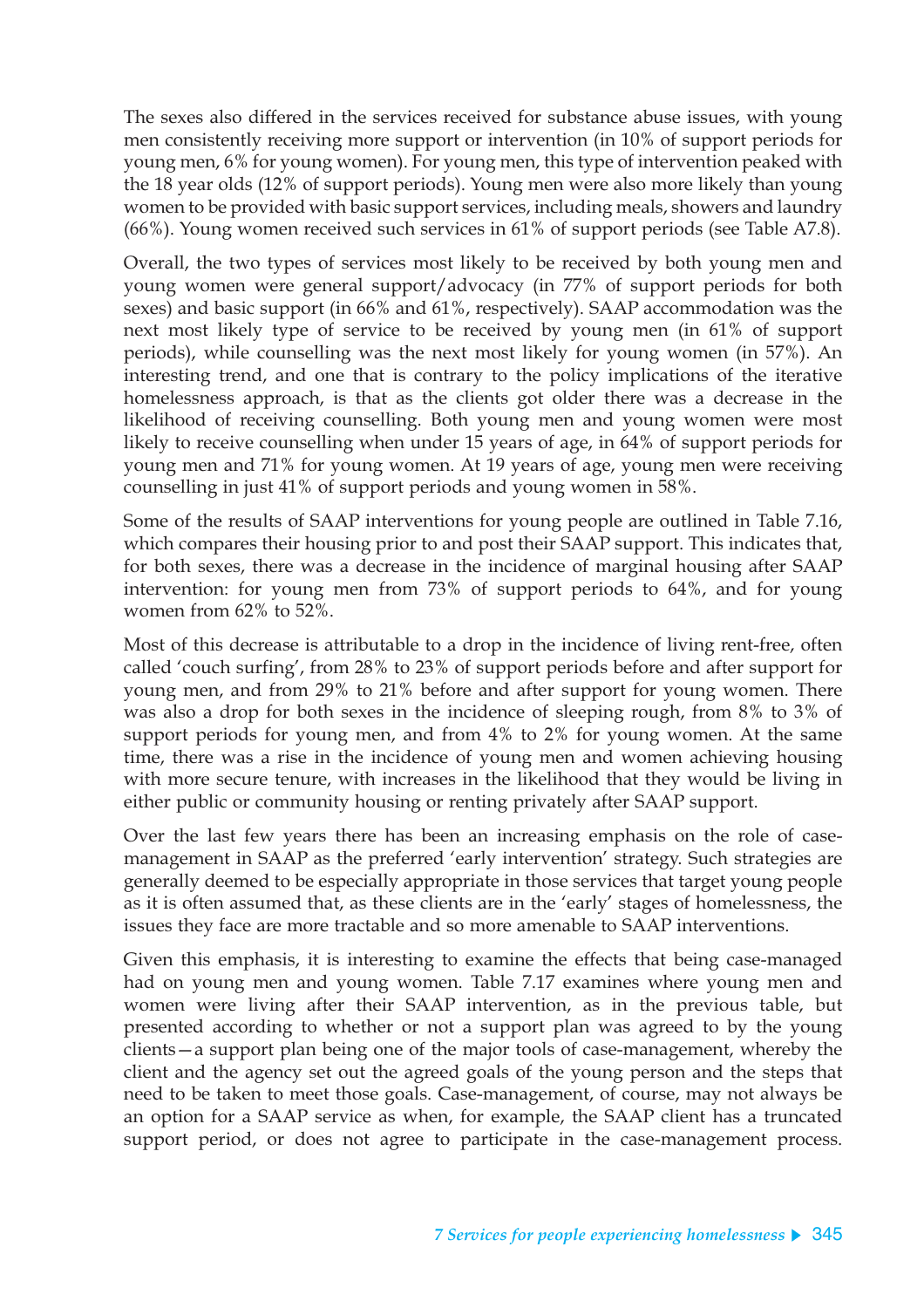Furthermore, although a support plan may be developed by an agency working with a client, this does not guarantee that any of the agreed goals will be met.

From the previous table we found that SAAP intervention was followed by a fall in the number of young people living in marginal housing, and that a large proportion of that decrease was attributable to a drop in the incidence of living somewhere rent-free. The following table shows that this decrease, for both sexes, was influenced by whether a support plan was in place. For young men, though, this difference was quite small, from 28% of support periods prior to SAAP to 22% after SAAP when a support plan was in place and to 24% where a plan was not in place. For young women, the existence of a case plan had a larger effect, from 29% of support periods prior to SAAP to 19% after SAAP with a support plan, but 25% without a support plan (Table 7.17).

Note that this measure is very rough as it does not take into account how well, if at all, such plans were implemented. However, the smaller effect for young men is consistent with previous data showing that these clients are more likely to have been in tenuous housing at a younger age and to have more substance abuse issues. Under the approach outlined by Robinson, case-management would still be considered a useful tool for SAAP agencies, but one that would be developed over time as trust grew between the agency and the client, and a tool that set goals to deal with the issues underlying clients' inability to sustain tenable housing, rather than a tool dealing with the clients presenting issues.

|                                        | <b>Males</b>          |               | <b>Females</b>        |               |  |
|----------------------------------------|-----------------------|---------------|-----------------------|---------------|--|
| <b>Type of accommodation</b>           | <b>Before support</b> | After support | <b>Before support</b> | After support |  |
| <b>Marginal housing</b>                |                       |               |                       |               |  |
| Living in a car/tent/park/street/squat | 8.2                   | 3.3           | 4.2                   | 2.0           |  |
| SAAP or other emergency housing        | 24.8                  | 25.1          | 20.2                  | 21.3          |  |
| Rooming house/hostel/hotel/caravan     | 5.5                   | 6.8           | 5.1                   | 4.7           |  |
| Institutional                          | 6.4                   | 5.4           | 3.1                   | 2.8           |  |
| Living rent-free in house/flat         | 28.3                  | 22.9          | 29.2                  | 21.1          |  |
| Subtotal                               | 73.2                  | 63.5          | 61.8                  | 51.9          |  |
| Non-marginal housing                   |                       |               |                       |               |  |
| Boarding in a private home             | 16.5                  | 17.2          | 20.1                  | 18.8          |  |
| Public or community housing            | 2.7                   | 5.3           | 6.1                   | 10.6          |  |
| Private rental                         | 5.2                   | 10.9          | 9.2                   | 15.4          |  |
| Own home                               | 0.6                   | 0.5           | 0.7                   | 0.7           |  |
| Subtotal                               | 25.0                  | 33.9          | 36.1                  | 45.5          |  |
| <b>Other</b>                           | 1.8                   | 2.6           | 2.1                   | 2.8           |  |
| Total                                  | 100.0                 | 100.0         | 100.0                 | 100.0         |  |
| Total (number)                         | 8,800                 | 6,700         | 12,700                | 10,300        |  |

| Table 7.16: Closed SAAP support periods for young people aged 15-19, by type of   |  |
|-----------------------------------------------------------------------------------|--|
| accommodation immediately before and after support and gender, 2003–04 (per cent) |  |

**Notes** 

1. Number excluded due to errors and omissions before support (weighted): 1,900.

2. Number excluded due to errors and omissions after support (weighted): 6,400.

Table excludes high-volume records because not all items were collected on the high-volume form.

4. Figures have been weighted to adjust for incomplete coverage.

Source: SAAP Client Collection.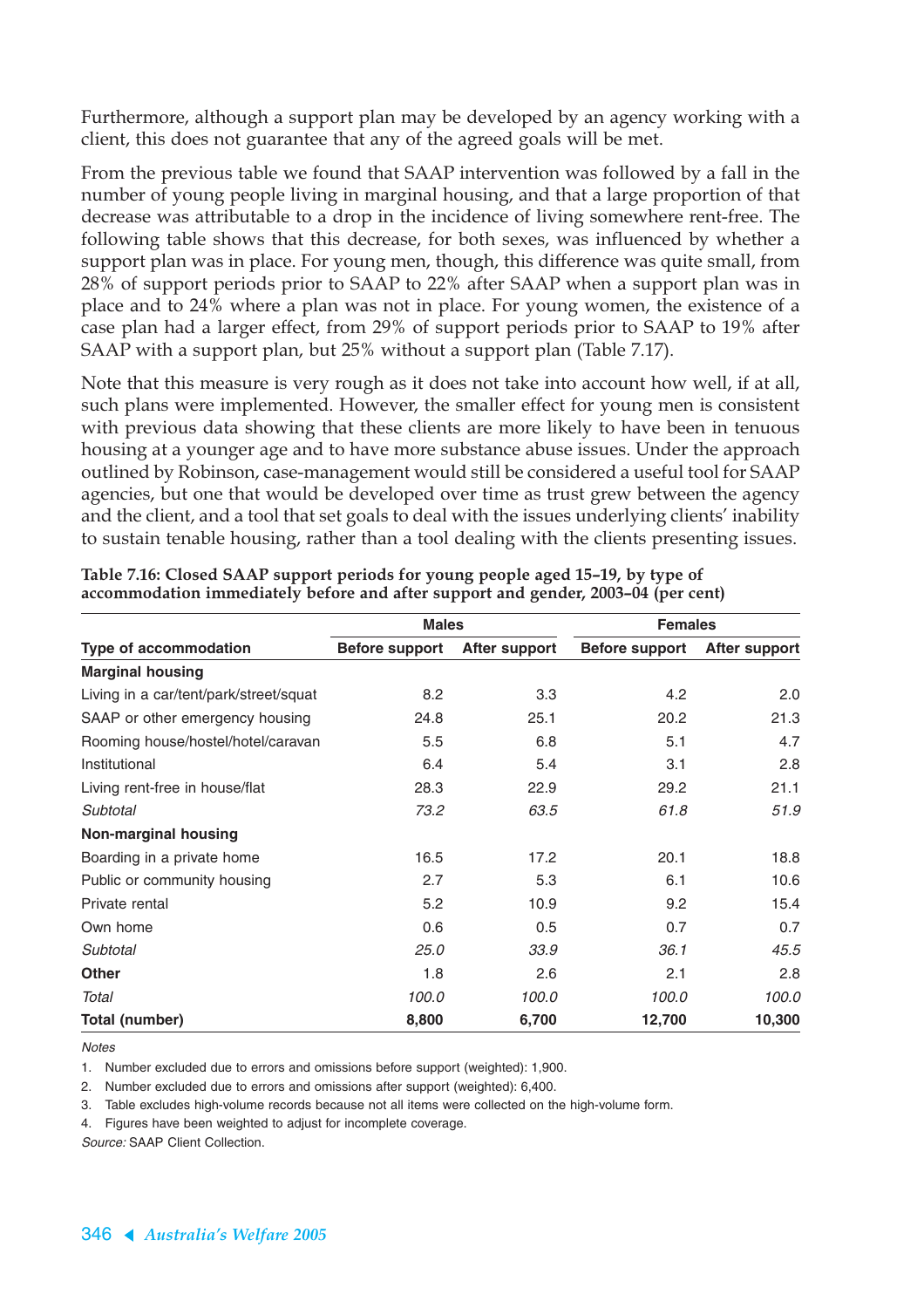**Table 7.17: Closed SAAP support periods provided to young people aged 15–19, by type of accommodation immediately after support, existence of support plan and gender, 2003–04 (per cent)**

|                                        |                                    | <b>Males</b>                            |       |                                    | <b>Females</b>                          |              |
|----------------------------------------|------------------------------------|-----------------------------------------|-------|------------------------------------|-----------------------------------------|--------------|
| Type of accommodation                  | <b>Support</b><br>plan in<br>place | No support<br>plan or not<br>applicable | Total | <b>Support</b><br>plan in<br>place | No support<br>plan or not<br>applicable | <b>Total</b> |
| <b>Marginal housing</b>                |                                    |                                         |       |                                    |                                         |              |
| Living in a car/tent/park/street/squat | 2.0                                | 5.6                                     | 3.2   | 1.4                                | 3.2                                     | 2.0          |
| SAAP or other emergency housing        | 24.8                               | 25.3                                    | 25.0  | 21.4                               | 20.4                                    | 21.1         |
| Rooming house/hostel/hotel/caravan     | 5.9                                | 9.0                                     | 6.9   | 4.2                                | 6.0                                     | 4.8          |
| Institutional                          | 5.3                                | 5.6                                     | 5.4   | 2.5                                | 3.0                                     | 2.7          |
| Living rent-free in house/flat         | 22.0                               | 24.0                                    | 22.7  | 19.3                               | 24.5                                    | 21.0         |
| Subtotal                               | 60.0                               | 69.5                                    | 63.2  | 48.8                               | 57.1                                    | 51.6         |
| Non-marginal housing                   |                                    |                                         |       |                                    |                                         |              |
| Boarding in a private home             | 18.7                               | 14.5                                    | 17.3  | 20.0                               | 16.3                                    | 18.8         |
| Public or community housing            | 6.1                                | 3.5                                     | 5.3   | 11.5                               | 8.5                                     | 10.5         |
| Private rental                         | 12.1                               | 8.9                                     | 11.0  | 16.8                               | 12.9                                    | 15.5         |
| Own home                               | 0.3                                | 0.8                                     | 0.5   | 0.6                                | 1.0                                     | 0.7          |
| Subtotal                               | 37.2                               | 27.7                                    | 34.1  | 48.9                               | 38.7                                    | 45.5         |
| <b>Other</b>                           | 2.7                                | 2.7                                     | 2.7   | 2.2                                | 4.1                                     | 2.8          |
| Total                                  | 100.0                              | 100.0                                   | 100.0 | 100.0                              | 100.0                                   | 100.0        |
| Total                                  | 67.1                               | 32.9                                    | 100.0 | 67.9                               | 32.1                                    | 100.0        |
| Total (number)                         | 4,200                              | 2,100                                   | 6,300 | 6,700                              | 3,100                                   | 9,800        |

**Notes** 

1. Number excluded due to errors or omissions (weighted): 7,300.

2. Table excludes high-volume records because not all items were collected on the high-volume form.

3. Figures have been weighted to adjust for incomplete coverage.

Source: SAAP Client Collection.

# **7.6 SAAP data from 1996–97 to 2003–04**

This section begins by presenting time series data from the SAAP program, including funding levels, the number of clients and support periods, and the average number of support periods per client. This is followed by a discussion of some new developments in the SAAP National Data Collection.

Recurrent funding for SAAP has risen by 46% over the 8 years of the collection, from \$219.8 million in 1996–97 to \$321.4 million in 2003–04 (Table 7.18). When adjusted for inflation, in real terms funding increased by 19%. Funding levels in real terms remained similar between 1996–97 and 1999–2000, except for a 5% increase in 1998–99. Funding increased by 8% in real terms in 2000–01, 3% in 2001–02 and 4% in 2002–03, before falling by 2% in 2003–04.

Recurrent funding to SAAP agencies followed a slightly different pattern. From 1996–97 to 2003–04 actual recurrent funding to agencies increased by 54%, from \$200.5 million in 1996–97 to \$308.7 million in 2003–04. In real terms, this represented an increase of 26% over the 8 years, with relatively large annual increases in 1998–99 (6%), 2000–01 (8%)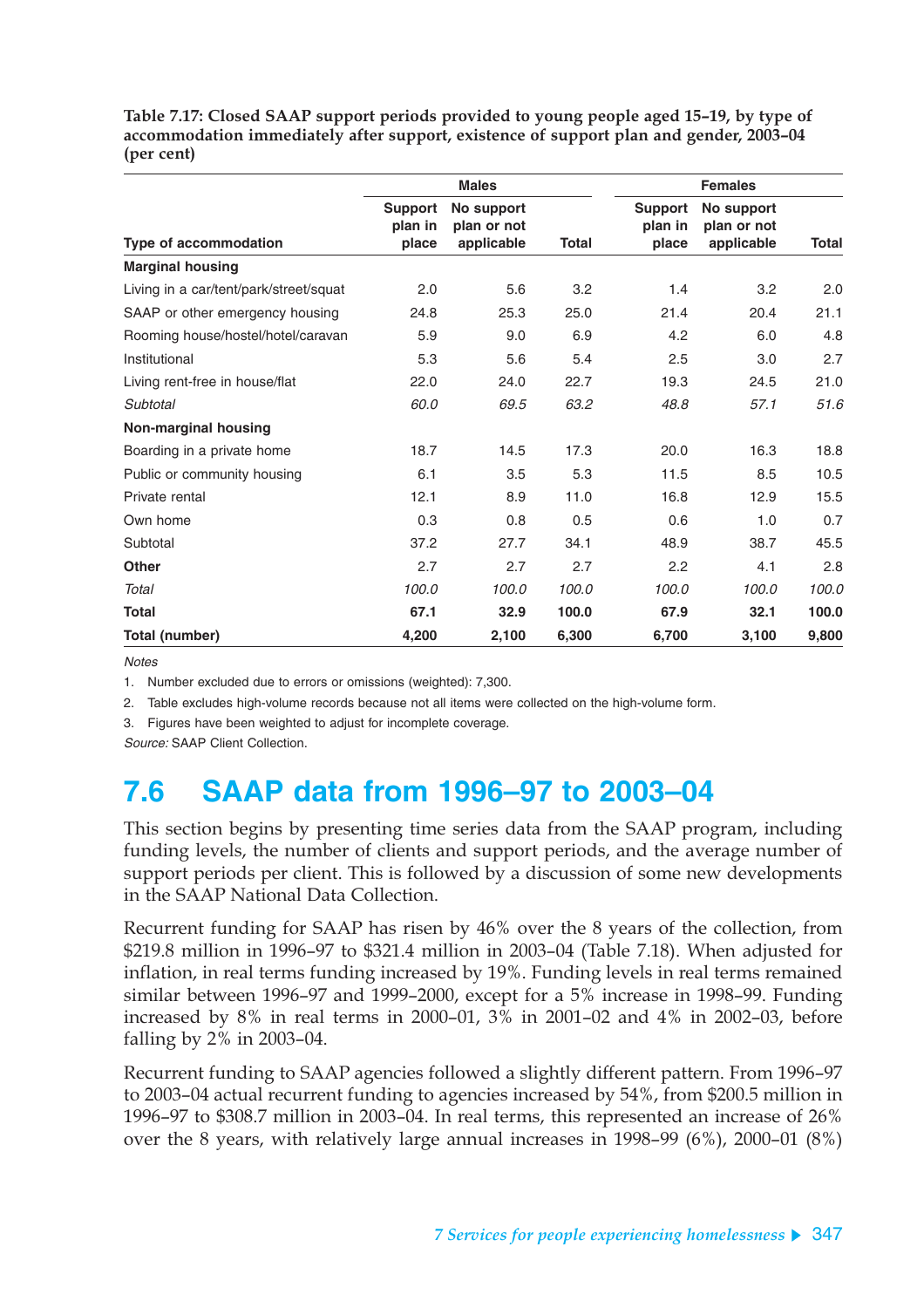and 2002–03 (6%). However, funding to agencies in real terms decreased by almost 2% in 2003–04. Interestingly, the number of agencies 'in scope' to participate in the Client Collection increased from 1,202 in 2002–03 to 1,225 in 2003–04 (AIHW 2005: table 9.9). However, 8 new agencies were funded late in the financial year and did not report any client data.

|             | <b>Total recurrent</b><br>funding | <b>Funding to</b><br>agencies | <b>Funding per</b><br>support period | <b>Funding per</b><br>client |
|-------------|-----------------------------------|-------------------------------|--------------------------------------|------------------------------|
|             |                                   | <b>Current \$</b>             |                                      |                              |
| 1996-97     | 219,771,000                       | 200,539,000                   | 1,280                                | 2,410                        |
| 1997-98     | 223,661,000                       | 212,768,000                   | 1,300                                | 2,260                        |
| 1998-99     | 229,889,000                       | 220,328,000                   | 1,350                                | 2,430                        |
| 1999-00     | 245,511,000                       | 231,717,000                   | 1,470                                | 2,570                        |
| 2000-01     | 268,537,000                       | 251,367,000                   | 1,470                                | 2,700                        |
| $2001 - 02$ | 285,039,000                       | 268,960,000                   | 1,520                                | 2,810                        |
| 2002-03     | 310,359,000                       | 296,635,000                   | 1,680                                | 3,040                        |
| 2003-04     | 321,413,000                       | 308,749,000                   | 1,650                                | 3,080                        |
|             |                                   | <b>Constant 2003-04 \$</b>    |                                      |                              |
| 1996-97     | 269,276,000                       | 245,712,000                   | 1,570                                | 2,950                        |
| 1997-98     | 267,946,000                       | 254,895,000                   | 1,550                                | 2,710                        |
| 1998-99     | 281,672,000                       | 269,958,000                   | 1,650                                | 2,980                        |
| 1999-00     | 282,194,000                       | 266,339,000                   | 1,690                                | 2,960                        |
| 2000-01     | 306,047,000                       | 286,478,000                   | 1,680                                | 3,080                        |
| 2001-02     | 314,536,000                       | 296,793,000                   | 1,680                                | 3,100                        |
| 2002-03     | 328,346,000                       | 313,827,000                   | 1,780                                | 3,220                        |
| 2003-04     | 321,413,000                       | 308,749,000                   | 1,650                                | 3,080                        |

**Table 7.18: SAAP funding to agencies and mean funding per support period and client, 1996–97 to 2003–04**

**Notes** 

1. Funding per support period and funding per client are based on recurrent allocations to agencies.

2. 'Total recurrent funding' for 1999–00, 2000–01 and 2001–02 includes relatively small amounts provided through the Partnerships Against Domestic Violence Program.

3. 'Recurrent allocation' includes state-only recurrent allocations provided by Vic, Qld, WA and the ACT which are in addition to the SAAP agreement between each of those jurisdictions and the Australian Government.

4. Support period and client figures have been weighted to adjust for incomplete coverage. Source: AIHW 2005.

There were 156,500 support periods in 1996–97, increasing to 164,300 in 1997–98 but dropping back over the next 2 years, returning almost to 1996–97 levels in 1999–00 (Figure 7.2). In 2000–01 there was a sharp rise to 170,700 support periods, mainly caused by the introduction of a new large agency, with another increase in 2001–02 to 177,000. Changes in reporting practices of the new agency caused a decrease in the number of support periods reported in 2002–03 to 176,300. In 2003–04, however, there was a sharp increase to 187,200 support periods, due to the reinvolvement of another large agency. These variations highlight the possible effects on the data collection of inconsistencies in the application of the definition of support period by large agencies.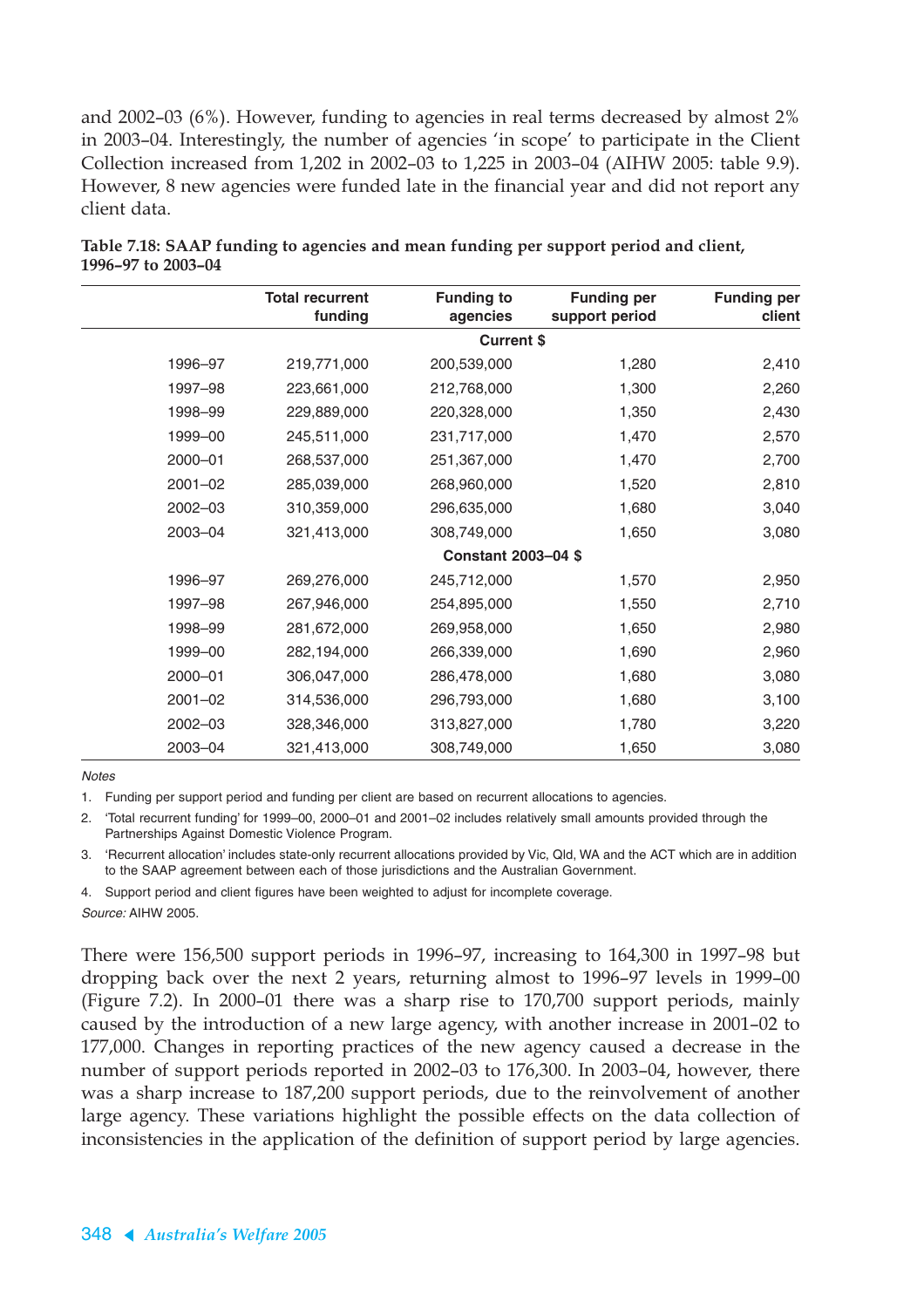

It is planned that the introduction of the Core Data Set, reported on in the next section, with its refined definitions, supported by training opportunities, will minimise these inconsistencies.

Trends in the number of clients provided with SAAP services showed a pattern similar to that for support periods over the 8 years, although the changes were less pronounced in the last 5 years (Figure 7.2). In 1996–97 an estimated 83,200 clients were provided with support; the figure rose to 94,100 in 1997–98 and then fell to 90,000 in 1999–00. In 2000–01 the number of clients increased again to 93,000 and has continued to increase each year since then. The highest number of clients of any of the 8 years was recorded in 2003–04, with 100,200 clients provided with SAAP services.

Nationally since 1997–98, the rate of SAAP use was highest in 2003–04, when 58 people out of every 10,000 aged 10 years and over became SAAP clients (Table 7.19). The lowest rate was in 1999–00, when 55 people per 10,000 aged 10 years and over used SAAP services at some time during the year. Nationally, the number of support periods that clients received in a reporting period has remained relatively stable over time, ranging between 1.8 and 1.9 support periods per client across the years (Table 7.20). In 2003–04 the number of support periods per client was relatively high, at 1.9.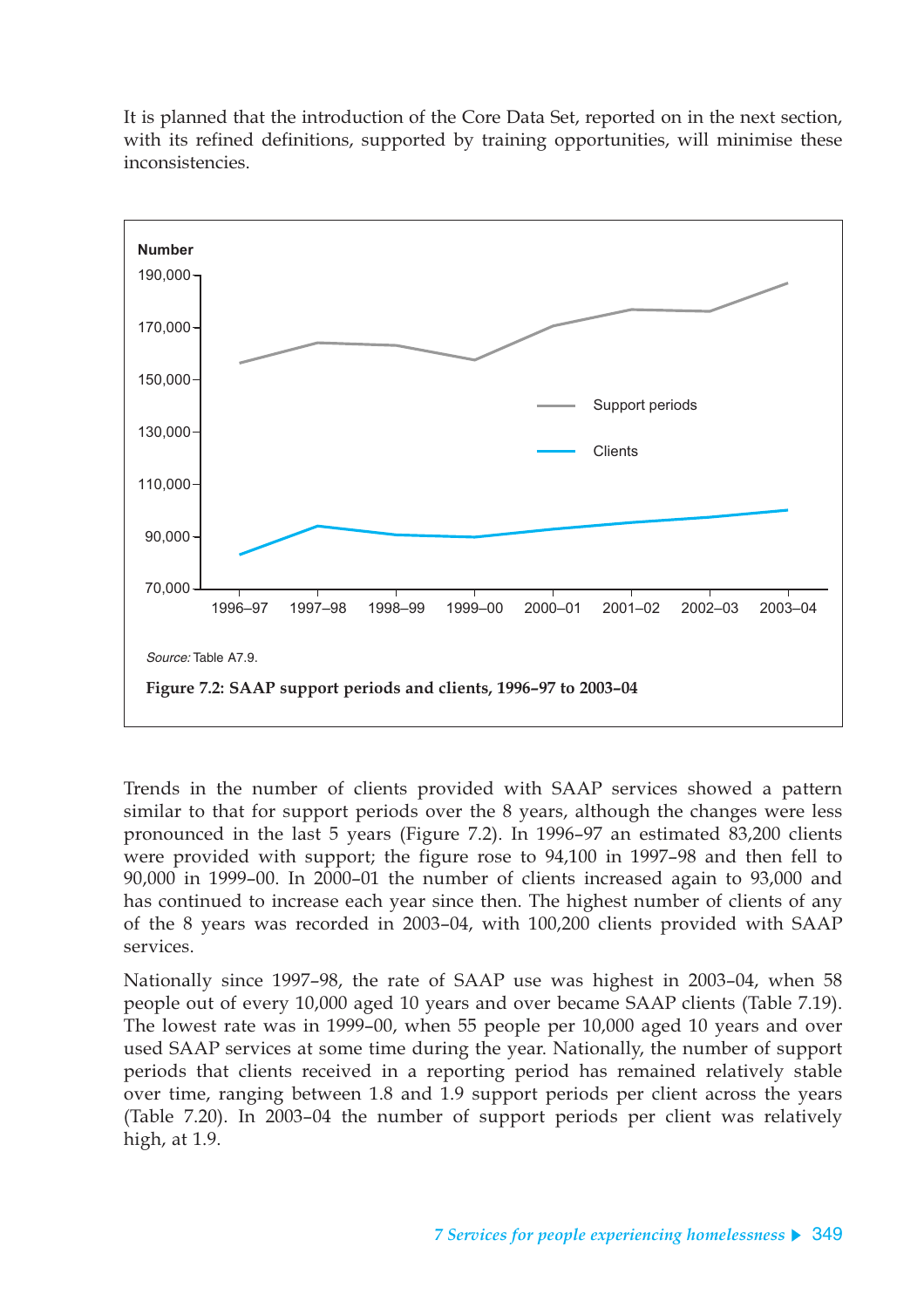|                  | 1997-98 | 1998-99                                                           | 1999-00 | $2000 - 01$ | $2001 - 02$ | $2003 - 03$ | $2003 - 04$ |
|------------------|---------|-------------------------------------------------------------------|---------|-------------|-------------|-------------|-------------|
|                  |         | Clients per 10,000 population aged 10 and over (age-standardised) |         |             |             |             |             |
| <b>NSW</b>       | 54      | 50                                                                | 47      | 46          | 47          | 44          | 43          |
| Vic              | 71      | 73                                                                | 70      | 68          | 69          | 71          | 81          |
| Qld              | 56      | 51                                                                | 52      | 58          | 58          | 58          | 54          |
| <b>WA</b>        | 52      | 49                                                                | 52      | 59          | 53          | 54          | 49          |
| <b>SA</b>        | 70      | 60                                                                | 61      | 61          | 70          | 74          | 75          |
| Tas              | 97      | 90                                                                | 90      | 91          | 97          | 110         | 116         |
| <b>ACT</b>       | 79      | 72                                                                | 74      | 72          | 63          | 58          | 54          |
| <b>NT</b>        | 180     | 183                                                               | 170     | 167         | 169         | 166         | 172         |
| <b>Australia</b> | 59      | 56                                                                | 55      | 56          | 56          | 57          | 58          |

#### **Table 7.19: SAAP client rates, by state/territory, 1997–98 to 2003–04**

**Notes** 

1. Since a client may have support periods in more than one state or territory, national numbers of clients per 10,000 population are not the simple mean of the state and territory figures.

2. 'Clients per 10,000 population aged 10+' shows how many people out of every 10,000 aged 10 years and over in the general population became clients of SAAP. The rate is estimated by comparing the number of SAAP clients aged 10 years and over with the estimated resident population aged 10 years and over at 30 June just before the reporting period. Age-standardised estimates have been derived to allow for different age distributions in the various jurisdictions. The Australian estimated resident population at 30 June 2003 (final estimates) has been used as the reference population.

3. Figures have been weighted to adjust for incomplete coverage.

Sources: SAAP Client Collection; ABS 2004a.

|                  | 1998-99 | 1999-00 | $2000 - 01$ | $2001 - 02$ | $2002 - 03$ | $2003 - 04$ |
|------------------|---------|---------|-------------|-------------|-------------|-------------|
| <b>NSW</b>       | 2.02    | 1.98    | 1.90        | 1.81        | 1.88        | 1.94        |
| Vic              | 1.53    | 1.50    | 1.54        | 1.54        | 1.60        | 1.92        |
| Qld              | 1.68    | 1.63    | 2.15        | 2.25        | 1.96        | 1.58        |
| <b>WA</b>        | 1.57    | 1.54    | 1.57        | 1.63        | 1.61        | 1.63        |
| <b>SA</b>        | 1.46    | 1.42    | 1.44        | 1.63        | 1.50        | 1.52        |
| Tas              | 1.60    | 1.64    | 1.44        | 1.57        | 1.55        | 1.46        |
| <b>ACT</b>       | 1.51    | 1.43    | 1.38        | 1.37        | 1.41        | 1.81        |
| <b>NT</b>        | 1.72    | 1.54    | 1.69        | 1.56        | 1.44        | 1.50        |
| <b>Australia</b> | 1.80    | 1.75    | 1.83        | 1.85        | 1.81        | 1.87        |

#### **Table 7.20: Mean SAAP support periods per client, by state/territory, 1998–99 to 2003–04**

**Notes** 

1. Since a client may have support periods in more than one state or territory, national numbers of support periods per client are not the simple mean of the state and territory figures.

2. The method used to calculate the support periods per client was adjusted in 2002–03 and has been applied to all data on support periods per client presented in this table.

3. Figures have been weighted to adjust for incomplete coverage.

Source: SAAP Client Collection.

## **Future directions**

Since SAAP was established in 1985 it has been through periodic reviews and four extensive national evaluations. During the previous 5-year agreement, SAAP IV, a review identified a need to improve the timeliness, relevance and accessibility of program information, while streamlining data collection processes and maximising cost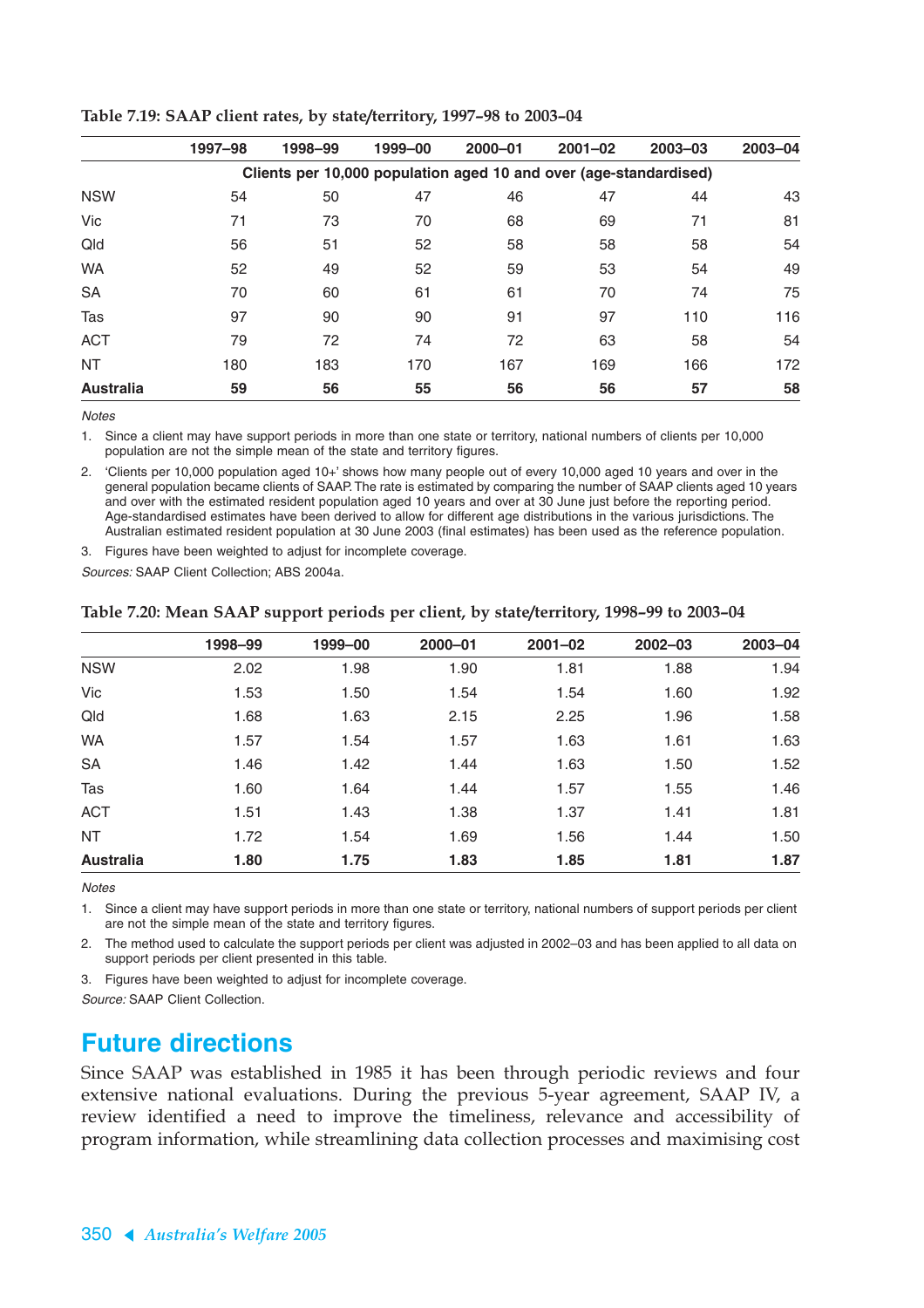effectiveness. This resulted in the development of the Information Management Plan. The SAAP IV Agreement finished in September 2005 after a 3-month extension to finalise negotiations for SAAP V.

Following on from SAAP IV, the SAAP Core Data Set was developed and introduced in July 2005. It reduces the original SAAP Client Collection, which had not been substantially changed since its introduction in July 1996. One of the most far-reaching changes in its implications is the introduction of a Statistical Linkage Key which will enable cross-program data analysis of clients using SAAP and other community services and health services. This will enable better analyses of the pathways that people who are experiencing homelessness, take into and out of SAAP, and their interaction with other services. Protocols governing the potential use of this linkage key are being developed.

All States and Territories signed the SAAP V Multilateral Agreement with the Australian Government by the end of September 2005.

Under the SAAP V Agreement, the Australian Government will contribute approximately \$932 million and the State and Territory governments approximately \$878 million over the 5 years of the agreement (i.e. until 30 September 2010). Change in funding arrangements between state/territory and the Australian Governments will see a transition over the life of SAAP V to a minimum 50% funding from the states and territories.

The SAAP V Agreement will include an Innovation and Investment Fund totalling almost \$120 million. The fund is directed at improving the outcomes for SAAP clients by achieving more targeted, effective and efficient service models. It aims to address the 3 strategic priority areas for SAAP V, namely to:

- increase involvement in early intervention and prevention strategies;
- provide better assistance to people who have a number of support needs; and
- provide ongoing assistance to ensure stability for clients post crisis.

This fund will be resourced through the combination of Australian Government, State and Territory cash contributions and some approved state-only funded SAAP services that meet the strategic priorities for SAAP V.

# **7.7 Australian Government initiatives**

There are many Australian Government initiatives that have been implemented to assist the homeless and those at risk of becoming homeless. These include the National Homelessness Strategy, Housing Assistance programs, the Stronger Families and Communities Strategy and programs that target specific groups, such as youth and migrants. All of these programs have evolved in tandem to increase understanding of the complexities of the many issues faced by the homeless. These programs also aim to build and maintain strategic ways of preventing and dealing with homelessness across circumstantial diversity. The Australian Government has provided funding for the continuation of existing programs, as well as the research and development of new initiatives to assist the homeless (See for example, FaCS 2005a, Howard 2004, and Patterson 2004a).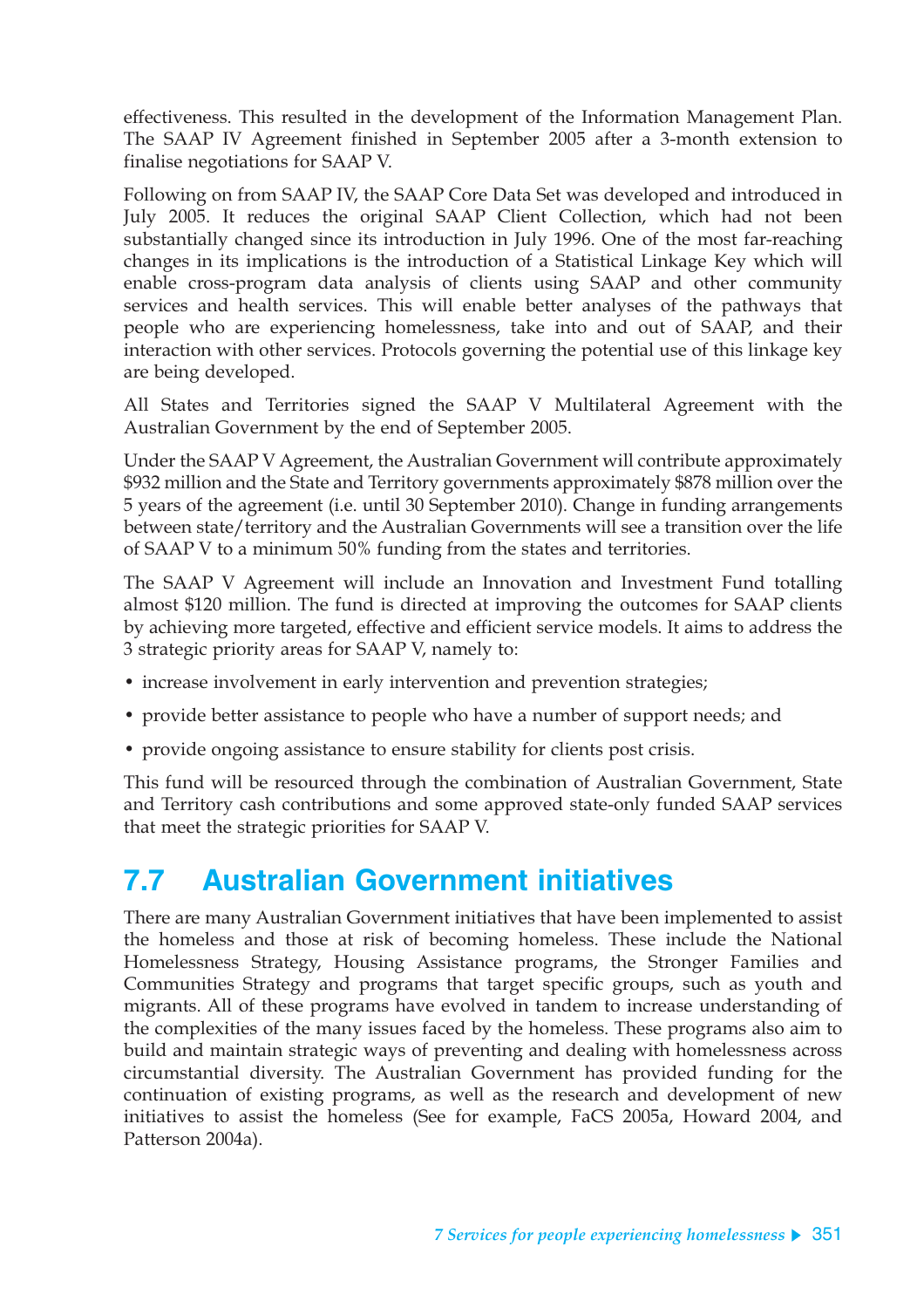## **National Homelessness Strategy (NHS)**

The NHS brings together targeted homelessness programs, such as the Supported Accommodation Assistance Program (SAAP), Reconnect and JPET and other non-targeted programs, which address issues of particular significance to homeless people.

Specific initiatives funded under the NHS include:

- Complex Demonstration Projects to develop innovative ways to prevent and respond to homelessness;
- The Commonwealth Advisory Committee on Homelessness (CACH), an advisory body to the Commonwealth Minister for Family and Community Services on issues relating to homelessness; and
- Dissemination of the extensive NHS knowledge base to raise awareness of homelessness issues and best practice around Australia.

Information derived from the demonstration projects and other research and evaluation will be used to develop programs and policies to address the complex needs of the homeless and those at risk of homelessness.

### **Household Organisational Management Expenses (HOME) Advice Program**

The HOME Advice Program is an early intervention program for families at risk of becoming homeless. Community agencies are funded to help families stabilise their housing and financial circumstances, and assist them with access to community services, labour market programs and employment. These agencies work closely with Centrelink social workers to ensure seamless service delivery for families. The HOME Advice Program extends the Family Homelessness Prevention Pilots (FHPPs), an initiative of the 2001–02 Budget, for a further 4 years, with the eight existing FHPP services continuing to be funded and is expected to help around 400 families per year.

## **Stronger Families and Communities Strategy (SFCS)**

As of April 2004, the government announced the continuation of the program for a further 4 years. The focus on early childhood outcomes has intensified since the original SFCS was launched. Consultations during 2003 on the National Agenda for Early Childhood confirmed the need for action to improve outcomes for children. These results are reflected in the new SFCS, which now has more emphasis on community-based early intervention, using and recognising existing community resources and networks, and providing ways of sharing new, best-practice approaches. The new SFCS has four components:

- *Communities for Children*—will target around 35 disadvantaged communities, providing local early childhood initiatives;
- *Early Childhood—Invest to Grow* will expand proven early childhood intervention programs and resources;
- *Local Answers*—will provide communities with the opportunity and capacity to develop their own solutions to local problems; and
- *Choice and Flexibility in Child Care*—will continue to provide parents with flexible and innovative child care solutions (FaCS 2004a).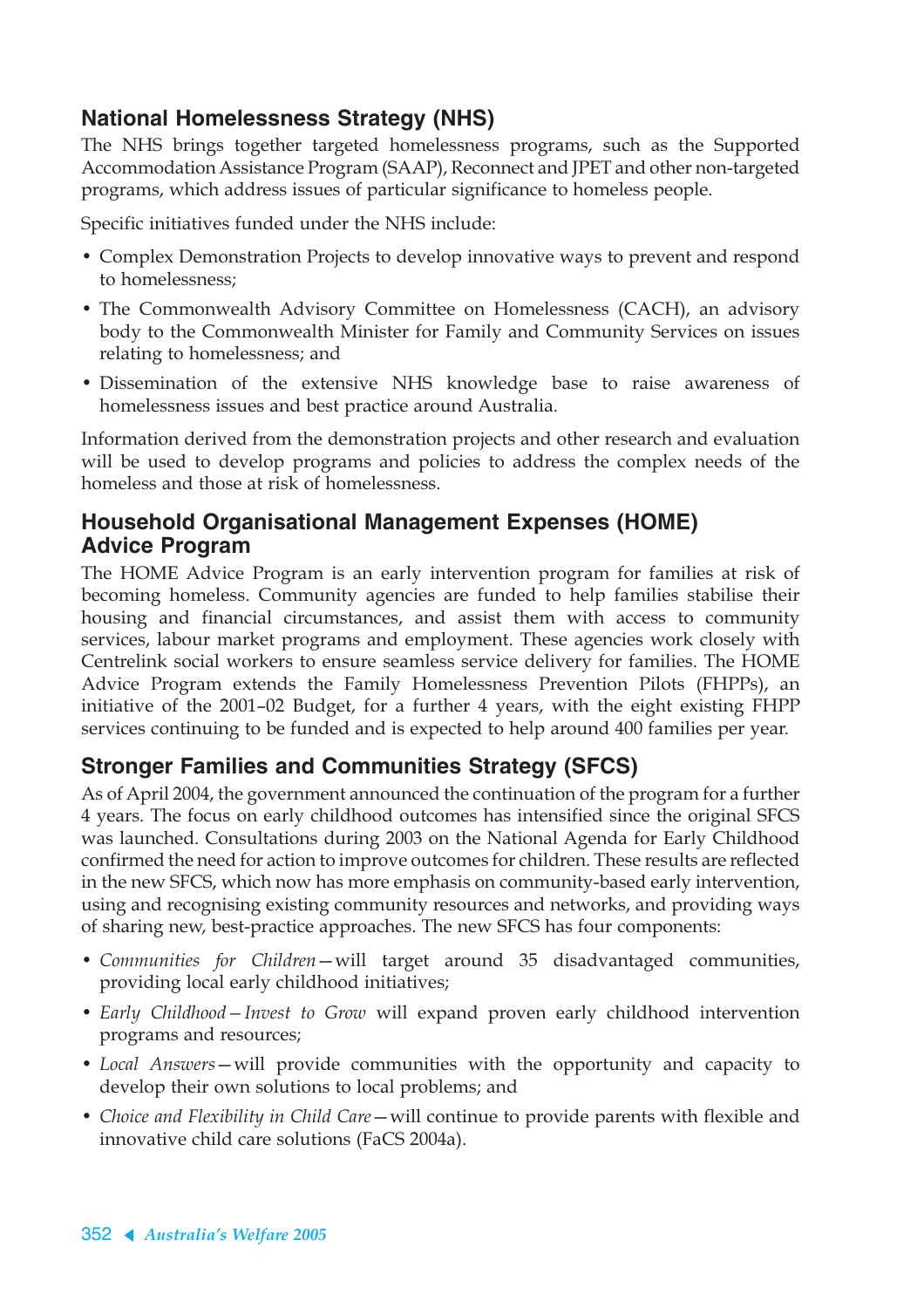## **Box 7.4: NHS Demonstration Projects completed in 2004–05**

*Development of Training Materials for Use in Rural and Remote Regions: This project is run by the Australian Federation of Homelessness Organisations (AFHO) and aims to provide training on recognising and dealing with homelessness to agencies, hospitals, health centres and schools. The AFHO will develop materials to support this training, which will be delivered by experts from the homelessness sector in rural and remote regions around Australia. There will be a strong Indigenous component in this project.*

*A New Approach to Assisting Young Homeless Job Seekers (Vic): This project aims to provide integrated support services to homeless job seekers in relation to housing, health and personal development, with employment being the key goal. The project has been implemented by a consortium of community agencies, including Hanover Welfare Services, Melbourne City Mission, Brotherhood of St Laurence and Loddon Mallee Housing Services.*

*Traditional Living Transitional Lifestyle Project (SA): This project aims to help traditional living Aboriginal families in moving to urban centres by providing early intervention and prevention services to help these families to support their tenancies, so that they do not become homeless.*

*Family & Community Network Initiative (Mission Australia): Clients from Campbell House crisis accommodation facility for single men experience complex issues such as mental illness, substance abuse, gambling, family breakdown and poverty. This project will fund the development and implementation of a new service delivery model for these clients aimed at providing early intervention and extensive case-management. The project will also investigate and implement strategies to provide the most appropriate services to Indigenous men.*

*Homeless Persons' Legal Service: This project will be run through a partnership between private legal firms and community agencies and aims to identify the legal issues faced by homeless people and recommend how these can be resolved.*

*Best-practice Report on Sentencing Alternatives for Homeless People (Qld): This project will examine the ways in which jurisdictions around Australia respond to the 'offending' behaviour of homeless people, in order to identify best-practice strategies to deal with infringements of summary offences law.*

*Uniting Families Project: This project is run by Uniting Care Harrison Community Services and aims to reduce youth homelessness by stabilising young people within their families. Families will be offered mediation in their own homes, parenting courses and family therapy.*

*Family Makeover Project (NSW): This project is run by Wesley Mission and will work with families at risk of homelessness and will assist them to develop independent living skills. Specialist teams will provide medical and psychiatric, counselling and family support services.*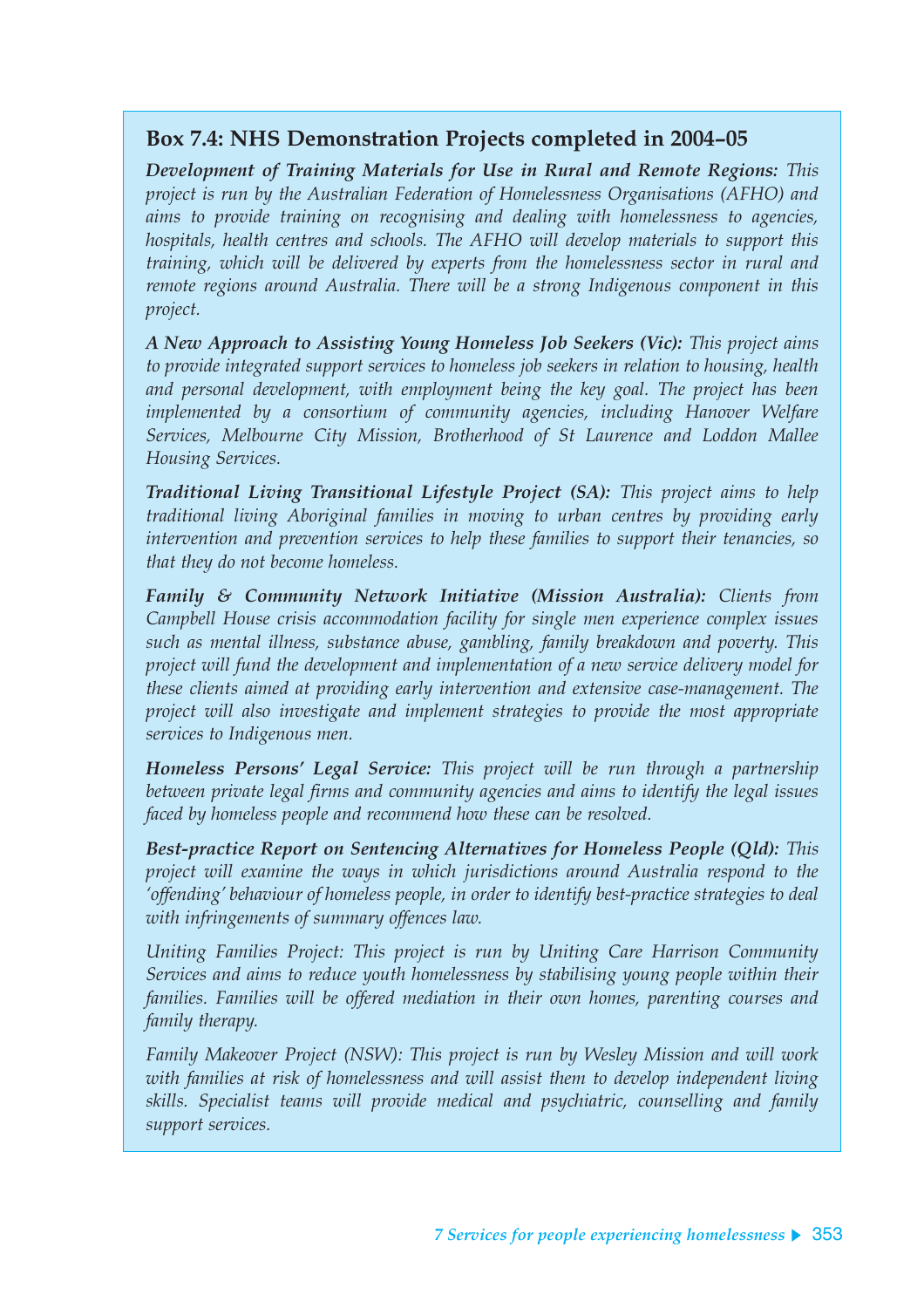# **Youth homelessness**

There are several Australian Government initiatives that specifically target homeless young people and those at risk of homelessness. These include: Towards Independent Living Allowance, Innovative Health Services for Homeless Youth, the Reconnect Program and the Job Placement Employment and Training Program. These multifaceted programs aim to prevent youth homelessness and help young people start on pathways back to their families, their communities, education and employment.

### **Reconnect**

There are currently 98 Reconnect services across Australia that work towards improving the level of engagement of young people with family, work, education, training and the community. Following positive outcomes highlighted in a recent program evaluation, funding for Reconnect has been extended for a further 4 years (FaCS 2004b).

## **Job Placement and Employment Training (JPET)**

As of 1 February 2005, the JPET program has been extended for a further 4 years. There are currently 135 agencies around Australia that will continue to operate and it is expected that 10 new 'multifunctional' services will be established to provide both Reconnect and JPET services. These new services will be located in areas where there are high levels of settlement by young, newly arrived migrants. The continuation of the Reconnect and JPET programs is expected to provide assistance to over 1,000 newly arrived young migrants each year.

This new focus on providing assistance to young migrants is a result of the findings of the Review of Settlement Services for Migrants and Humanitarian Entrants. The review found that people who have recently arrived in Australia are having difficulty accessing mainstream government services and recommended that early intervention strategies at a whole-of-government level recognise and support schoolchildren and young people at risk of not making successful transitions due to their pre-migration experiences, low English language proficiency and recent arrival in Australia (FaCS 2005b).

# **7.8 State and territory government initiatives**

### **New South Wales**

The New South Wales 'Partnership Against Homelessness' strategy aims to: help homeless people access services; coordinate support services; improve access by homeless people to temporary or crisis accommodation; and facilitate the move to longterm accommodation. As part of its commitment to these aims, the partnership has introduced a number of new initiatives, including:

• The Inner City Homelessness Action Plan—an integrated set of strategies involving state, local and non-government agencies working together to address homelessness. Achievements under the Plan in 2004 include two Support and Outreach Services for rough sleepers; two pilot projects to assist older people and people with disabilities who are living in insecure housing or squalor; and 30 additional leases for homeless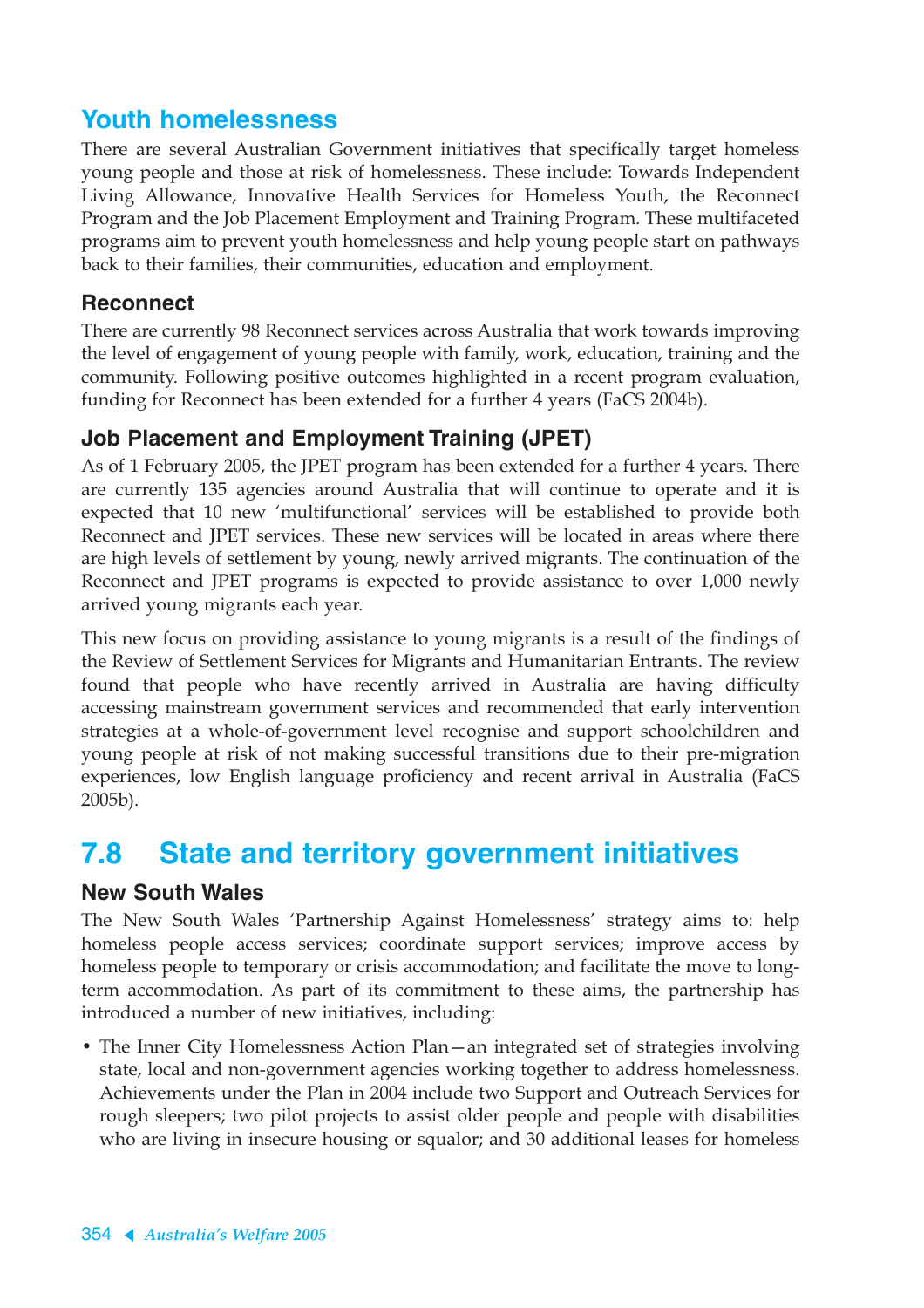clients under the My Place initiative, which provides leased accommodation and is managed by the Office for Community Housing.

- The After Hours Temporary Accommodation Line—this service is available on weekday evenings and weekends across New South Wales and provides temporary accommodation in low-cost motels, caravan parks and similar accommodation for people who are in housing crisis or are homeless.
- The Signpost—a homelessness assessment and referral pilot service managed by Mission Australia that aims to improve integrated service provision for homeless people in the Hunter region. The Signpost has recently been evaluated and the Partnership is reviewing the evaluation report in order to develop and improve this service (NSW DoH 2004).

### **Victoria**

Funding of about \$107 million was provided by the Victorian Government for homelessness assistance in 2004, \$8.8 million dollars of which was allocated to the Youth Housing Action Plan, a part of the Victorian Homelessness Strategy, in the 2003–2004 budget (AFHO 2004).

A series of pilot projects were funded for a 2-year period, until June 2005, as a direct outcome of the *VHS Action Plan and Strategic Framework—Directions for Change*, to test new approaches to assisting people who are homeless and particularly at severe risk of homelessness. The intention is to inform any future investment, but also to emphasise the need for improved connectedness between services and integration, better understanding of clients' needs and achieving long-term outcomes for users of the Homelessness Service System.

The pilot projects were as follows:

- Supporting at Risk Tenancies in Public Housing;
- Assisting Older People in Tenuous Private Rental;
- Preventing People with a Mental Illness Being Discharged into Homelessness;
- Indigenous Tenants at Risk of Eviction; and
- Housing Options for Women Experiencing Family Violence (FaCS 2003b; Newman 2003).

### **Queensland**

In addition to funding directed through core homelessness responses, the Queensland Government will direct an additional \$235.52 million over the next 4 years to enhance existing and implement innovative responses to homelessness. The aim of these new initiatives is to create an integrated service system accessible by homeless people and, over time, to reduce the number of people without shelter. The \$235.52 million will:

- provide more accommodation and support;
- connect people with services;
- respond to public space issues, including substance misuse;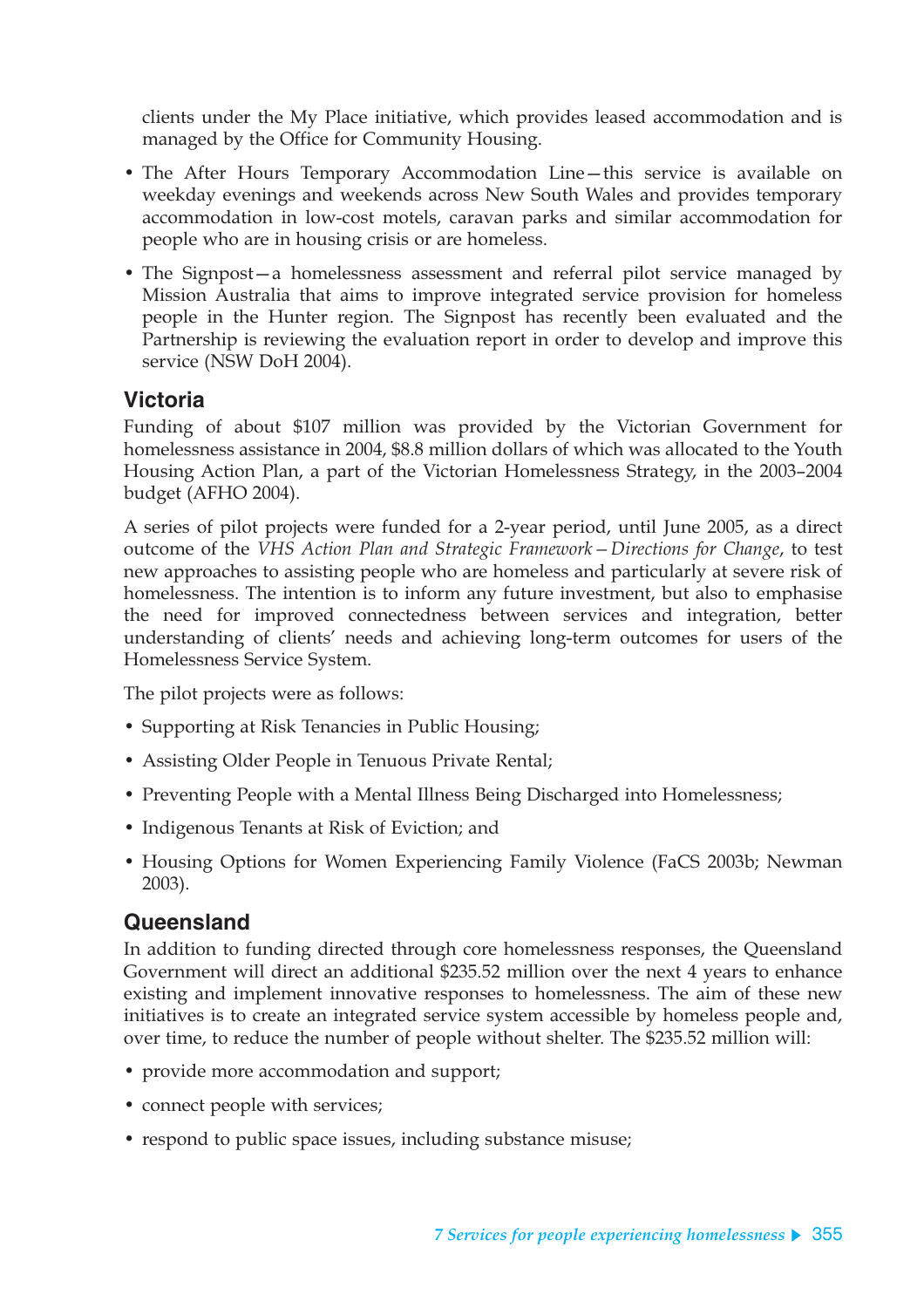- provide more support and services, including mental health services, to address the health needs of homeless people;
- provide more support and services to address the needs of homeless people in the legal system; and
- help residential services, including boarding houses, to stay open.

Funds for the new initiatives will be directed through seven Queensland Government agencies: Department of Communities, Department of Housing, Department of Aboriginal and Torres Strait Islander Policy, Queensland Health, Department of Justice and Attorney-General, Department of Tourism, Fair Trading and Wine Industry Development through the Office of Fair Trading, and the Queensland Police Service.

## **Western Australia**

By the end of 2005, an evaluation of the impact and outcomes of the State Homelessness Strategy (implemented in 2002) will be undertaken. The Department of Housing and Works commenced the construction of 53 durable housing dwellings for Indigenous people during 2004. There are plans to construct a further 224 dwellings during 2005, with the majority being located in remote communities.

During 2004, the In House Practical Support Program operated from five locations, providing support and skills development to Indigenous families in conventional housing. Negotiations are continuing for the program to service Indigenous families during 2005 that are located in Newman, Halls Creek, Bidyadanga and Warburton. A pilot project was funded in 2003–04 at the Koolbardi Aboriginal Corporation in Queens Park. The project is currently being reviewed which will include a report on outcomes (WA DHW 2004).

### **South Australia**

The South Australian Government established an Action Plan focusing on homelessness which has been funded through to 2008 (AFHO 2004). The Action Plan included recommendations and actions to be taken across government to:

- address the structural factors that lead to homelessness;
- prevent homelessness among people who are perceptibly at risk;
- minimise the length of time people spend in homelessness;
- integrate and coordinate responses; and
- prioritise the needs of Indigenous people who are homeless or at risk of homelessness (SA Social Inclusion Unit 2003).

Funding of \$23 million over the 5 years was allocated to a series of project initiatives to support implementation of the plan. These initiatives tackle homelessness on a range of fronts, from supporting people who are at risk of social and private housing tenancies, through to preventing people being discharged from hospital to homelessness (Rann 2005). Linked to the action plan is the State Housing Plan which identifies strategies to increase affordable and high-need housing.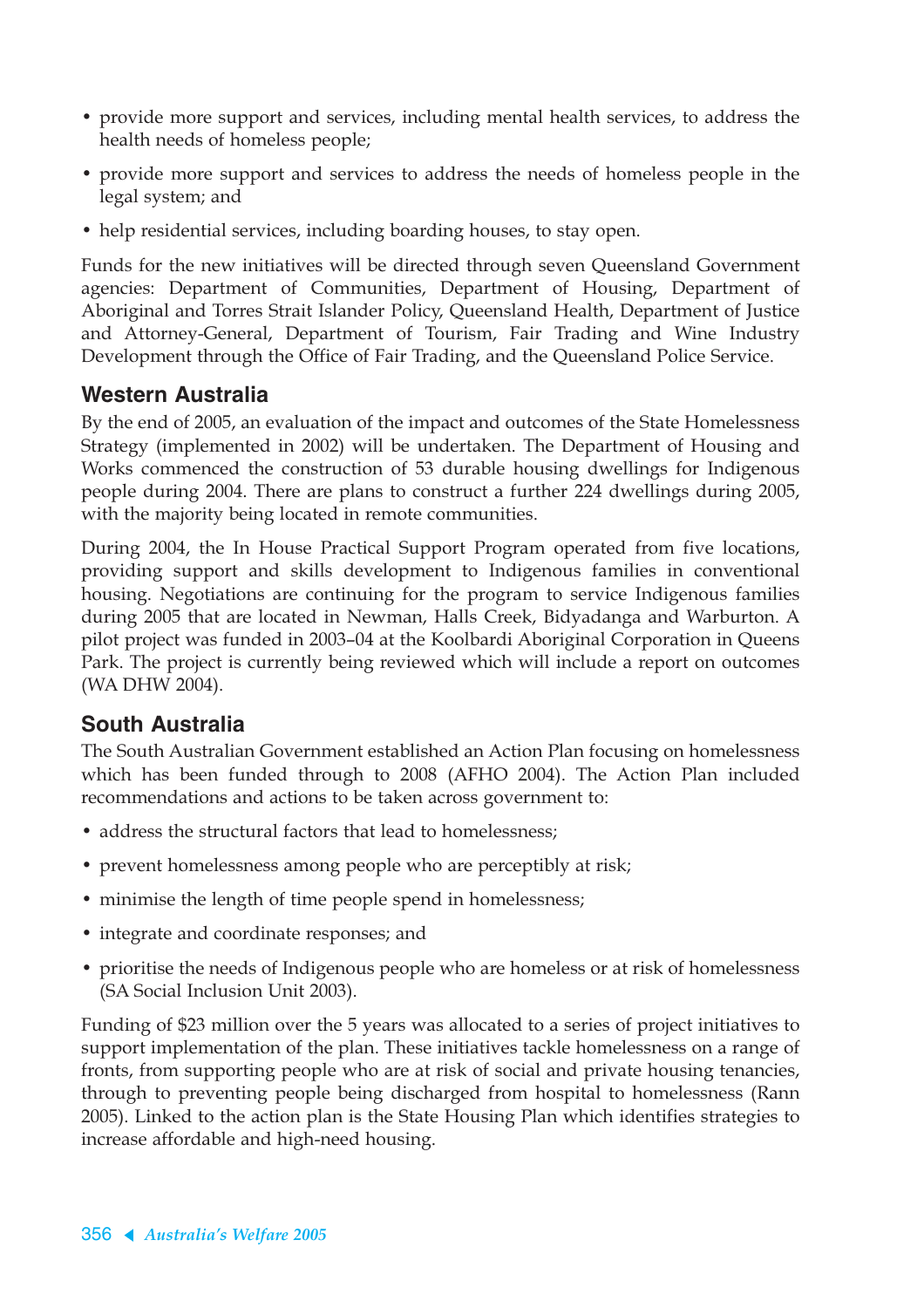## **Tasmania**

In September 2003 Tasmania launched the Enhanced Assessment Training Course for staff working in SAAP-funded agencies. This course, delivered in seven modules, incorporates the requirements of the SAAP IV strategic framework and nationally accredited units in case-management and assessment of clients' needs linked with the new Community Services Training Package. The course is being delivered by TAFE Tasmania and most SAAP services are participating (Tasmania Department of Health and Human Services, pers. comm.).

In December 2003, the Affordable Housing Strategy was launched. It aims to ensure that there is safe, adequate housing for Tasmanians receiving low incomes, including those with special needs. The first stage of the program has been funded for \$45 million for 2004–08 (AFHO 2004).

### **Australian Capital Territory**

In April 2004, the ACT Government published *Breaking the Cycle—the ACT Homelessness Strategy* which addresses homelessness through a range of practical strategies to effectively support people at risk of homelessness. The strategy also provides the means for people who are homeless to access appropriate supports to decrease the impact and occurrence of homelessness.

Four key themes and objectives establish the framework for the strategy:

- integrated and effective service responses;
- client focus and client outcomes;
- access to appropriate housing and housing assistance; and
- supporting and driving innovation and excellence (AFHO 2004).

### **Northern Territory**

The Home Territory 2010 Strategy will provide coordination and direction for a wholeof-government and community-based response to homelessness. A taskforce comprising key stakeholders from across Government and the community has been established to develop a homelessness framework. Community consultations and collaboration will be facilitated through the taskforce and a report is expected to reach Government in early 2006 (NT Department of Community Development, Sport & Cultural Affairs 2004a).

The Community Harmony Strategy has two over-arching objectives:

- A significant reduction in the incidence of anti-social behaviour by 'itinerants' in urban areas;
- The delivery of infrastructure, intervention programs and health services responding to identified needs of 'itinerants'.

The strategy's rationale is to provide opportunities and pathways for 'itinerants' to move away from destructive lifestyles towards either a return to home community or living a more productive lifestyle in permanent and appropriate accommodation in town (NT Department of Community Development, Sport & Cultural Affairs 2004b).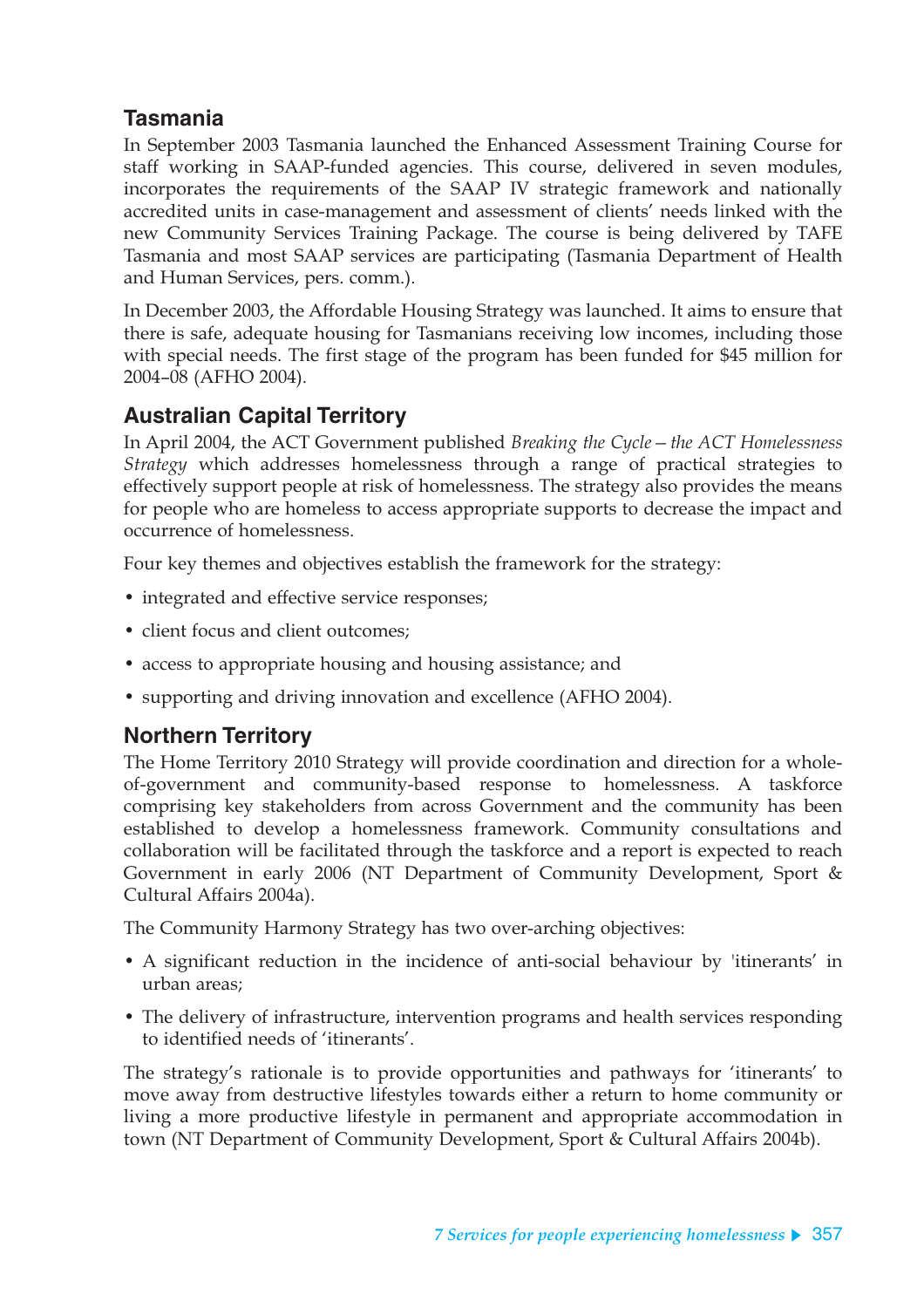# **7.9 Summary**

This chapter has brought together two complementary approaches to homelessness, distinguished by their differing emphasis on the temporal dynamics of homelessness, and has contrasted their ensuing policy implications. The Census count of homelessness, and its underlying hierarchical cultural definition, was introduced first. Some of the difficulties of defining and counting people experiencing homelessness under this approach, including counting Indigenous residents of improvised dwellings, were covered. It also suggested that if the cultural definition was uniformly applied across all population groups, long term residents of caravan parks should also be included in the count of people experiencing homelessness. This would raise the count of homeless people on Census night to at least 122,770.

Under this approach, the three tiers of homelessness carry the implication of degrees of disadvantage, with those people experiencing secondary and tertiary homelessness experiencing decreasing levels of disadvantage relative to the primary homeless. Ensuing policy development can then be predicated on the numbers of people experiencing homelessness in each category, with service provision targeted accordingly.

A complementary approach to understanding homelessness—iterative homelessness was introduced next. This approach arises from recent work on the homelessness experiences of people with a mental illness. Rather than emphasising the housing circumstances of people at some point in time, it pays attention to the repeated moves of people through different types of marginal or tenuous housing. The approach makes the claim that, for interventions to be successful, they need to address the underlying trauma that prevents clients from maintaining ongoing sustainable housing, and the notion of a healing framework was introduced.

Research into iterative homelessness is at a relatively early stage, so SAAP data was used to test the usefulness of this approach in a wider context. Four different client groups were discussed, younger men and younger women, older single men, and women escaping domestic violence. Some indicators of iterative homelessness derived from SAAP data, capturing previous marginal housing and ongoing SAAP usage, were applied to these groups.

The SAAP data examined suggested differences between the housing trajectories of the four client groups, and the notion of iterative homelessness was found particularly useful for the single older men who use SAAP services. It was noted that, for this client group, the policy implications of defining the role of SAAP services as points of stability—that allowed trust to develop so that healing work could proceed—are very different from the policy implications of the view that repeated movements of clients through SAAP is simply "churning".

The notion of iterative homelessness, however, were not found as useful for women escaping domestic violence, whose previous tenuous housing may have involved emotional uprootings rather than physical ones. The Indigenous and non-Indigenous women in this group were found to have distinctly different experiences in SAAP, which could be influenced by the strong family and community ties of Indigenous women which were indicated by the data. Younger men and women, although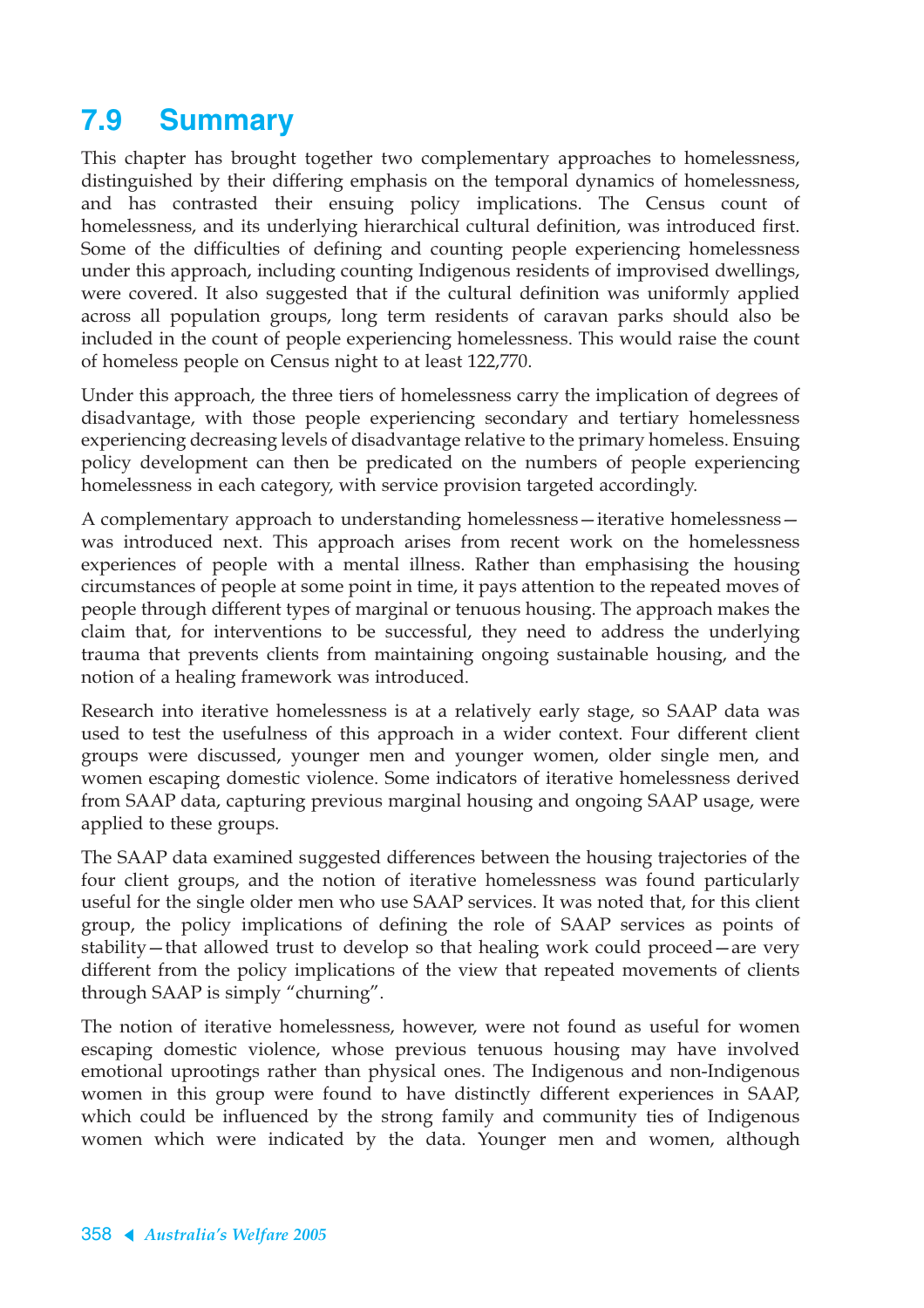generally accessing the same SAAP sector, nevertheless were found to have quite distinct homelessness experiences. Young men had many characteristics in common with the single older men, and the indicators of iterative homelessness were also useful for this group.

In general, the SAAP data vividly demonstrated the different experiences of various client groups experiencing homelessness in SAAP, but it also highlighted the difficulties in capturing the course of this homelessness. The final section of the chapter presented time series data from the SAAP program, along with information on the directions in which SAAP is now heading. Finally, some other government programs were reported, both federal and state and territory initiatives, targeted at working with the homeless in Australia.

## **References**

- ABS 2002a. Housing and infrastructure in Aboriginal and Torres Strait Islander communities, Australia 2001. Cat. no. 4710.0. Canberra: ABS.
- ABS (Australian Bureau of Statistics) 2002b. 2001 Census of population and housing Australia 2001. Viewed 4 July 2005, < http://www.abs.gov.au>.
- ABS 2004a. Australian demographic statistics. Cat. no. 3101.0. Canberra: ABS.
- ABS 2004b. Experimental estimates and projections, Aboriginal and Torres Strait Islander Australians. Cat. no. 3238.0. Canberra: AGPS.
- ABS 2004c. Migration Australia. Cat. no. 3412.0. Canberra: ABS.
- AFHO (Australian Federation of Homelessness Organisations) 2004. Fact sheet: come inside. Viewed 4 July 2005, <http://www.afho.org.au/3\_news/come\_inside/vic.htm>.
- AIHW (Australian Institute of Health and Welfare) 2003a. Australia's welfare 2003. Cat. no. AUS 41. Canberra: AIHW.
- AIHW 2005. Homeless people in SAAP: SAAP national data collection annual report 2003–04 Australia. Cat. no. HOU 126. Canberra: AIHW (SAAP NDCA report. Series 9).
- ATSIC (Aboriginal and Torres Strait Islander Commission) 2002. Improvised dwellings (1996 and 2001 census). Canberra: ATSIC.
- Beer A, Delfabbro P, Natalier K, Oakley S & Verity F 2003. Developing models of good practice in meeting the needs of homeless young people in rural areas: a positioning paper. Melbourne: AHURI Southern Research Centre.
- CACH (Commonwealth Advisory Committee on Homelessness) 2001. Working towards a national homelessness strategy. Canberra: FaCS.
- Chamberlain C & MacKenzie D 1992. Understanding contemporary homelessness: issues of definition and meaning. Australian Journal of Social Issues 27(4):274–297.
- Chamberlain C & MacKenzie D 2003. Australian census analytic program: counting the homeless 2001. Canberra: ABS.
- Cooper L & Morris M 2003. Sustainable tenancy for Indigenous families: what services and policy supports are needed? Adelaide: AHURI.
- FaCS (Department of Family and Community Services) 2003a. SAAP monograph: older SAAP clients. Canberra: FaCS.
- FaCS 2003b. Supported Accommodation Assistance Program (SAAP) annual national performance report 2001–02. Canberra: FaCS. Viewed 15 July 2005, <http://www.facs.gov.au/ internet/facsinternet.nsf/via/saap\_annualreport/\$File/AnnReport0102.pdf>.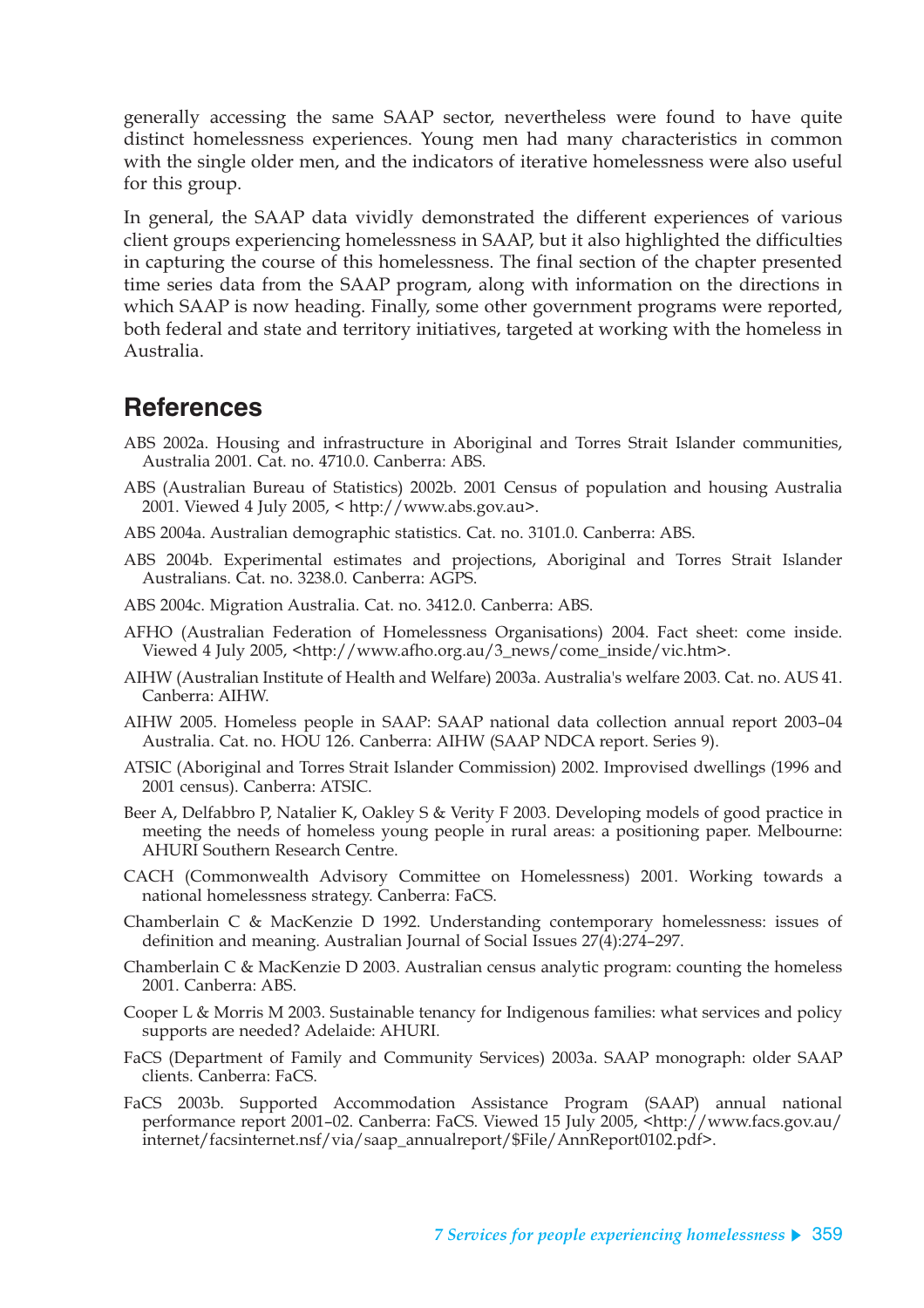- FaCS 2004a. Family assistance—stronger families and communities strategy—continuation of funding for a refocussed early childhood strategy. Canberra: FaCS. Viewed 1 July 2005, <http://www.facs.gov.au/internet/facsinternet.nsf/aboutfacs/budget/budget2004-03\_family \_assistance\_sfcs.htm>.
- FaCS 2004b. Other housing-related programs. Canberra: FaCS. Viewed 1 July 2005, <http:// www.facs.gov.au/internet/facsinternet.nsf/aboutfacs/programs/housenhs\_other\_programs.htm>.
- FaCS 2005a. National homelessness strategy—extension. Canberra: FaCS. Viewed 1 July 2005, <http://www.facs.gov.au/internet/facsinternet.nsf/aboutfacs/budget/budget2005 wnwd16housing.htm>.
- FaCS 2005b. Settlement services for migrants and humanitarian entrants—job placement, employment and training and reconnect services. Canberra: FaCS Viewed 1 July 2005, <http:// www.facs.gov.au/internet/facsinternet.nsf/aboutfacs/budget/budget2004- 06\_settlement\_services\_jpet\_reconnect.htm>.
- Greenhalgh E, Miller A, Minnery J, Gurran N, Jacobs K, & Phibbs P 2004. Boarding houses and government supply side intervention. Brisbane: AHURI.
- Howard, the Hon. J 2004. Record funding for stronger families and communities strategy. Media release by Prime Minister. 7 April. Canberra. Viewed 1 July 2005, <http://www.pm.gov.au/ news/media\_releases/media\_Release780.html>.
- Hurni A 2004. New models of interagency support for long term homeless men. Canberra: FaCS.
- Jeanneret S 2004. Exclusion in SAAP services. Parity 17(1):26–28.
- Memmott P, Long S, Bell M, Taylor J & Brown D 2004a. Between places: Indigenous mobility in remote and rural Australia: a positioning paper. Brisbane: AHURI.
- Memmott P, Long S, Chambers C & Spring F 2004b. Re-thinking Indigenous homelessness. AHURI Research & Policy Bulletin 42(5):1–6.
- Newman, Tony 2003. The strategic thrust of the Victorian homelessness strategy. Melbourne. Viewed 4 July 2005, <http://www.afho.org.au/4\_publications/conference\_papers/ Newman.pdf>.
- NSW DoH (Department of Housing) 2004. Annual report 2003–04. Sydney. Viewed 4 July 2005, <http://www.housing.nsw.gov.au/doh\_ar/2003-2004/objective1.htm>.
- NSW Ombudsman 2004. Assisting homeless people: the need to improve their access to accommodation and support services—final report. Sydney: NSW Ombudsman.
- NT DCDSCA (Department of Community Development, Sport & Cultural Affairs) 2004a. Home territory 2010 strategy. Darwin. Viewed 15 July 2005, <http://www.nt.gov.au/cdsca/ hometerritory/documents/ht\_strategy.pdf>.
- NT DCDSCA 2004b. Community harmony strategy. Darwin. Viewed 15 July 2005, <http:// www.dcdsca.nt.gov.au/dcdsca/intranet.nsf/pages/harmony\_strategy>.
- Patterson, Senator the Hon. K 2004a. Homelessness prevention boosted by \$1.12 million. Media release by Minister for Family and Community Services. 21 April. Canberra. Viewed 1 July 2005, <http://www.facs.gov.au/Internet/minister1.nsf/content/homelessness\_prevention\_boosted. htm>.
- Rann, the Hon. M 2005. Homeless rate falling under Rann Plan. News release by South Australian Premier. 25 March. Adelaide. Viewed 15 July 2005, <http://www.ministers.sa.gov.au/ minister.asp?mId=3&pId=6&sId=4322&s=homeless>.
- Robinson C 2002. Living on the outside: homelessness in the South Sydney LGA. Sydney: South Sydney City Council.
- Robinson C 2003. Understanding iterative homelessness: the case of people with mental disorders: a final report. Sydney: AHURI.